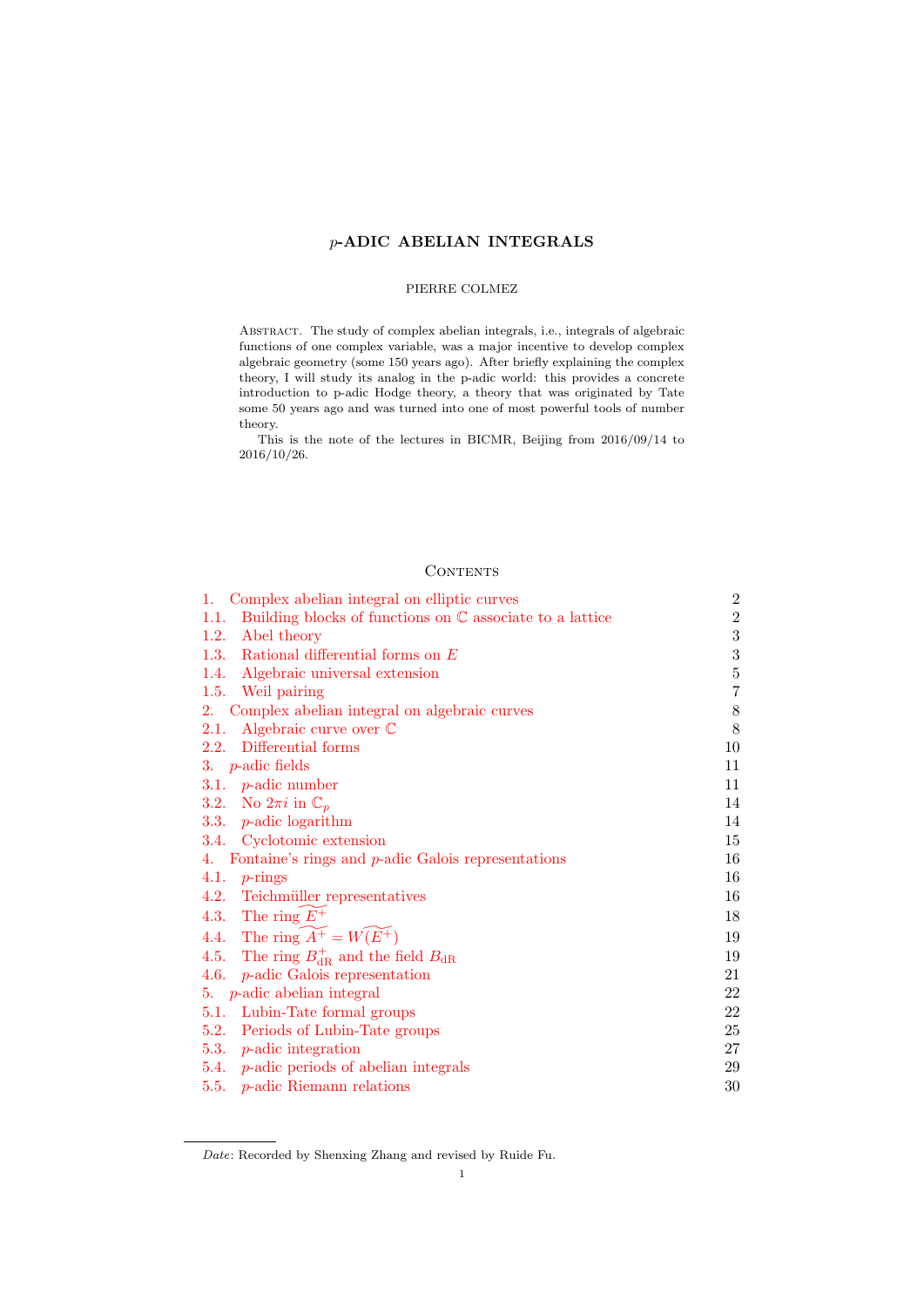5.6. One example of application 31

#### 1. Complex abelian integral on elliptic curves

1.1. **Building blocks of functions on**  $\mathbb C$  associate to a lattice. Let  $E/\mathbb C$  be an elliptic curve given by a Weierstrass equation

<span id="page-1-0"></span>(1.1.1) 
$$
y^2 = 4x^3 - g_2x - g_3,
$$

<span id="page-1-1"></span> $\Lambda$  be the image of  $H_1(E(\mathbb{C}), \mathbb{Z})$  in  $\mathbb C$  by

$$
u\mapsto \int_u \frac{\mathrm{d}x}{y}.
$$

Then we have an isomorphism of Riemann surfaces, through which we can define an addition on  $E$ , induced by addition on  $\mathbb{C}$ :

*.*

(1.1.2) 
$$
\alpha : E \longrightarrow \mathbb{C}/\Lambda,
$$

$$
P \longmapsto \int_{O}^{P} \frac{dx}{y}
$$

The inverse is given by

(1.1.3) Φ<sup>Λ</sup> : *z 7−→* (*℘, ℘′* )*,*

where the Weierstrass  $\sigma$ ,  $\zeta$  and  $\varphi$  functions are defined as

(1.1.4) 
$$
\sigma(z, \Lambda) = z \prod_{w \in \Lambda - \{0\}} (1 - \frac{z}{w}) e^{\frac{z}{w} + \frac{z^2}{2w^2}},
$$

(1.1.5) 
$$
\zeta(z,\Lambda) = \frac{d}{dz} \log \sigma(z,\Lambda) = \frac{1}{z} + \sum_{w \in \Lambda - \{0\}} \left( \frac{1}{z - w} + \frac{1}{w} + \frac{z}{w^2} \right),
$$

$$
(1.1.6) \quad \wp(z,\Lambda) = -\frac{\mathrm{d}}{\mathrm{d}z}\zeta(z,\Lambda) = \frac{1}{z^2} + \sum_{w \in \Lambda - \{0\}} \left(\frac{1}{(z-w)^2} - \frac{1}{w^2}\right).
$$

**Proposition 1.1.** *Fix a lattice*  $\Lambda$ *, and let*  $w \in \Lambda$ *, we then have the formulae* 

$$
\sigma(z + w) = \sigma(z) \exp(\eta(w)z + \theta(w)),
$$

*where η and θ are constants depending on w.*

*Proof.* This argument is a consequence of

$$
\mathrm{dlog}\frac{\sigma(z+w)}{\sigma(z)} = \zeta(z+w) - \zeta(z)
$$

$$
= \int_{z}^{z+w} -\varphi(\xi) \,\mathrm{d}\xi,
$$

and that the last integral does not depend on *z* if *w* is in  $\Lambda$ , denoted by  $\eta(w)$ .  $\Box$ 

**Proposition 1.2.** *The field of rational functions on*  $\mathbb{C}/\Lambda$  *is generated by*  $\wp$  *and*  $\wp'$ *.*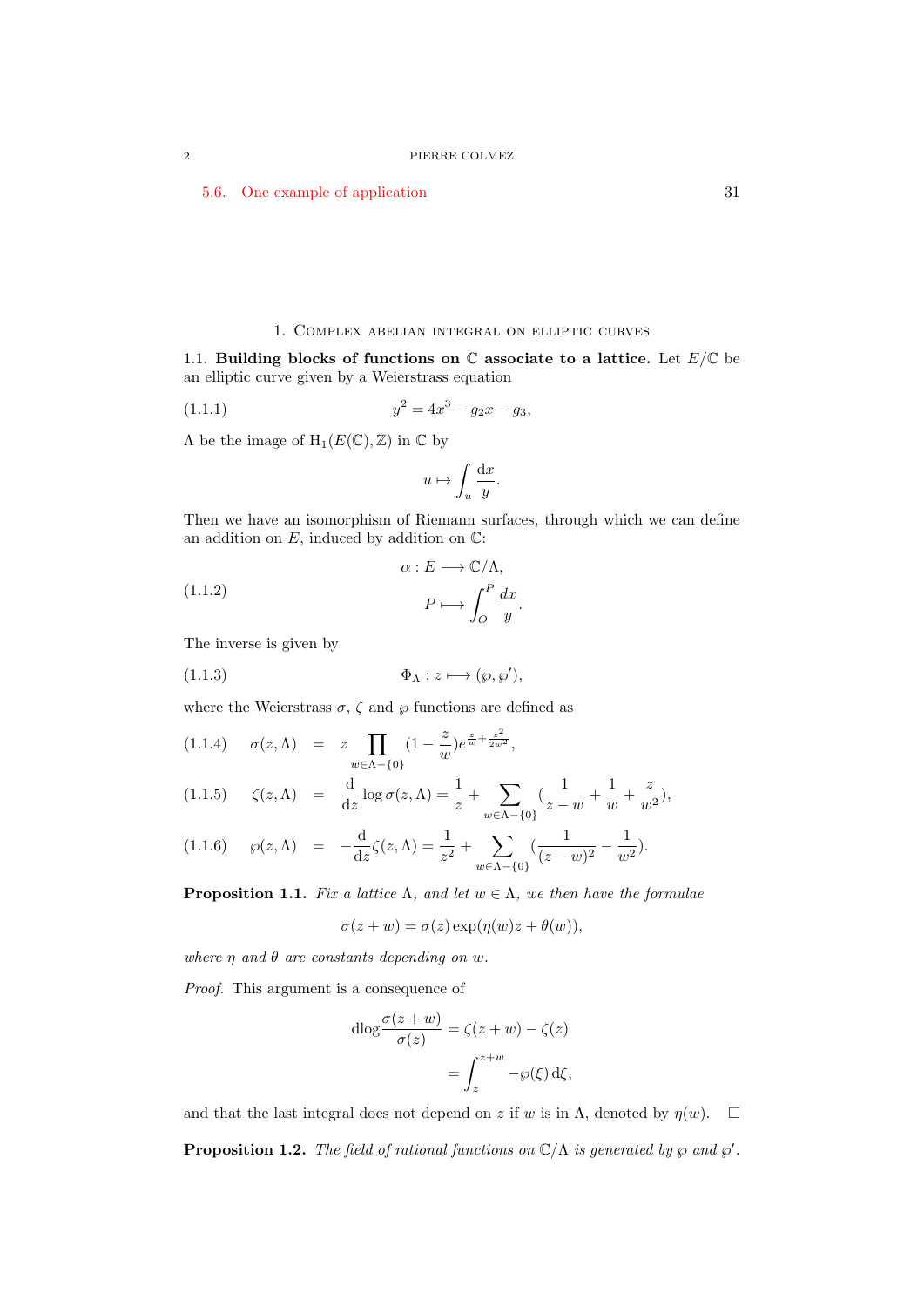<span id="page-2-0"></span>1.2. **Abel theory.** Let  $D \in Div(\mathbb{C}/\Lambda) = \mathbb{Z}[\mathbb{C}/\Lambda]$  be a divisor on  $\mathbb{C}/\Lambda$ , then

$$
D = \sum_{w \in \mathbb{C}/\Lambda} n_w[w], \quad n_w \in \mathbb{Z},
$$

 $n_w = 0$  for almost all *w*. Define

deg 
$$
D = \sum_{w} n_w
$$
,  
Tr  $D = \sum_{w} n_w w \in \mathbb{C}/\Lambda$ .

Denote by  $Div^0(\mathbb{C}/\Lambda)$  the subgroup of  $Div(\mathbb{C}/\Lambda)$  consisting of all degree zero divisors. For any rational function  $f \in \mathbb{C}(\mathbb{C}/\Lambda)^\times$ , define

$$
\mathrm{div}(f) = \sum v_w(f)w,
$$

where  $v_w$  is the order of  $f$  at  $w$ .

**Theorem 1.3** (Abel). deg  $D = 0$  and tr  $D = 0$  if and only if  $D = \text{div}(f)$  for some  $f \in \mathbb{C}(\mathbb{C}/\Lambda)^\times$ .

**Proposition 1.4.** Let  $D = \sum n_i[z_i]$  be a divisor on  $\mathbb{C}$  such that  $\sum n_i = 0$  and  $\sum n_i z_i = 0$ , then

$$
\prod \sigma(z-z_i,\Lambda)^{n_i}
$$

*is a rational function on*  $\mathbb{C}/\Lambda$  *with divisor*  $\overline{D} = \sum n_i(\overline{z_i})$ *.* 

**Corollary 1.5.** *We hence have an isomorphism*  $E_{\Lambda} \simeq \frac{\text{Div}(\mathbb{C}/\Lambda)}{\text{Div}(f)}$ .

**Theorem 1.6.** *(i)* For any  $f \in \mathbb{C}(E)$ ,  $\Phi_{\Lambda}^{*}(f) = f \circ \Phi_{\Lambda}$  can be written uniquely as

$$
\lambda_0 + \sum_{i=1}^n \sum_{k=1}^{k_i} \frac{\lambda_{i,k}}{k!} \zeta^{(k-1)}(z - a_i, \Lambda),
$$

*where*  $\lambda_0, \ldots, \lambda_{i,k} \in \mathbb{C}$ ,  $a_i \in \mathbb{C} \mod \Lambda$ ,  $\sum \lambda_{i,1} = 0$ . *Conversely, such expression is*  $\Phi_{\Lambda}^* f$ *for some*  $f \in \mathbb{C}(E)$  *if*  $\sum \lambda_{i,1} = 0$ *.* 

*(ii)* The integration of  $f \in \mathbb{C}(E)$  *is given by* 

$$
\int f \circ \phi_{\Lambda} = \lambda_0 z + \sum_{i=1}^n \lambda_{i,1} \log \sigma(z - a_i) + \sum_{i=1}^n \sum_{k=2}^{k_i} \frac{\lambda_{i,k}}{k!} \zeta^{(k-2)}(z - a_i),
$$

*in the complex plane, and is a rational function on*  $E_{\Lambda}$  *if and only if*  $\lambda_0 = 0$ ,  $\lambda_{i,1} = 0$ *for all i, and*  $\sum \lambda_{i,2} = 0$ *.* 

<span id="page-2-1"></span>1.3. **Rational differential forms on** *E***.** For  $f \in \mathbb{C}(E)$ , let  $\omega = f \frac{dx}{y} \in \Omega_{\mathbb{C}(E)}^1$  be a rational differential on *E*. Then

$$
\phi_\Lambda^*\omega = (f\circ\phi_\Lambda)\,\mathrm{d} z.
$$

**Definition 1.7.** We say  $\omega$  is of the

- *• first kind* if it is holomorphic ( *⇐⇒ f ◦ ϕ*<sup>Λ</sup> is constant);
- *second kind* if it has no residue ( $\iff \lambda_{i,1} = 0$  for all *i*);
- *third kind* if it only has simple poles and residues in  $\mathbb{Z}$  ( $\iff k_i = 1$  and  $\lambda_{i,1} \in \mathbb{Z}$  for all *i*).

Denote by  $\mathrm{H}^{0}(E, \Omega^{1}), \mathrm{DSK}(E), \mathrm{DTK}(E)$  the three kind of differential forms respectively. Then

$$
\mathrm{H}^0(E, \Omega^1) = \mathbb{C} \frac{\mathrm{d} x}{y}
$$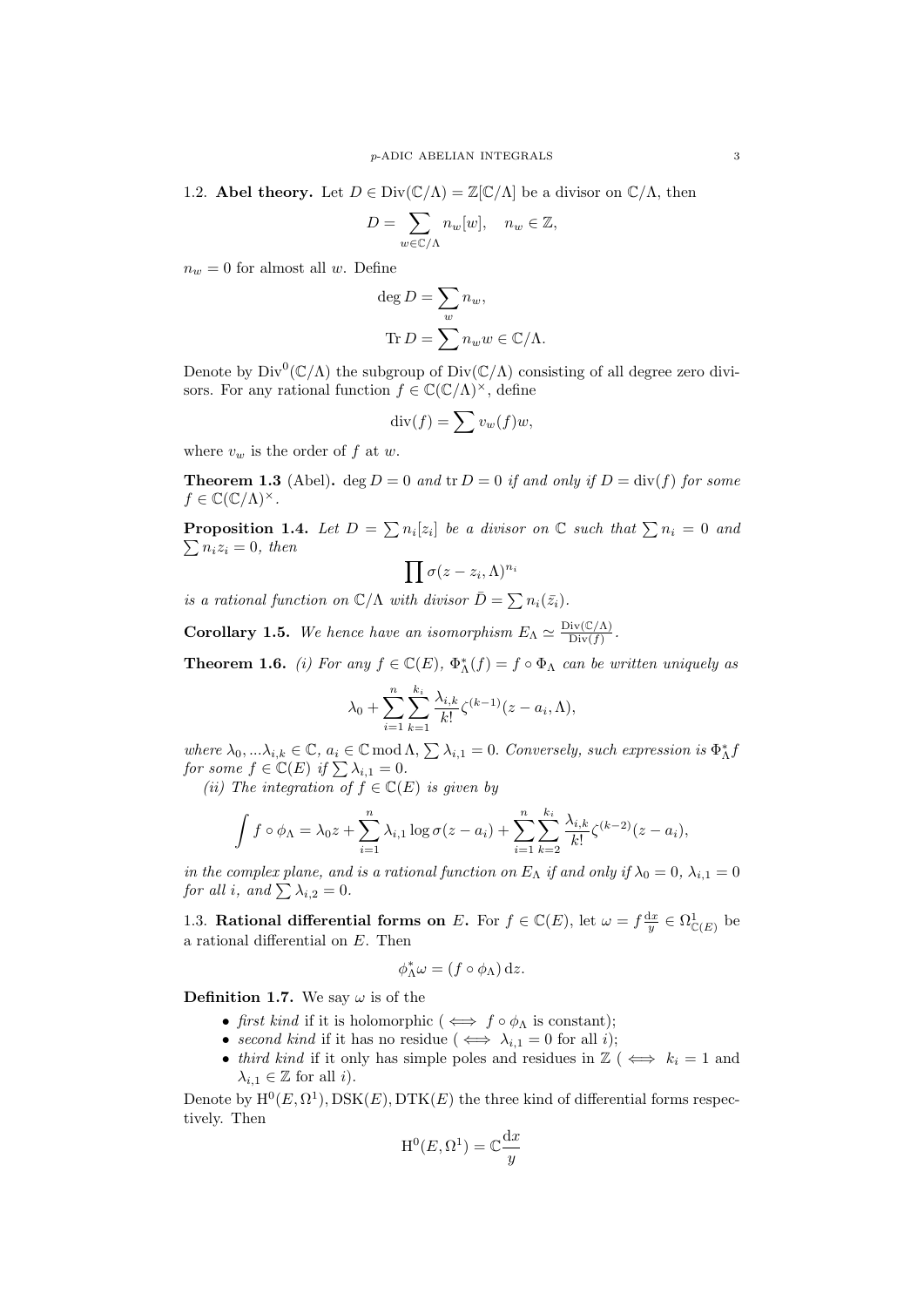and

$$
DSK(E) \supseteq \{df : f \in \mathbb{C}(E)\},
$$
  

$$
DTK(E) \supseteq \{\frac{df}{f} : f \in \mathbb{C}(E)^{\times}\},
$$

the right hand sides are called exact forms.

Let *u* be a path on  $E(\mathbb{C})$ . For  $\omega \in \text{DSK}(E)$ ,  $\int_u \omega$  depends only on the image of *u* in  $H_1(E(\mathbb{C}), \mathbb{Z})$ . For  $\omega \in \text{DTK}(E)$ ,  $\int_u \omega \mod 2\pi i \mathbb{Z}$  depends only on the image of *u* in  $H_1(E(\mathbb{C}), \mathbb{Z})$ .

For  $\omega \in \text{DTK}(E)$ ,

$$
\phi_{\Lambda}^* \omega = (\lambda_0 + \sum_{i=1}^n \lambda_{i,1} \zeta(z - a_i, \Lambda)) \, \mathrm{d} z.
$$

Denote

(1.3.1) 
$$
\operatorname{div}(\omega) = \sum_{i=1}^{n} \lambda_{i,1}(\phi_{\Lambda}(a_i)) \in \operatorname{Div}^0(E).
$$

Then we have an exact sequence

$$
0 \to H^0(E, \Omega^1) \to \text{DTK}(E) \to \text{Div}^0(E) \to 0.
$$

Notice that for  $f \in \mathbb{C}(E)^{\times}$ ,  $\text{div}(\frac{df}{f}) = \text{div}(f)$ . By Abel's theorem,

$$
\frac{\text{Div}^0(E)}{\{\text{div}(f)\}} \xrightarrow{\sim} E(\mathbb{C})
$$

$$
\sum n_i P_i \mapsto \bigoplus n_i P_i.
$$

Hence we have a commutative diagram with exact rows and columns:

$$
\{ \frac{df}{f} \} \longrightarrow \{ \text{div}(f) \}
$$
  
\n
$$
0 \longrightarrow H^{0}(E, \Omega^{1}) \longrightarrow \text{DTK}(E) \longrightarrow \text{Div}^{0}(E) \longrightarrow 0
$$
  
\n
$$
\parallel \qquad \qquad \downarrow \qquad \qquad \downarrow
$$
  
\n
$$
0 \longrightarrow H^{0}(E, \Omega^{1}) \longrightarrow \text{DTK}(E)/\{\frac{df}{f}\} \longrightarrow E(\mathbb{C}) \longrightarrow 0
$$
  
\n
$$
\downarrow
$$
  
\n
$$
0
$$

The group  $H^0(E, \Omega^1)$  on the last line is an algebraic group denoted  $\mathbb{G}_a$ . It is simply  $\mathbb C$  in our case. The elliptic curve  $E(\mathbb C)$  on the last line is also an algebraic group.

It turns out that  $DTK(E)/\frac{df}{f}$  can be made an algebraic group as well, which is called the universal extension of *E*.

**Definition 1.8.** For any  $\omega_1$ ,  $\omega_2 \in \Lambda$ , the *intersection number*  $\omega_1 \# \omega_2$  is the discriminant of  $(\omega_1, \omega_2)$  under an orientable basis of  $\Lambda$ . That is to say, for a basis *{w*<sub>1</sub>*, w*<sub>2</sub>*}* of Λ with Im(*w*<sub>2</sub>*/w*<sub>1</sub>) > 0,

$$
u \# v = \det(\int_u \frac{\mathrm{d}x}{y}, \int_v \frac{\mathrm{d}x}{y}).
$$

**Theorem 1.9.** (1)  $\frac{dx}{y}$ ,  $\frac{x dx}{y} \in \text{DSK}(E)$ .

(2)  $\omega \in \text{DSK}(E)$  *is exact if and only if*  $\int_u \omega = 0$  *for any u.*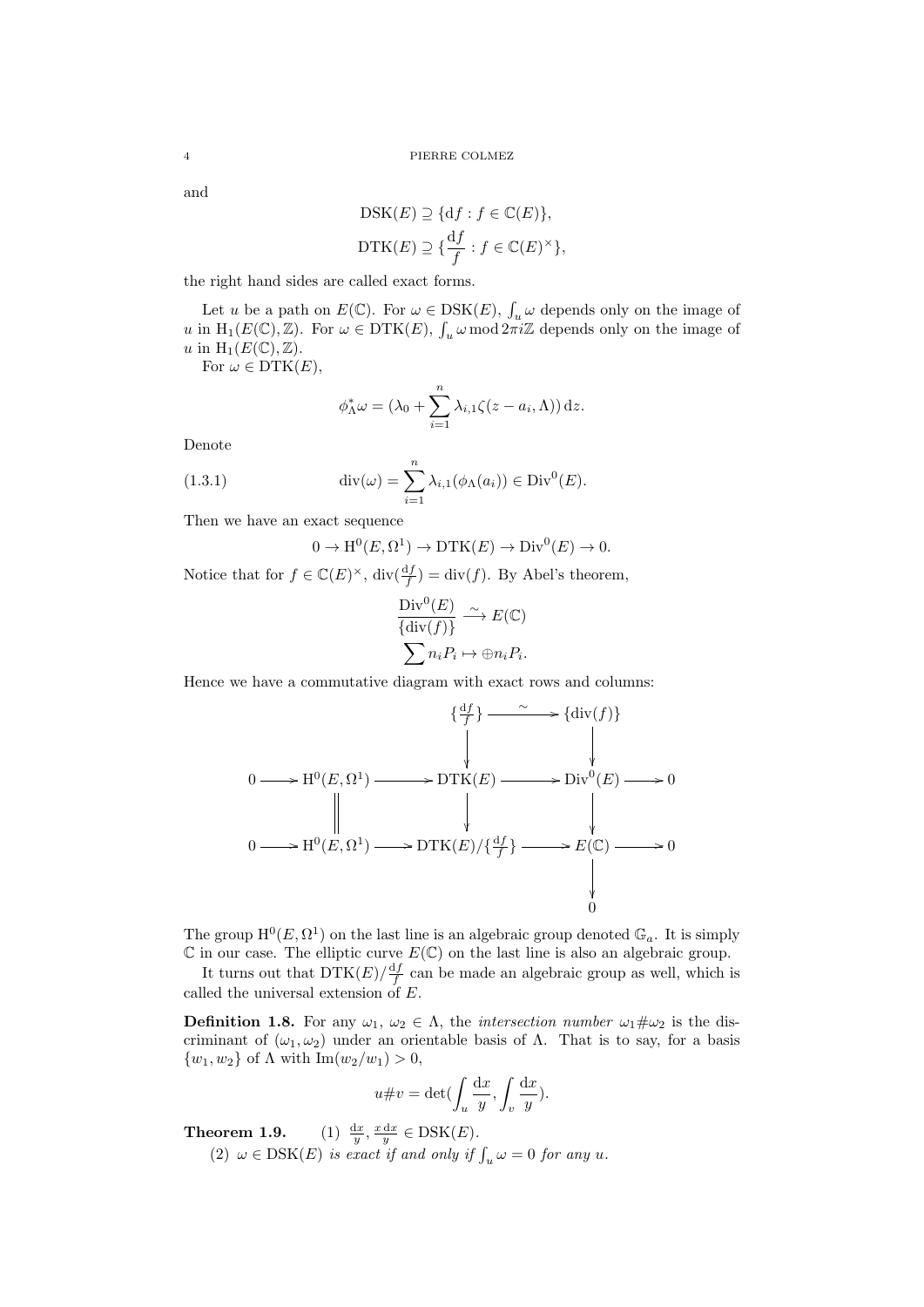(3) *We have the Legendre relation. For*  $u, v \in H_1(E(\mathbb{C}), \mathbb{Z})$ ,

$$
\int_u \frac{dx}{y} \int_v \frac{x \, dx}{y} - \int_u \frac{x \, dx}{y} \int_v \frac{dx}{y} = 2\pi i u \# v.
$$

(4)  $H_{\text{dR}}^1(E) := \text{DSK}(E)/\{\text{d}f\}$  is of dimension 2, which is generated by  $\{\frac{dx}{y}, \frac{x \, dx}{y}\}.$ 

*Remark* 1.10*.* Assume *E* is defined over  $\overline{Q}$ . If *E* has complex multiplication (CM), then

$$
\overline{\mathbb{Q}}\left(\int_u \frac{\mathrm{d}x}{y}, \int_u \frac{x \, \mathrm{d}x}{y} : u \in \mathrm{H}_1(E(\mathbb{C}), \mathbb{Z})\right)
$$

has transcendental degree 2. It's conjecturally that if *E* doesn't have CM, the transcendental degree should be 4. That's Grothendieck's "Hodge conjecture is false for trivial residues".

*Proof.* (1) That's because

$$
\phi_{\Lambda}^* \frac{dx}{y} = dz, \quad \phi_{\Lambda}^* \frac{x dx}{y} = \wp(z) dz = \zeta'(z) dz.
$$

(2) Suppose  $\phi_{\Lambda}^* \omega = dF$  on  $\mathbb{C}$ , then  $F(w) = \int_a^w \phi_{\Lambda}^* \omega$  does not depend on the choice of path and then  $\int_u \omega = 0$ 

If  $\int_u \omega = 0$  for any *u*, then  $F(w) = \int_a^w \phi^* \omega$  does not depend on the choice of path. Moreover,  $F(z + w) = F(z)$  for any  $w \in \Lambda$ . Hence *F* is an elliptic function and then  $F = \phi_{\lambda}^* f$  for some  $f \in \mathbb{C}(E)$ . Therefore  $\omega = df$ .

(3) By bilinearity, we may assume  $\{u, v\}$  is a basis of  $H_1(E(\mathbb{C}), \mathbb{Z})$  and  $\int_u \frac{dx}{y}$ ,  $\int_v \frac{dx}{y}$ is an oriented basis. The integration of  $\zeta(z)$  on the polygon with counterclockwise vertices  $a, a + w_1, a + w_1 + w_2, a + w_2, a$  is

$$
\int \zeta(z) \,\mathrm{d} z = 2\pi i.
$$

Meanwhile, it is

$$
\int_{a}^{a+w_{1}} (\zeta(z) - \zeta(z+w_{2})) dz - \int_{a}^{a+w_{2}} (\zeta(z) - \zeta(z+w_{1})) dz
$$
  
= 
$$
\int_{a}^{a+w_{1}} \int_{z}^{z+w_{2}} \wp(\tau) d\tau dz - \int_{a}^{a+w_{2}} \int_{z}^{z+w_{1}} \wp(\tau) d\tau dz
$$
  
= 
$$
\int_{a} \frac{dx}{y} \int_{v} \frac{x dx}{y} - \int_{a} \frac{x dx}{y} \int_{v} \frac{dx}{y}.
$$

(4) This follows from (2) and (3).  $\square$ 

**Theorem 1.11.** *The pairing*

$$
(\mathrm{H}_1(E(\mathbb{C}), \mathbb{Z}) \otimes \mathbb{C}) \times \mathrm{H}^1_{\mathrm{dR}}(E) \longrightarrow \mathbb{C}
$$

$$
(u, \omega) \longmapsto \int_u \omega
$$

*is perfect.*

#### <span id="page-4-0"></span>1.4. **Algebraic universal extension.**

**Proposition 1.12.** *For any*  $w \in \Lambda$ *,* 

$$
\frac{\zeta(z+w,\Lambda)}{\zeta(z,\Lambda)} = \pm e^{\eta(w,\Lambda)(z+\frac{w}{2})},
$$

*where*  $\eta(w, \Lambda) = \zeta(z+w, \Lambda) - \zeta(z, \Lambda)$  *and the sign depends on whether*  $\frac{w}{2}$  *is in*  $\Lambda$ *.*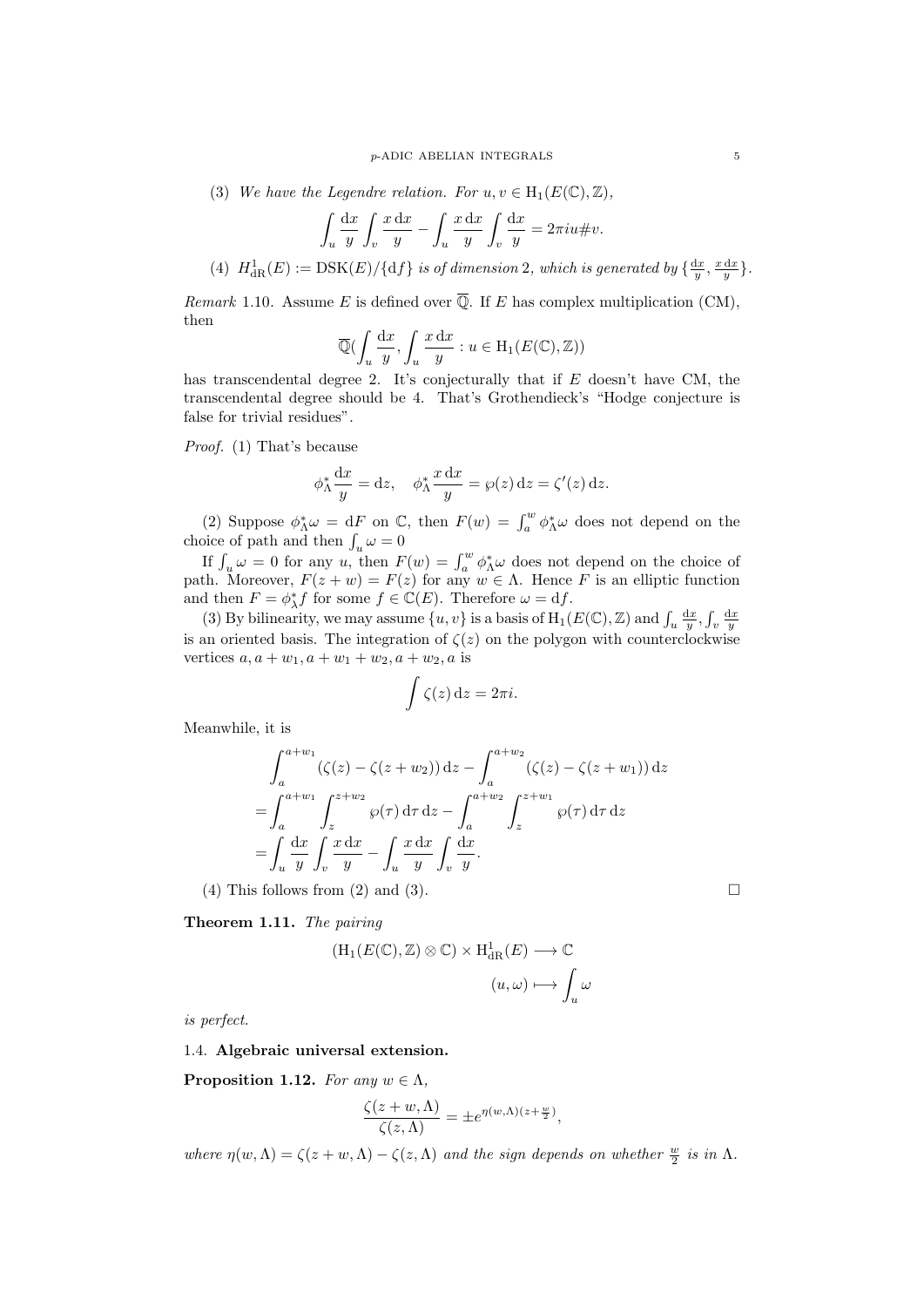#### 6 PIERRE COLMEZ

Let  $E/\mathbb{C}$  be an elliptic curve. Denote by  $m, \text{pr}_1, \text{pr}_2 : E \times E \to E$  the morphism  $m(x, y) = x + y$ ,  $\text{pr}_1(x, y) = x$ ,  $\text{pr}_2(x, y) = y$ . For any  $\omega \in \Omega^1_{E/\mathbb{C}}$ , denote by

$$
\delta\omega = m^*\omega - \mathrm{pr}_1^*\omega - \mathrm{pr}_2^*\omega.
$$

For any  $f \in \mathbb{C}(E \times E)$ , denote by

$$
\delta F(x, y) = F(x \oplus y) - F(x) - F(y).
$$

**Theorem 1.13** (Theorem of the square). (1) *If*  $\omega \in \text{DSK}(E)$ , there exists a *unique*  $F \in \mathbb{C}(E \times E)$  *up to constant such that*  $\delta \omega = dF$ *.* 

(2) *If*  $\omega \in \text{DTK}(E)$ , there exists a unique  $F \in \mathbb{C}(E \times E)^\times$  up to constant such *that*  $\delta \omega = \frac{dF}{F}$ .

*Proof.* (1) Let  $dF_\omega$  be the pullback of  $\phi^*$ <sup>*⁄*</sup><sub></sub> $\alpha$  on  $\mathbb{C}$ , then  $d\delta F_\omega$  is a pullback of  $(\phi$ <sup>*N*</sup>  $\times$  $(\phi_{\Lambda})^* \delta \omega$  on  $\mathbb{C} \times \mathbb{C}$ . We want to prove that

$$
\delta F_{\omega} = F_{\omega}(z_1 + z_2) - F_{\omega}(z_1) - F_{\omega}(z_2)
$$

is periodic of period  $\Lambda \times \Lambda$ . Write

$$
\phi_{\Lambda}^* \omega = (\lambda_0 + \sum_{i=1}^n \sum_{k=1}^{k_i} \frac{\lambda_{i,k}}{k!} \zeta^{(k)}(z - a_i, \Lambda)) \, \mathrm{d} z,
$$

then

$$
F_{\omega} = \lambda_0 z + \sum_{i=1}^n \sum_{k=1}^{k_i} \frac{\lambda_{i,k}}{k!} \zeta^{(k-1)}(z - a_i, \Lambda).
$$

If  $k \geq 2$ ,  $\zeta^{(k-1)}$  is already periodic. Since  $\zeta(z+w) - \zeta(z) = \eta(w)$  if  $w \in \Lambda$ ,

$$
G_i(z_1, z_2) = \zeta(z_1 + z_2 - a_i) - \zeta(z_1 - a_i) - \zeta(z_2 - a_i)
$$

is periodic of period  $\Lambda \times \Lambda$ .

(2) Write

$$
\phi_{\Lambda}^* \omega = (\lambda_0 + \sum_{i=1}^n \lambda_i \zeta(z - a_i, \Lambda)) \, \mathrm{d} z, \quad \lambda_i \in \mathbb{Z}, \sum \lambda_i = 0.
$$

Then we need to show that if  $f(z) = \frac{\sigma(z-a)}{\sigma(z-b)}$ , then  $\frac{f(z_1+z_2)}{f(z_1)f(z_2)}$  is periodic of period  $\Lambda \times \Lambda$ . But this follows from  $\sigma(z+w) = e^{a(w)z+b(w)}\sigma(z)$ .

**Theorem 1.14.** *There is an algebraic group*  $\widetilde{E}$  *(called the universal extension of E) with*

(1) *exact sequence of algebraic groups*

$$
0 \to \mathbb{G}_a \to \widetilde{E} \to E \to 0.
$$

- (2)  $\widetilde{E}(\mathbb{C}) = \text{DTK}(E)/\{\frac{df}{f}\}\$ as a group.
- (3) *The following diagram commutes and the rows are exact:*



*where*

$$
\phi(z_1, z_2) \mapsto (\zeta(z - z_1) - \zeta(z) + z_2) dz
$$

*is an isomorphism of groups. Moreover, the first row is exact as algebraic groups.*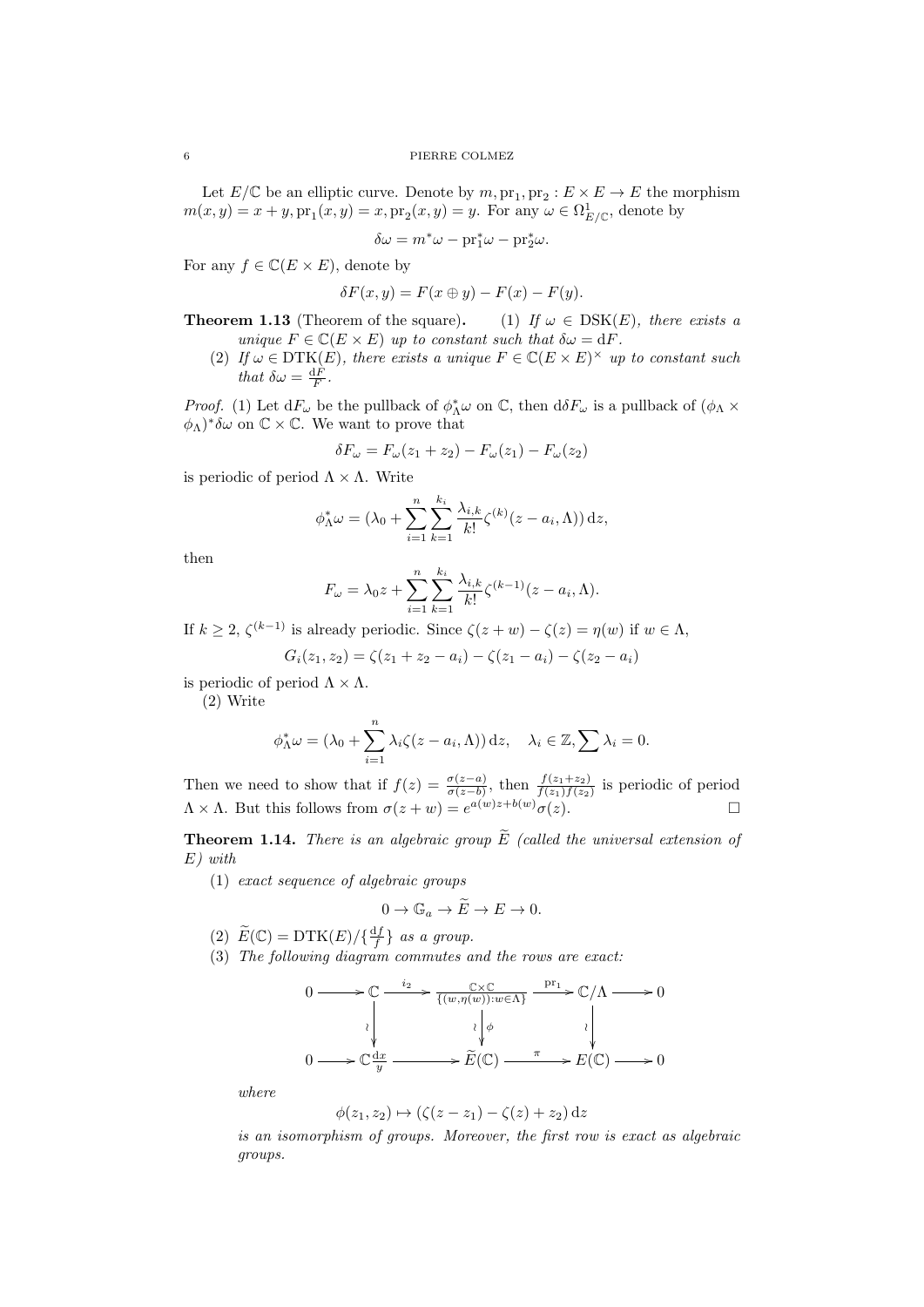$(4)$   $\pi^*(x\frac{dy}{y}) + dz_2 = dF$  *for some rational function F on*  $\widetilde{E}$ *. Thus*  $H_{dR}^1(E)$  *can be identified to the invariant differentials on*  $\widetilde{E}$ .

*Proof.* We first define  $\widetilde{E} \simeq \mathbb{C} \times \mathbb{C}/(w, \eta(w))$  as an algebraic variety. For a point  $a$  on  $E(\mathbb{C})$  and  $\tilde{a}$  a lifting of it, we define a map

(1.4.1) 
$$
(\mathbb{C} - {\{\tilde{a} + \Lambda\}}) \times \mathbb{C} \longrightarrow \mathbb{C} \times \mathbb{C}
$$

(1.4.2) 
$$
(x, \lambda) \longrightarrow (x, \zeta(x - \tilde{a}) - \zeta(-\tilde{a}) + \lambda).
$$

Note the image of  $(x, \lambda)$  and  $(x + w, \lambda)$  differ by  $(w, \eta(w))$  provided  $w \in \Lambda$ , so this map induces a map  $s_a : U_a \times \mathbb{C} \to \mathbb{C} \times \mathbb{C}/(w, \eta(w))$ , where  $U_a$  stands for  $E(\mathbb{C}) - a$ .

For another point *b* on  $E(\mathbb{C})$ , we similarly have a map  $s_b: U_b \times \mathbb{C} \to \mathbb{C} \times \mathbb{C}$  $/(w, \eta(w))$ . Let  $f_{a,b}(x) = \zeta(\tilde{x} - \tilde{a}) - \zeta(-\tilde{a}) - \zeta(\tilde{x} - \tilde{b}) + \zeta(-\tilde{b})$ , then the map  $(x, \lambda) \mapsto (x, \lambda + f_{a,b}(x))$  induces an algebraic function  $\phi_{a,b}$  on  $(U_a \cap U_b) \times \mathbb{C}$ , with the property that  $s_a = s_b \circ \phi_{a,b}$ .

Now we show that  $\mathbb{C} \times \mathbb{C}/(w, \eta(w))$  is an algebraic group. In fact, the addition law on  $\mathbb{C} \times \mathbb{C}/(w, \eta(w))$  induces an addition on  $U_a \times \mathbb{C}$ , whose formulae is given by

$$
(x, \lambda) + (x', \lambda') = (x \oplus x', \lambda + \lambda' + G(x, x')),
$$

where  $G(x, x')$  is an algebraic function induced by

$$
\zeta(x-\tilde{a})+\zeta(x'-\tilde{a})-\zeta(-\tilde{a})-\zeta(x+x'-\tilde{a}).
$$

The isomorphism  $\widetilde{E} \simeq \text{DTK}(E)$  is defined locally by  $\psi_a: U_a \times \mathbb{C} \to \text{DTK}(E)$ ,

$$
(x,\lambda)\mapsto (-\zeta(z+\tilde{x}-\tilde{a})+\zeta(z-\tilde{a})+\zeta(\tilde{x}-\tilde{a})-\zeta(-\tilde{a})+\lambda)dz.
$$

Note the result of the mapping is independent of the choice of  $\tilde{x}$  and  $\tilde{a}$ . Furthermore, this locally defined map is in fact global since we have

$$
\psi_a(x,\lambda) - \psi_b(x,\lambda + f_{a,b}(x)) = \mathrm{dlog} \frac{\sigma(z + \tilde{x} - \tilde{b})\sigma(z - \tilde{a})}{\sigma(z + \tilde{x} - \tilde{a})\sigma(z - \tilde{b})},
$$

in which the right hand side is the logarithm derivative of a function on  $E(\mathbb{C})$ .  $\Box$ 

<span id="page-6-0"></span>1.5. **Weil pairing.** Let *E* be an elliptic curve over a filed *K* of characteristic 0. Let  $G_K = \text{Gal}(\overline{K}/K)$ . Then for any integer  $m \geq 1$ ,  $E[m] \simeq (\mathbb{Z}/m\mathbb{Z})^2$  and this gives

$$
\rho_{E,m}: G_K \to \mathrm{GL}_2(\mathbb{Z}/m\mathbb{Z}).
$$

The first statement follows from that *E* is defined over  $\mathbb{Q}(g_2, g_3)$ , which can be identified with a subfield of C. This is an example of Lefschetz principle, which proposes that an algebraic statement over algebraic closed filed of characteristic zero can be checked by just looking at C.

The representations  $\rho_{E,m}$  are very interesting. For  $p \geq 5$  and  $E: y^2 = x(x - \rho)$  $a^p(x + b^p)$ , then  $\rho_{E,m}$  has so nice property that

$$
a^p + b^p = c^p, \quad (a, b, c) = 1,
$$

cannot have integral solution.

**Theorem 1.15.** (1) For any  $P \in E[m]$ , there is a unique  $f \in \overline{K}(E)^\times$  up to  $\bar{K}^{\times}$  *such that* div(*f*) = *m*([*P*] *−* [*O*]).

(2) *For*  $P, Q \in E[m]$ ,

$$
e_m(P,Q) = \frac{f_Q(x)}{f_Q(x \ominus P)} \frac{f_P(x \ominus Q)}{f_P(x)} \in \mu_m
$$

*is constant.*

(3) *Moreover,*  $(P,Q) \mapsto e_m(P,Q)$  *gives a bilinear, alternating, non-degenerated pairing on*  $E[m] \times E[m]$ .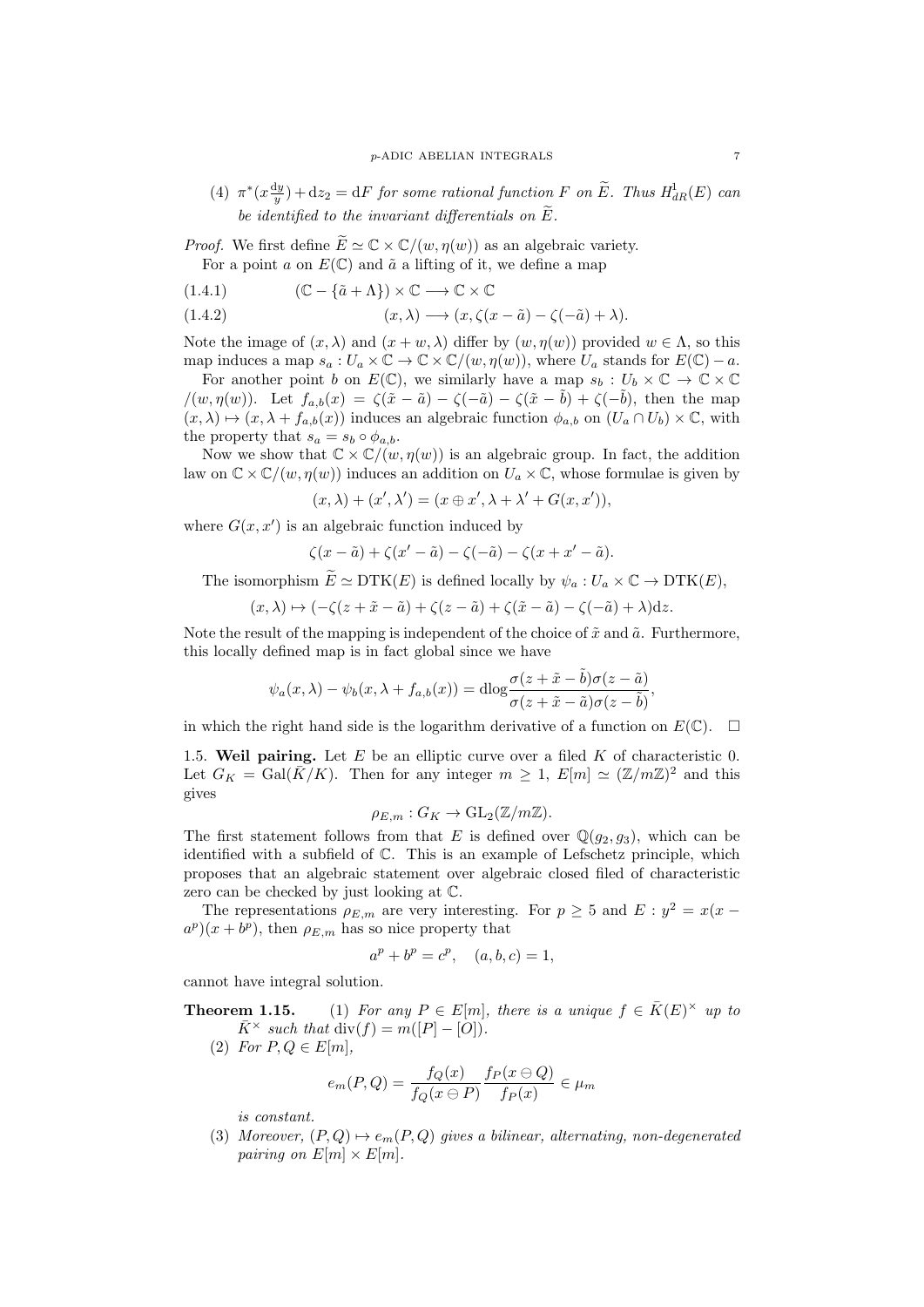8 PIERRE COLMEZ

(4) If 
$$
K = \mathbb{C}
$$
, and  $\phi_{\Lambda} : \mathbb{C}/\Lambda \xrightarrow{\sim} E(\mathbb{C})$ , then  

$$
e_m(P,Q) = e^{\frac{2\pi i}{m}ma\#mb},
$$

*where*  $a, b$  *is an inverse image of*  $P$  *and*  $Q$  *in*  $\mathbb{C}$ *.* 

*Proof.* Assume  $K = \mathbb{C}$  and let  $\phi_{\Lambda} : \mathbb{C}/\Lambda \longrightarrow E(\mathbb{C})$ . The uniqueness follows from the fact that a regular function on *E* without poles and zeroes must be constant. By Abel's theorem,

$$
f_P(z) = \sigma(z - a)^m \sigma(z)^{1 - m} \sigma(z - ma)^{-1}
$$

is a rational function on  $E(\mathbb{C})$  with divisor  $m([P] - [O])$ . Then

$$
e_m(P,Q) = \frac{\sigma(z-a-mb)}{\sigma(z-a)} \cdot \frac{\sigma(z-b)}{\sigma(z-b-ma)} \cdot \frac{\sigma(z-ma)}{\sigma(z-mb)}
$$

$$
= \exp(\frac{ma\eta(mb) - mb\eta(ma)}{m}) = \exp(\frac{2\pi i}{m}(ma\#mb)).
$$

## 2. Complex abelian integral on algebraic curves

<span id="page-7-1"></span><span id="page-7-0"></span>2.1. **Algebraic curve over**  $\mathbb{C}$ **. An curve** *X* over  $\mathbb{C}$  is called proper if  $X(\mathbb{C})$  is compact; projective if it is defined by a homogeneous polynomial; smooth if locally holomorphic to an open disk. Thus a smooth and proper algebraic curve *X* over C gives a compact Riemann surface  $X(\mathbb{C})$ , and vice versa (hard!). Let g be its genus. Then topologically it's a 4*g*-gon with edges identified.

Fix a point  $P_0$  on  $X(\mathbb{C})$ , the corresponding fundamental group is

$$
\pi_1(X(\mathbb{C}), P_0) = \langle a_i, b_i, i = 1, \dots, g \vert \prod_{i=1}^g a_i b_i a_i^{-1} b_i^{-1} = 1 \rangle,
$$

and the fist homology group is the abelianization of it.



Figure 1. 4*g*-gon

The intersection pairing

$$
H_1(X(C), \mathbb{Z}) \times H_1(X(\mathbb{C}), \mathbb{Z}) \longrightarrow \mathbb{Z}
$$
  

$$
(a, b) \longmapsto a \# b
$$

is a bilinear alternating paring. There exist a canonical basis  $\{a_1, ..., a_g, b_1, ..., b_g\}$ of  $H_1(X(C),\mathbb{Z})$  such that

$$
a_i \# b_j = \delta_{ij} = -b_j \# a_i, \quad a_i \# a_j = 0 = b_i \# b_j.
$$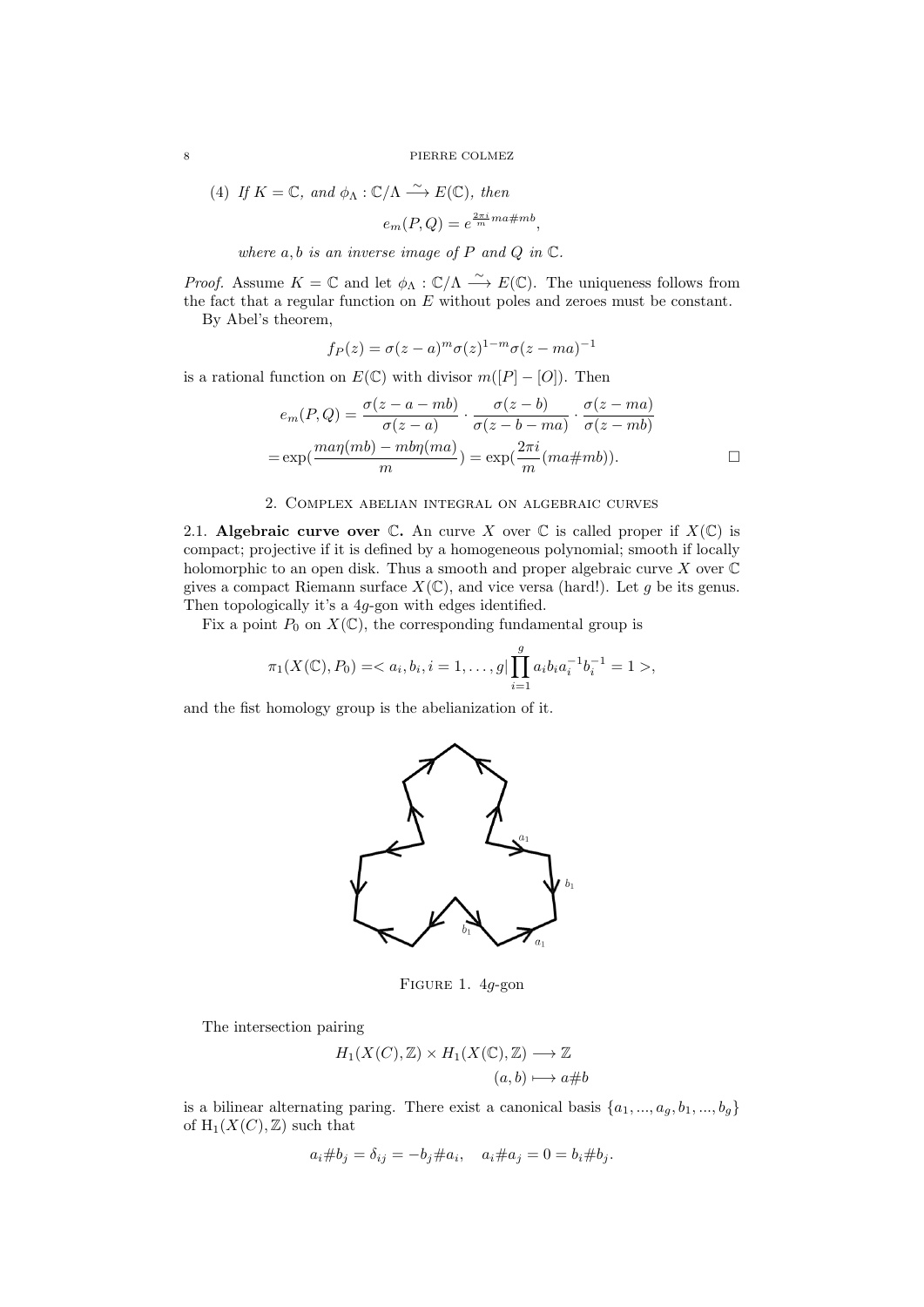That is to say, under the basis  $\{a_1, \ldots, a_g, b_1, \ldots, b_g\}$ , the matrix of intersection numbers is

$$
\begin{pmatrix} O & I_g \ -I_g & O \end{pmatrix}.
$$

Topologically,  $a_i$  and  $b_i$  are the sides of a 4*g*-gon. This also holds for compact orientable topological manifold.

**Theorem 2.1.**  $(X(\mathbb{C}), \Omega_X^1) = g.$ 

- (2) *There exists a (unique) basis*  $(\omega_1, ..., \omega_g)$  *of*  $H^0(X(\mathbb{C}), \Omega_X^1)$  *such that*  $\int_{a_i} \omega_j =$  $\delta_{ij}$ .
- (3) *The matrix*  $B = (z_{ij})_{1 \le i,j \le g} = (\int_{b_i} \omega_j)$  *is symmetric and* Im *B is positive definite.*

Let  $\Lambda = \mathbb{Z}^g \oplus B\mathbb{Z}^g \subset \mathbb{C}^g$  be the image of  $H_1(X(\mathbb{C}), \mathbb{Z})$  by

$$
u \mapsto \int_u \underline{\omega} = (\int_u \omega_1, ..., \int_u \omega_g)
$$

and  $J(\mathbb{C}) = \mathbb{C}^g/\Lambda$  be a complex torus. Fix a point  $P_0 \in X(\mathbb{C})$ , the map

(2.1.1) 
$$
\iota_{P_0}(P) = \int_{P_0}^P \underline{\omega} \mod \Lambda
$$

fits in the following commuting diagram

$$
\pi_1(X(\mathbb{C}), P_0) \xrightarrow{\iota_{P_0}} \pi_1(J(\mathbb{C}), 0)
$$
\n
$$
\downarrow \qquad \qquad \downarrow \qquad \searrow
$$
\n
$$
H_1(X(\mathbb{C}), \mathbb{Z}) \xrightarrow{\simeq} \Lambda
$$

- **Theorem 2.2** (Riemann)**.** (1) *J has a unique structure of algebraic projective variety over*  $\mathbb C$  *of dimension g and*  $J(\mathbb C) = \mathbb C^g/\Lambda$  *endows*  $J(\mathbb C)$  *with a group law, which gives a algebraic group structure of J.*
	- (2)  $\iota_{P_0}$  gives an embedding of algebraic varieties.
	- (3) *The induced morphism*  $\iota_{P_0}^* : H^0(J, \Omega^1) \to H^0(X, \Omega^1)$  *is an isomorphism and*  $\iota_{P_0}^* dz_i = \omega_i$ .

*Remark* 2.3*.* (1) *J* is called the Jacobian of *X*. If *X* is defined over a number field *K*, then so is *J*.

(2) If  $g \leq 1$ , then  $\iota_{P_0}$  is an isomorphism. But for  $g \geq 2$ , X is very small in *J*.

(3) *J* is very useful to study *X*. The Mordell-Weil theorem says that  $J(K)$  is a finitely generated abelian group. The map  $L_{P_0}$  is an essential tool to prove the finiteness of *X*(*K*) for  $g \geq 2$ .

**Theorem 2.4** (Abel). (1) Let  $D = \sum n_i(P_i)$  be a divisor on X, then  $D =$  $div(f)$  *for some*  $f \in \mathbb{C}(X)^\times$  *if and only if*  $\deg D = 0$  *and*  $tr D = \bigoplus [n_i] \iota_{P_0} P_i$  $0 \in J$ .

(2) *We have an exact sequence*

$$
0 \to {\text{div}(f)} \to {\text{Div}}^0(X(\mathbb{C})) \to J(\mathbb{C}) \to 0.
$$

The proofs use Riemann *θ*-function which replaces Weierstrass *σ*-function. Define

$$
\theta(z) = \sum_{n \in \mathbb{Z}^g} \exp(i\pi^t n B n + 2i\pi^t n z),
$$

it converges because  $\text{Im } B$  is positive definite. If  $u = a + Bb \in \Lambda$ ,  $a, b \in \mathbb{Z}^g$ ,

$$
\theta(z+u) = \theta(z) \exp(-i\pi^t b Bb - 2i\pi^t bz).
$$

Hence the zeroes of  $\theta$  are periodic of period  $\Lambda$ , and we can talk about the zeroes of *θ* in *J*, or *θ* ◦ *ι*<sub>*P*<sup>0</sup></sub> in *X*.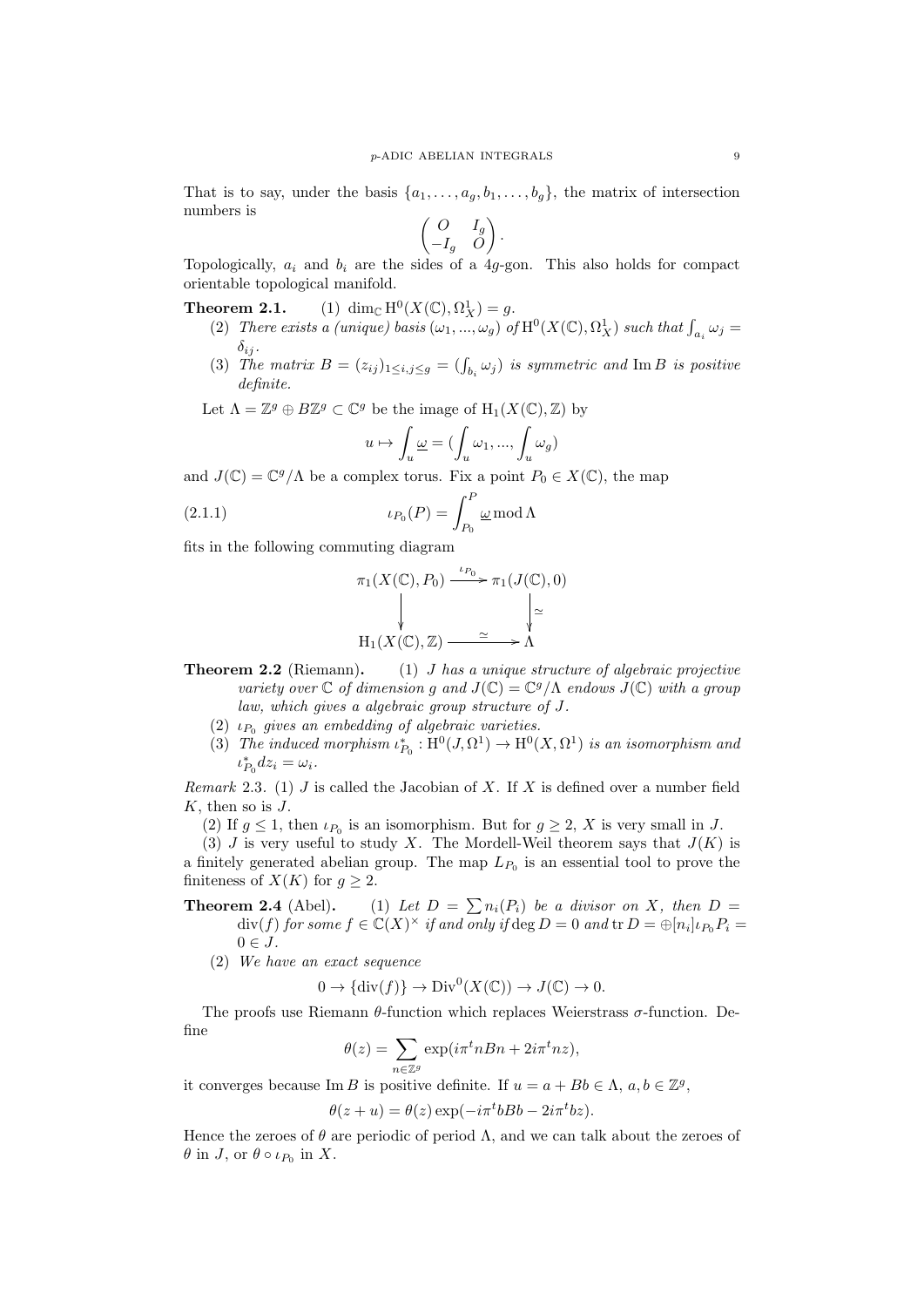**Theorem 2.5.** (1) *There is*  $w_0 \in \mathbb{C}^g$ , *unique up to*  $\Lambda$ , *such that if*  $z \in J$  *is generic with a lifting*  $\tilde{z} \in \mathbb{C}^g$ ,

$$
\iota_P: B_g(0, r) \longrightarrow Y(\mathbb{C})
$$

$$
P \longmapsto \theta(w_0 - \widetilde{z} + \iota_{P_0}(P))
$$

 $with \, \iota_P(0) = P \, \text{ has } \text{divisor} \, (Q_{1,z}) + \cdots + (Q_{q,z}) \, \text{ where } Q_{1,z}, \ldots, Q_{q,z} \, \text{ are }$ *uniquely determined by*

$$
\iota_{P_0}(Q_{1,z})\oplus\cdots\oplus\iota_{P_0}(Q_{g,z})=z\in J.
$$

(2) *The map*

$$
X^g/S_g \longrightarrow J
$$
  

$$
(P_1, \dots, P_g) \longmapsto \iota_{P_0}(P_1) + \dots + \iota_{P_0}(P_g)
$$

*is a birational isomorphism.*

(3) *The theta divisor*  $\Theta = \{x \in J : \theta(w_0 - x) = 0\}$  *is* 

$$
\{\iota_{P_0}(Q_{1,z}),\ldots,\iota_{P_0}(Q_{g,z}): Q_{i,z}\in X\}.
$$

<span id="page-9-0"></span>2.2. **Differential forms.** Let  $Y$  be a smooth algebraic variety over  $\mathbb{C}$  (we will take *Y* = *X* or *J*), which is viewed as a complex analytic variety. By GAGA principal of Serre, the meromorphic functions on  $Y(\mathbb{C})$  are one-to-one corresponding to rational functions on *Y* .

If  $\omega \in \Omega^1_{\mathbb{C}(Y)}, P \in Y(\mathbb{C})$ , then there is

$$
\iota_P: B(0,r) \to Y(\mathbb{C})
$$

with  $\iota(0) = P$ . Here  $B_q(0,r)$  is the product of g closed balls with radius r of the complex plane. If *Y* is of dimension *g*, we can write

$$
{}_{P}^{*}\omega = f_1 \, \mathrm{d}z_1 + \cdots + f_g \, \mathrm{d}z_g
$$

for some meromorphic function  $f_i$  on the open ball  $B_g(0,1^-)$ .

*ι*

We say that  $\omega$  is closed if locally, outside of the poles, it is  $df$ . Then

$$
\iota_P^*\omega = \sum_{i=1}^g \frac{\partial f \circ \iota_P}{\partial z_i} \,\mathrm{d} z_i.
$$

By Poincaré's lemma, this is equivalent to  $d\omega = 0$ , then

$$
0 = \iota_P^* d\omega = \sum_{i=1}^g \mathrm{d} f_i \wedge \mathrm{d} z_i = \sum_{i < j} \left( \frac{\partial f_i}{\partial z_j} - \frac{\partial f_j}{\partial z_i} \right) \mathrm{d} z_j \wedge \mathrm{d} z_i.
$$

**Definition 2.6.** We say  $\omega$  is of the

- *• first kind*, if it is holomorphic and closed;
- *second kind*, if locally  $\omega = df$  for some meromorphic *f* (no residue);
- *thrid kind*, if locally  $\omega = \frac{df}{f}$  for some nonzero everywhere *f* (simple poles, integral residue).

Then we have an exact sequence

$$
0 \to \mathrm{H}^0(Y, \Omega^1) \to \mathrm{DSK}(Y) \oplus \mathbb{C} \otimes \mathrm{DTK}(Y) \to (\Omega^1_{\mathbb{C}(Y)})^{\mathrm{d}=0} \to 0.
$$

Denote  $H_{dR}^1 = DSK(Y)/{df}$ , then we have a pairing (period)

$$
H^1_{\mathrm{dR}}(Y) \times H_1(Y(\mathbb{C}), \mathbb{Z}) \longrightarrow \mathbb{C}
$$

$$
(\omega, u) \longmapsto \int_u
$$

*ω.*

We have several theorems similar to those for elliptic curves.

**Theorem 2.7.**  $*_{P_0}$  *induces an isomorphism*  $H^1_{dR}(J) \simeq H^1_{dR}(X)$ .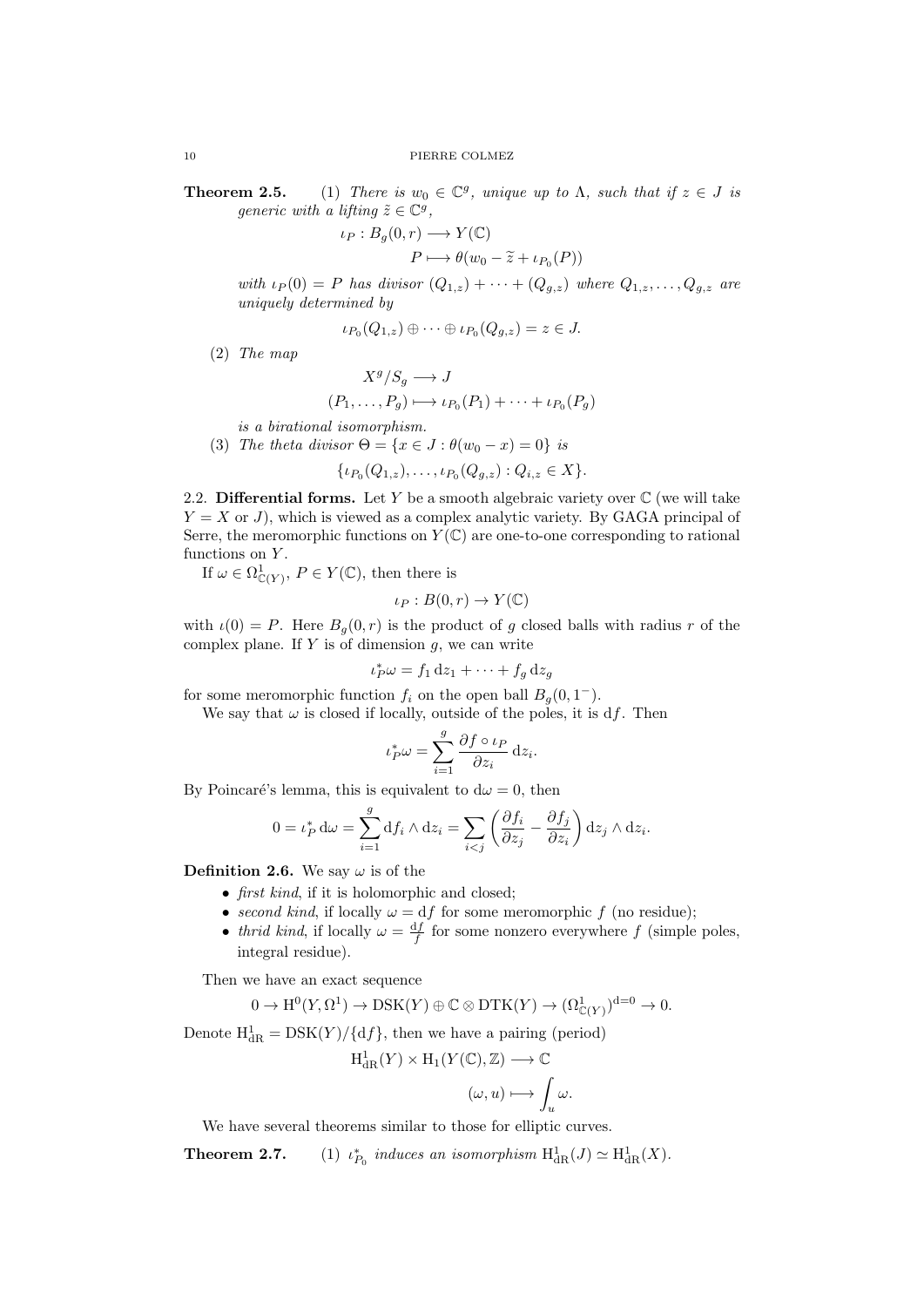(2) dim<sub>C</sub>  $H^1_{dR}(X) = 2g$  *and*  $(\omega, u) \mapsto \int_u \omega$  *is perfect. Thus* 

$$
H^1_{\mathrm{dR}}(X) = \mathrm{Hom}(\mathrm{H}_1(X(\mathbb{C}), \mathbb{Z}), \mathbb{C}).
$$

(3) *If u is generic, then the image of*

$$
\eta_{i,u} = \mathrm{d}\left(\frac{\partial \theta(z-u)/\partial z_i}{\theta(z-u)}\right) \in \mathrm{DSK}(J)
$$

in  $H^1_{dR}(J)$  doesn't depend on u. Denote by  $\eta_i = \iota_{P_0}^* \eta_{i,u}$ , then  $\omega_1, \ldots, \omega_g, \eta_1, \ldots, \eta_g$ *is a basis of*  $H^1_{dR}(X)$ .

(4) *(Riemann period relation).* If  $u, v \in H_1(X(\mathbb{C}), \mathbb{Z})$ ,

$$
\sum_{i=1}^{g} \int_{u} \eta_i \int_{v} \omega_i - \int_{v} \eta_i \int_{u} \omega_i = 2\pi i u \# v.
$$

**Theorem 2.8** (Theorem of square). *For any*  $\omega \in \text{DSK}(J)$ ,

 $m^* \omega - \text{pr}_1^* \omega - \text{pr}_2^* \omega = d f$ 

*for some*  $f \in \mathbb{C}(J \times J)$ *. For any*  $\omega \in \text{DTK}(J)$ ,

$$
m^*\omega - \text{pr}_1^*\omega - \text{pr}_2^*\omega = \text{d}f/f
$$

*for some*  $f \in \mathbb{C}(J \times J)^{\times}$ *.* 

**Theorem 2.9.** *There is an algebraic group*  $\widetilde{J}$  *with the following properties:* (1)

$$
\widetilde{J}(\mathbb{C}) = \frac{\text{DTK}(X)}{\text{d}f/f} = \frac{\text{DTK}(J)}{\text{d}f/f} = \mathbb{C}^{2g}/\Lambda
$$

*where* Λ *is the lattice consisting of*

$$
(\int_u \omega_1, \dots, \int_u \omega_g, \int_u \eta_1, \dots, \int_u \eta_g)
$$

*for all*  $u \in H_1(X(\mathbb{C}), \mathbb{Z})$ *.* (2) *there is an exact sequence*

$$
0 \times H^0(Y, \Omega^1) \times \widetilde{I}^{\pi}.
$$

$$
0 \to H^0(X, \Omega^1) \to \widetilde{J} \xrightarrow{\pi} J \to 0
$$

*with* C*-points*

$$
0 \to \mathrm{H}^0(X, \Omega^1) \to \frac{\mathrm{DTK}(X)}{\{ \mathrm{d}f/f \}} \to \frac{\mathrm{Div}^0(X)}{\{ \mathrm{div}(f) \}} \to 0;
$$

(3) if  $\eta \in \text{DSK}(J)$ , there is a unique  $\alpha_{\eta} \in \text{H}^0(\tilde{J}, \Omega^1)$ , invariant under transla*tion by*  $\widetilde{J}$ *, such that* 

$$
\pi^*\eta - \alpha_\eta = df, \quad f \in \mathbb{C}(\widetilde{J}).
$$

 $H^1_{\text{dR}}(X)$  *is isomorphic to the invariant forms on*  $\tilde{J}$ *.* 

# 3. *p*-adic fields

<span id="page-10-1"></span><span id="page-10-0"></span>3.1. *p***-adic number.** Let *K* be a field.

**Definition 3.1.** A *norm* on *K* is a map  $|\cdot|: K \to \mathbb{R}_+$  satisfying

- $|x| = 0 \iff x = 0;$
- $|xy| = |x||y|;$
- $|x + y| \leq |x| + |y|$ .

Say  $|\cdot|$  is *ultrametric* or *non-archimedean* if  $|x + y| \leq \sup(|x|, |y|)$ . A *valuation* is a map  $v : K \to \mathbb{R} \cup \{+\infty\}$  satisfying

•  $v(x) = +\infty \iff x = 0;$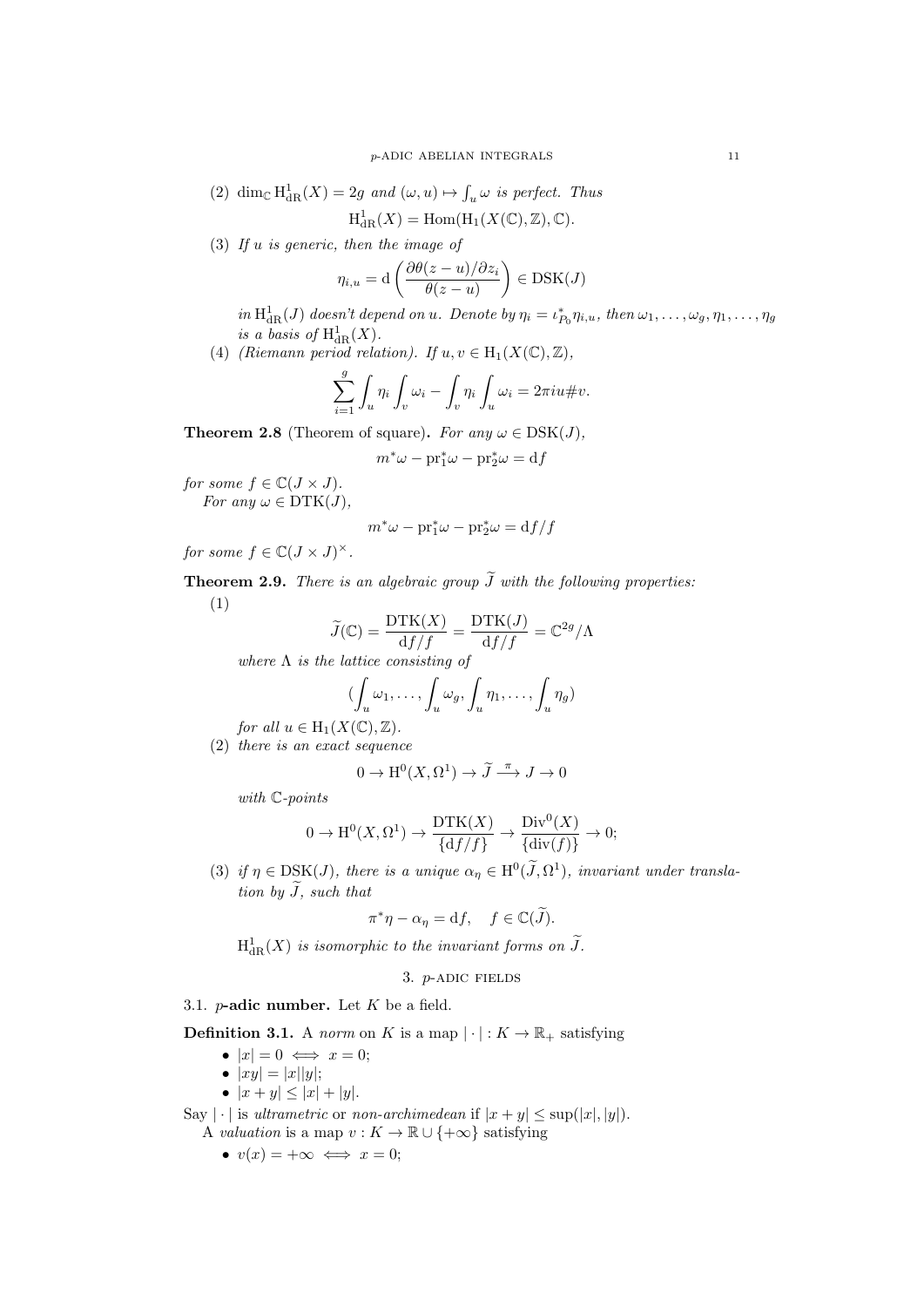#### 12 PIERRE COLMEZ

- $v(xy) = v(x) + v(y);$
- *• v*(*x* + *y*) *≥* inf(*v*(*x*)*, v*(*y*)).

Say *v* is *discrete* if  $v(K^{\times})$  is discrete, i.e.,  $v(K^{\times}) = \alpha \mathbb{Z}$  for some  $\alpha > 0$ ; *normalized* if  $v(K^{\times}) = \mathbb{Z}$ .

*π* is a *pseudo-uniformizer* If  $v(\pi) > 0$ . If *v* is discrete with  $v(K^{\times}) = \alpha \mathbb{Z}$ , *π* is a *uniformizer* if  $v(\pi) = \alpha$ .

If *v* is a valuation and  $0 < a < 1$ , then  $x \mapsto |x| = a^{v(x)}$  is a norm. Conversely, if *| · |* is ultrametric, for any  $\lambda > 0$ ,  $v(x) = -\lambda \log |x|$  is a valuation.

A norm or valuation defines a topology, in fact a metric space, with an open basis

$$
B(a, \delta^-) = \{x : |x - a| < \delta\}.
$$

**Theorem 3.2** (Ostrowski)**.** (1) *On* Q*, up to equivalence, the nontrivial norms*  $\int \text{d}x \, dx \, dx = |\cdot|_{\mathbb{R}} \text{ and } |\cdot|_{p} = p^{-v_{p}(\cdot)}$ .

(2) *On*  $\mathbb{C}(T)$ *, up to equivalence, the nontrivial valuations are*  $v_a$ *,*  $a \in \mathbb{P}^1(\mathbb{C})$ *.* 

We have the product formula

$$
\prod |x|_v = 1, \quad x \in \mathbb{Q}^\times;
$$
  

$$
\prod v_a(f) = 0, \quad f \in \mathbb{C}(T).
$$

*Remark* 3.3. (1) If  $|\cdot|$  is a ultrametric,  $|\hat{K}| = |K|$  where  $\hat{K}$  is the completion of K under the topology induced by *| · |*.

(2) If  $(K, |\cdot|)$  is complete,  $\sum a_n$  converges if and only if  $a_n$  tends to 0.

(3) Assume *K* is complete. Let

$$
\mathcal{O}_K = \{ x \in K : |x| \le 1 \}
$$

be the ring of integers of *K*, then

$$
\mathcal{O}_K \simeq \varprojlim \mathcal{O}_K / \{|x| \leq a^n\}
$$

for any  $0 < a < 1$ .

Let  $\mathbb{Q}_p$  be the completion of  $\mathbb{Q}$  for  $|\cdot|_p$  or  $v_p$  and

 $\mathbb{Z}_p = \{ x \in \mathbb{Q}_p \mid |x|_p \leq 1 \}.$ 

**Proposition 3.4.** *For any*  $n \geq 1$ ,  $\mathbb{Z}/p^n\mathbb{Z} \simeq \mathbb{Z}_p/p^n\mathbb{Z}_p$ .

Thus  $\mathbb{Z}_p = \varprojlim \mathbb{Z}/p^n \mathbb{Z}.$ 

Let  $(K, v)$  be a complete field. Then all valuations on  $K$  are equivalent and  $K$ is complete for any of them.

For  $s \geq 1$ , let  $P_s = K \oplus Kx \oplus \cdots \oplus Kx^{s-1}$ . Let  $g, h \in K[x]$  with  $\deg g \leq$  $n, \deg h \leq k$ . Define

$$
\theta_{g,h}: P_k \oplus P_n \longrightarrow P_{n+k}
$$

$$
(u,v) \longmapsto ug + vh.
$$

Let  $R = R(g, h)$  be the determinant of  $\theta_{g,h}$ . Then  $R = 0$  if and only if

 $\deg q \leq n-1$ ,  $\deg h \leq k-1$  or  $(g,h) \neq 1$ .

Denote

$$
v_0(\sum a_i x^i) = \inf_i v(a_i).
$$

<span id="page-11-0"></span>**Theorem 3.5** (Hensel's lemma). *For*  $c > 0, f, g, h \in \mathcal{O}_K[x]$ , suppose

- *•* deg *g ≤ n,* deg *h ≤ k,* deg(*f − gh*) *≤ n* + *k −* 1*;*
- *• v*0(*f − gh*) *≥ c* + 2*v*(*R*(*g, h*))*.*

*Then there are unique*  $\tilde{q}$ ,  $\tilde{h}$  *with*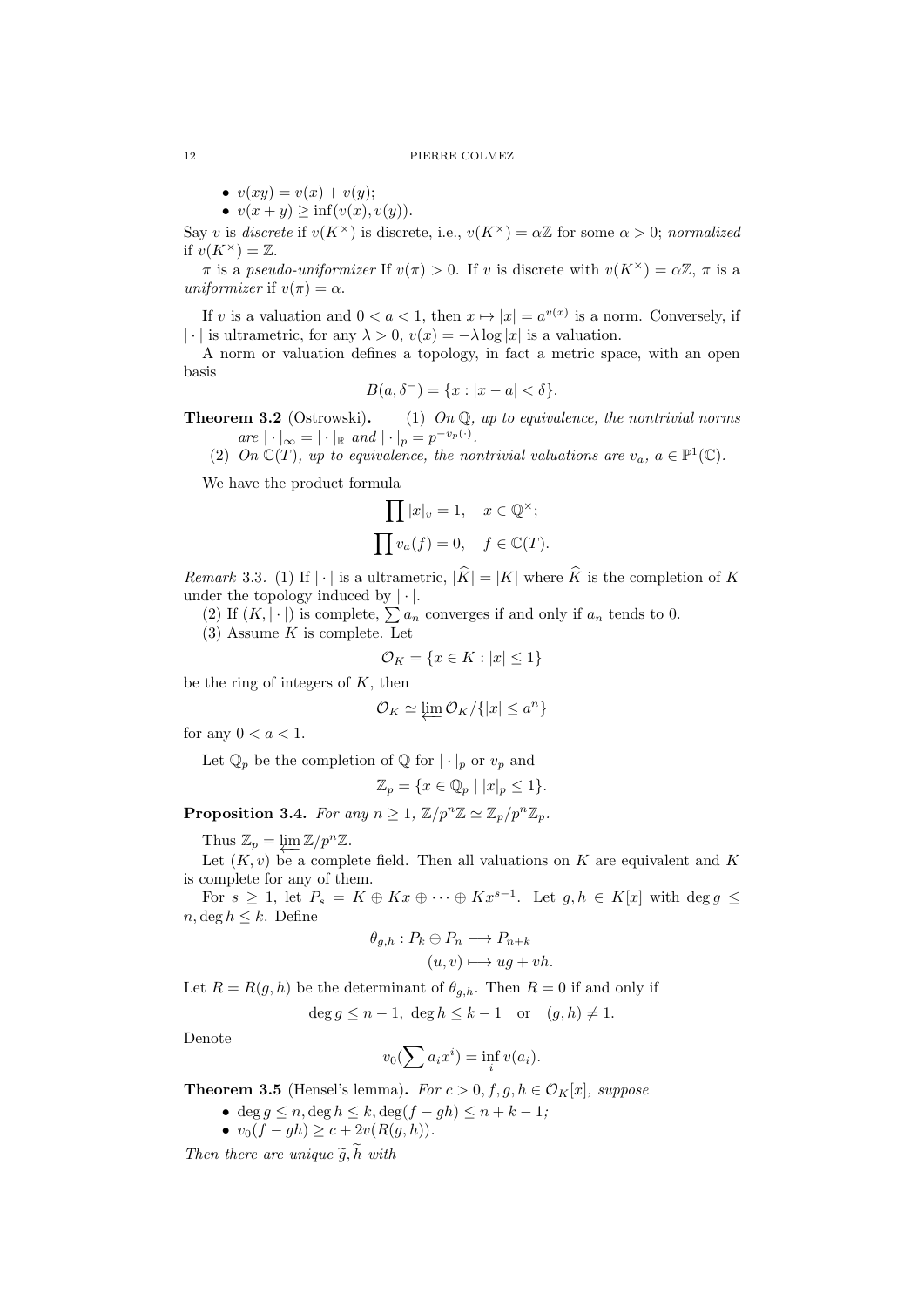- *•* deg( $g \tilde{g}$ ), ≤  $n 1$ , deg( $h \tilde{h}$ ) ≤  $k 1$ ;
- *• <sup>v</sup>*0(*<sup>g</sup> <sup>−</sup> <sup>g</sup>*e)*, v*0(*<sup>h</sup> <sup>−</sup> <sup>h</sup>*0) *<sup>≥</sup> <sup>c</sup>* <sup>+</sup> *<sup>v</sup>*(*R*(*g, h*))*;*
- $f = \tilde{g}\tilde{h}$ *.*

**Corollary 3.6.** *If*  $f \in K[x]$  *is monic irreducible and*  $f(0) \in \mathcal{O}_K$ *, then*  $f \in \mathcal{O}_K[x]$ *. Proof.* Write  $f = x^d + a_{d-1}x^{d-1} + \cdots + a_0$ . Assume *i* is the biggest one such that

$$
v(a_i) = \inf_j v(a_j) < 0.
$$

Then

$$
a_i^{-1}f = b_dx^d + \cdots + x^i + \cdots + b_0, \quad b_i \in \mathcal{O}_K.
$$

Let  $g = x^i + \cdots + b_0$  and  $h = 1 + b_d x^{d-i}$ . Then  $R(g, h) \equiv 1 \mod \mathfrak{m}_K$ , where  $\mathfrak{m}_K$  is the maximal ideal of  $\mathcal{O}_K$ , and

$$
v_0(f - gh) > 0
$$
,  $\deg(f - gh) \leq d - 1$ .

Conclude the result by Theorem 3.5.

*Proof of Theorem 3.5.* Write  $\tilde{q} = q + v, \tilde{h} = h + u$ , then we want

$$
f - gh - uv = gu + fv.
$$

That is to say, (*u, v*) is a fixed p[oint](#page-11-0) of

$$
(u, v) \mapsto \theta_{g,h}^{-1}(f - gh - uv) = \varphi(u, v).
$$

It suffices to prove that  $\varphi$  is contracing on

$$
B = \{(u, v) \in P_k \oplus P_n : v_0(u, v) \ge \delta := c + v(R)\}.
$$

In fact,

$$
v_0(f - gh - uv) \ge \inf(v_0(f - gh), v_0(uv))
$$
  
 
$$
\ge \inf(c + 2\delta, 2c + 2\delta) = c + 2\delta.
$$

Since  $\theta_{g,h}^{-1}$  has entries in  $R^{-1}\mathcal{O}_K$ ,  $v(\varphi(u,v)) \geq c+2\delta-\delta = c+\delta$ . Hence  $\varphi(B) \subseteq B$ . For any  $(u, v), (u', v') \in B$ ,

$$
v_0(\varphi(u, v) - \varphi(u', v'))
$$
  
=  $v_0(\theta_{g,h}^{-1}(u(v - v') + v'(u - u')))$   
=  $\inf(v_0(u) + v_0(v - v') - \delta, v_0(v') + v_0(u - u') - \delta)$   
 $\geq c + v_0(u - u', v - v'),$ 

thus  $\varphi$  is contracting.

**Example 3.7.** (1) If  $f \in \mathcal{O}_K[x]$ ,  $\alpha \in \mathcal{O}_K$  with  $v(f(\alpha)) > 2v(f'(\alpha))$ , then there is  $\alpha$  with  $v(\tilde{\alpha} - \alpha) > v(f'(\alpha))$  and  $f(\tilde{\alpha}) = 0$ .

(2) If  $f \in \mathcal{O}_K[x]$  is monic and  $\alpha$  is a simple root of f in the residue field  $k_K$ , then there is a unique lifting  $\widetilde{\alpha} \in \mathcal{O}_K$  with  $f(\alpha) = 0$ .

**Definition 3.8.** Let  $V$  be a vector space over  $K$ . A *valuation* on  $V$  is a map *v* : *V* →  $\mathbb{R}$  ∪ {∞} satisfying

- $v(x) = +\infty \iff x = 0;$
- $v(\lambda x) = v(\lambda) + v(x);$
- *• v*(*x* + *y*) *≥* inf(*v*(*x*)*, v*(*y*)).

**Theorem 3.9.** *Suppose*  $(K, v)$  *is complete and V is finite dimensional over*  $K$ *. Then all valuations on V are equivalent and V is complete for any one of them.*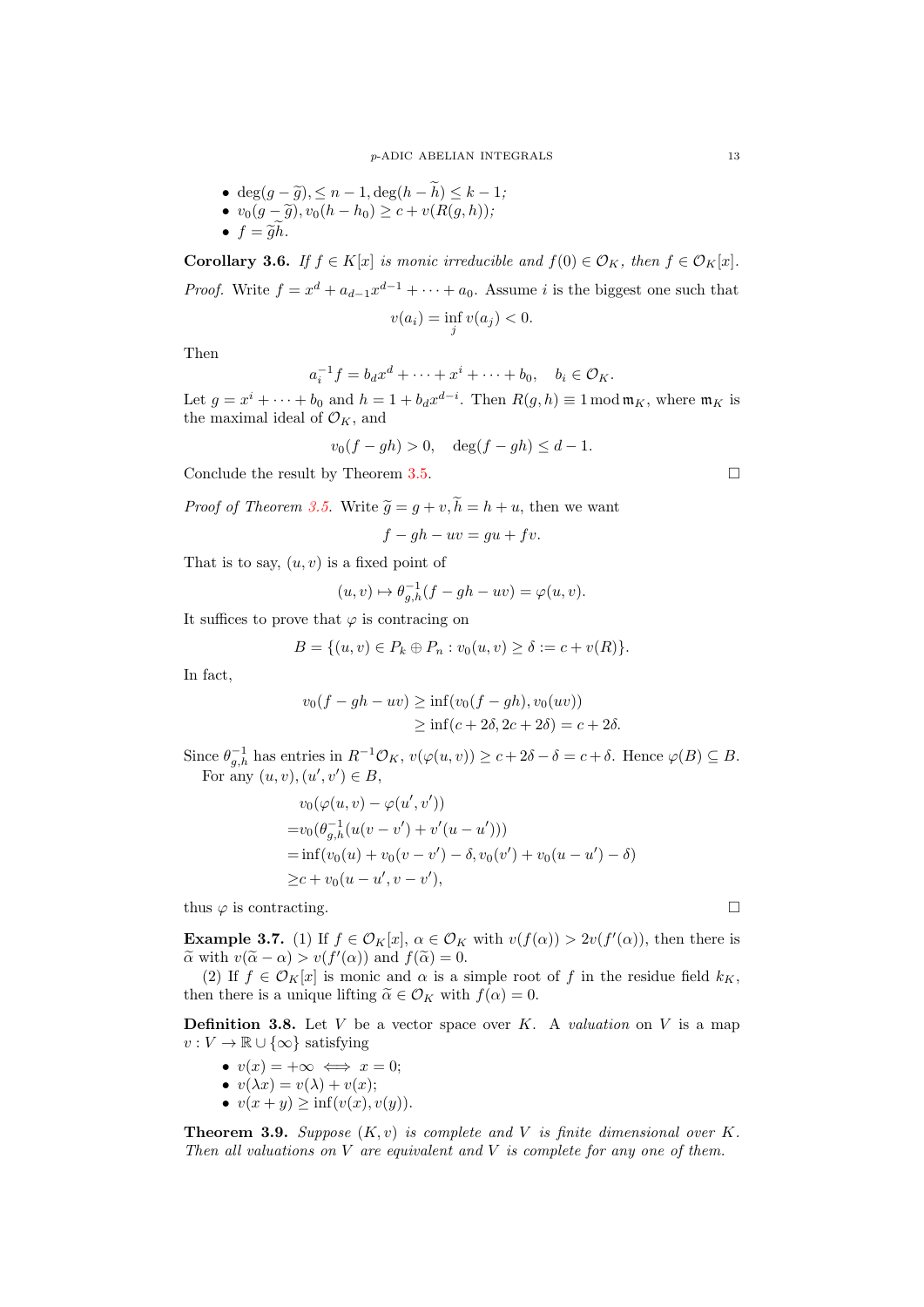*Proof.* Fix a basis  $\{e_i\}$  of *V*. Define

$$
v_0(\sum x_i e_i) = \inf v(x_i).
$$

Then

$$
v(\sum x_i e_i) \ge \inf_i (v(x_i) + v(e_i)) \ge v_0(x) + inf_i v(e_i).
$$

Suppose  $v(\sum x_i^{(k)} e_i)$  tends to infinity but  $\inf_i v(x_i^{(k)})$  tends to infinity. There is  $c > 0$  and  $1 \leq i \leq n$  such that  $v(x_i^{(k)}) \leq c$  for any k, since  $v((x_i^{(k)})^{-1} \sum x_i^{(k)} e_i)$  tends to infinity,  $e_i$  lies in the closure of the space spanned by  $e_1, \ldots, e_{i-1}, e_{i+1}, \ldots$  .  $\Box$ 

**Theorem 3.10.** *Suppose* (*K, v*) *is complete and L is a finite field extension of K, then there is a unique extension of v as a field valuation on L:*

$$
v(x) = \frac{1}{[L:K]}v(N_{L/K}(x)).
$$

Let  $G_K = \text{Gal}(\overline{K}/K)$  be the absolute Galois group.

- **Corollary 3.11.** (1) *v extends uniquely to K.*
	- (2)  $G_K$  *acts on*  $K$  *via isometrics*  $v(\sigma x) = v(x)$ *.*
	- (3)  $G_K$  acts on  $\widehat{\overline{K}}$  continuously. Thus  $G_K = \text{Aut}(\widehat{\overline{K}}/K)$ .

**Theorem 3.12.** (1)  $C = K$  *is algebraic closed.* (2) The residue field  $k_C = k_{\overline{K}} = k_K$ .

<span id="page-13-0"></span>3.2. **No**  $2\pi i$  in  $\mathbb{C}_p$ . Let  $\mathbb{C}_p = \mathbb{Q}_p$  be the completion of the algebraic closure of  $\mathbb{Q}_p$  with  $v(\mathbb{C}_p^{\times}) = v_p(\overline{\mathbb{Q}}_p^{\times})$  $p$ <sup>2</sup>) = Q. This field is non-canonically isomorphic to  $\mathbb{C}$ under assuming the Axiom of Choice. We have an action of the Galois group  $G_{\mathbb{Q}_p} = \text{Gal}(\overline{\mathbb{Q}}_p/\mathbb{Q}_p) = \text{Aut}_{\text{cont}}(\mathbb{C}_p)$  on  $\mathbb{C}_p$ .

**Theorem 3.13** (Ax-Sen-Tate). For any closed subgroup *H* of  $G_{\mathbb{Q}_p}$ ,  $\mathbb{C}_p^H$  is the *completion of*  $\overline{\mathbb{Q}}_p^H$ *p .*

Let *F* be a field of characteristic zero with absolute Galois group  $G_F = \text{Gal}(\overline{F}/F)$ . Let  $\chi: G_F \to \mathbb{Z}_p^{\times}$  be the cyclotomic character,  $\zeta_{p^n} \in \overline{F}$  be a primitive  $p^n$ -th root of unity. Then for any  $\sigma \in G_F$ ,  $\sigma(\zeta_{p^m}) = \zeta_{p^m}^{\chi_m(\sigma)}$  with  $\chi_m(\sigma) \in (\mathbb{Z}/p^m\mathbb{Z})^\times$ .

We have  $\chi_m(\sigma \tau) = \chi_m(\sigma) \chi_m(\tau)$  and  $\chi_m(\sigma) = \chi_{m-1}(\sigma)$  in  $(\mathbb{Z}/p^{m-1}\mathbb{Z})^{\times}$ . Thus

$$
\chi(\sigma) = (\chi_m(\sigma))_{m \in \mathbb{N}} \in \underleftarrow{\lim} (\mathbb{Z}/p^m \mathbb{Z})^{\times} = \mathbb{Z}_p^{\times},
$$

and  $\chi(\sigma\tau) = \chi(\sigma)\chi(\tau)$ ,  $\sigma(\zeta) = \zeta^{\chi(\sigma)}$  for any  $\zeta \in \mu_{p^{\infty}}$ .

Now  $2\pi i = p^n \log e^{\frac{2\pi i}{p^n}}$  and  $\sigma(2\pi i) = p^n \log \zeta_{p^n}^{\chi(\sigma)} = \chi(\sigma)2\pi i$ . Tate proved that if  $\sigma(x) = \chi(\sigma)x$  for any  $\sigma \in G_{\mathbb{Q}_p}$ , then  $x = 0$ .

## <span id="page-13-1"></span>3.3. *p***-adic logarithm.**

**Lemma 3.14.** *If*  $v_p(x) > 0$ *, then* 

$$
\log(1+x) = \sum_{n\geq 1} \frac{(-1)^{n-1}}{n} x^n
$$

*converges in* C*<sup>p</sup> and*

 $log(1 + x + y + xy) = log(1 + x) + log(1 + y), \quad v_p(x), v_p(y) > 0.$ 

*Proof.* Since  $v_p\left(\frac{(-1)^n}{n}\right)$  $\frac{f(1)^n}{n}x^n$  *n*  $p(x) - v_p(n) \ge nv_p(x) - \frac{\log n}{\log p}$  tends to infinity as *n* tens to infinity, the convergent is proved. Since

$$
\log(1 + X + Y + XY) = \log(1 + X) + \log(1 + Y)
$$

holds as power series. Take  $X = x$  and  $Y = y$ , then both sides are convergent.  $\square$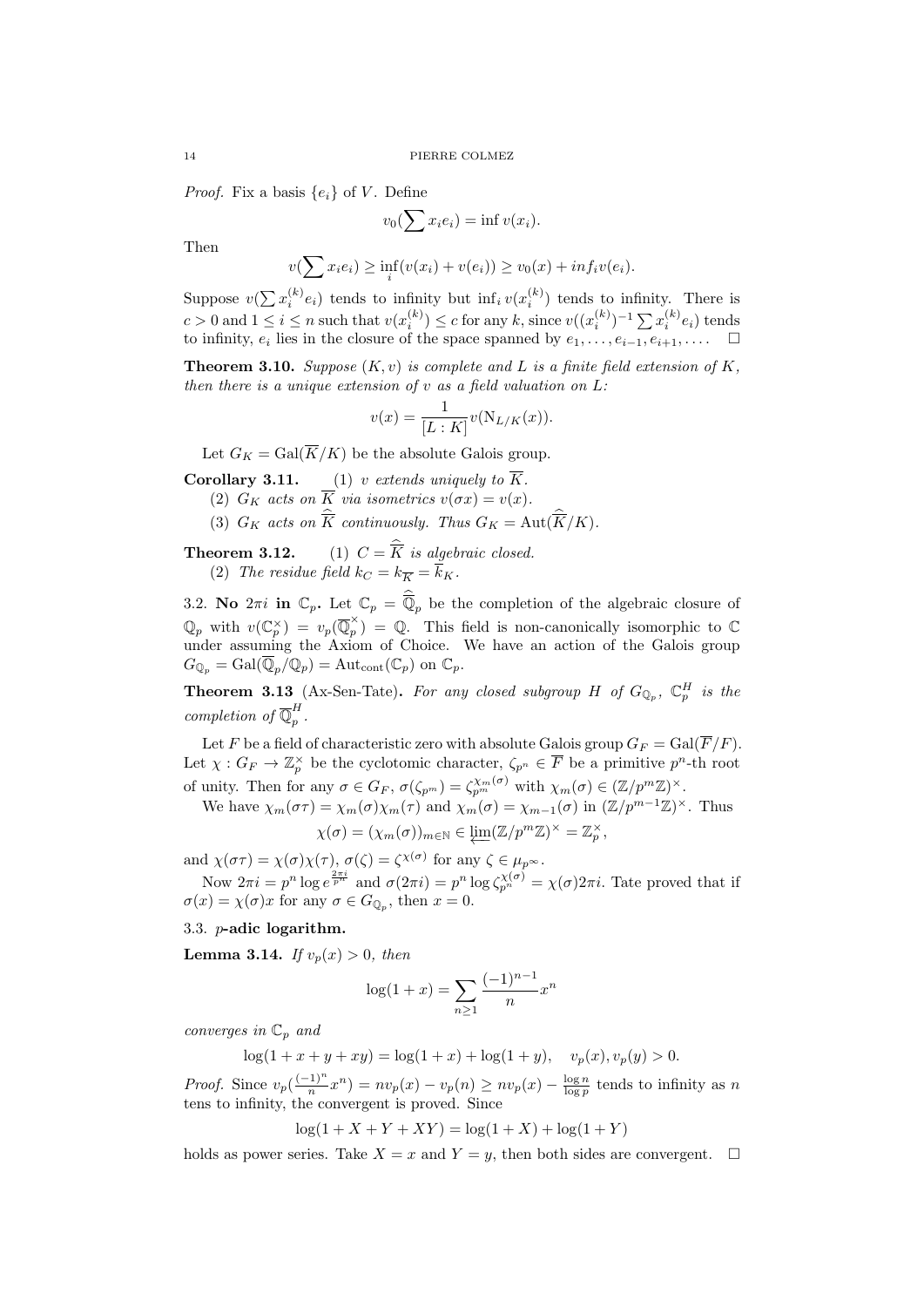**Proposition 3.15.** If  $\mathcal{L} \in \mathbb{C}_p$ , then there exists a unique  $\log_{\mathcal{L}} : \mathbb{C}_p^{\times} \to \mathbb{C}_p$  satisfying

- (1)  $\log_{\mathcal{L}}(xy) = \log_{\mathcal{L}}(x) + \log_{\mathcal{L}}(y)$ ;
- (2)  $\log_{\mathcal{L}}(p) = \mathcal{L}$ ;
- $\log_{\mathcal{L}}(x) = \sum_{n \geq 1} \frac{(-1)^{n-1}}{n}$  $\int_{n}^{n-1} (x-1)^n \text{ if } v_p(x-1) > 0.$

*Remark* 3.16. Choosing  $\mathcal{L}$  amounts to choosing a branch of *p*-adic logarithm. Take  $\mathcal{L} = 0$ , we get Iwasawa logarithm log. Then  $\log_{\mathcal{L}} x = \log x + \mathcal{L}v_p(x)$ .

For any  $\sigma \in G_{\mathbb{Q}_p}$ ,  $\log \sigma(x) = \sigma(\log x)$  by unicity.

Also, we define

$$
\exp x = \sum_{n\geq 0} \frac{x^n}{n!},
$$

which converges for  $v_p(x) > \frac{1}{p-1}$ .

*Proof.* Choose  $p^r$  for  $r \in \mathbb{Q}$  so that  $p^{r+s} = p^r p^s$  (we only need to choose  $p^{1/n!}$ ). Then for  $x \in \mathbb{C}_p^{\times}$ ,  $x = p^{v_p(x)}y$  with  $y \in \mathcal{O}_{\mathbb{C}_p}^{\times}$ . Let  $\bar{y}$  be its residue in  $\overline{\mathbb{F}}_p^{\times} = \mathcal{O}_{\mathbb{C}_p}/\mathfrak{m}_{\mathbb{C}_p}$ . Then there exists an integer *N* such that  $\bar{y}^N = 1$  in  $\overline{\mathbb{F}}_p^{\times}$  $p_p^{\times}$ , i.e.,  $v_p(y^N-1) > 0$ . Define

$$
\log_{\mathcal{L}} x = \mathcal{L} v_p(x) + \frac{1}{N} \log y^N.
$$

<span id="page-14-0"></span>3.4. **Cyclotomic extension.** For  $n \geq 1$ , let  $F_n = \mathbb{Q}_p(\zeta_{p^n})$ .

**Proposition 3.17.**  $e_n = [F_n : \mathbb{Q}_p] = (p-1)p^{n-1}, \pi_n = \zeta_{p^n} - 1$  is a uniformizer of  $F_n$  with  $v_p(\pi_n) = \frac{1}{e_n}$  and  $1, \zeta_{p^n}, \ldots, \zeta_{p^n}^{e_n-1}$  is a basis of  $\mathcal{O}_{F_n}$  over  $\mathbb{Z}_p$ .

*Proof.* The polynomial

$$
\phi = \frac{(1+X)^{p^n} - 1}{(1+X)^{p^{n-1}} - 1} = X^{(p-1)p^{n-1}} + \dots + p
$$

kills  $\pi_n$ . Since  $\phi$  is Eisenstein,  $\phi$  is irreducible and  $F_n = \mathbb{Q}_p[X]/\phi$ . Thus  $e_n =$  $(p-1)p^{n-1}$  and  $\mathbf{N}_{F_n/\mathbb{Q}_p}\pi_n = p$ , this implies  $v(\pi_n) = \frac{1}{e_n}v_p(\mathbf{N}_{F_n/\mathbb{Q}_p}\pi_n) = \frac{1}{e_n}$ . And  $v_p(F_n^{\times}) \subset \frac{1}{e_n} v_p(\mathbb{Q}_p^{\times})$ , this implies that  $\pi_n$  is a uniformizer.

Since  $1, \pi_n, \ldots, \pi_n^{e_n-1}$  is a basis of  $F_n$  over  $\mathbb{Q}_p$ , for any  $x \in F_n$ ,

$$
x = x_0 + x_1 \pi_n + \dots + x_{e_n-1} \pi_n^{e_n-1}
$$

for  $x_i \in \mathbb{Q}_p$ . Notice that all nonzero terms have distinct valuation, thus  $v_p(x) =$  $\inf v_p(x_i \pi_n^i)$  and  $v_p(x) \ge 0$  implies that  $v_p(x_i) \ge 0$  for all i. Thus  $1, \pi_n, \ldots, \pi_n^{e_n-1}$ forms a basis of  $\mathcal{O}_{F_n}$  over  $\mathbb{Z}_p$ .

**Corollary 3.18.** Let  $F_{\infty} = \bigcup F_n$ , then  $\chi : \text{Gal}(F_{\infty}/\mathbb{Q}_p) \stackrel{\sim}{\longrightarrow} \mathbb{Z}_p^{\times}$ .

Define Tate's normalized trace map  $R: F_{\infty} \to \mathbb{Q}_p$  as

$$
R(x) = \frac{1}{[F_n : \mathbb{Q}_p]} \operatorname{Tr}_{F_n/\mathbb{Q}_p} x, \quad x \in F_n.
$$

**Proposition 3.19.** *R extends by continuity to*  $F_\infty \to \mathbb{Q}_p$  *with* 

$$
R(\sigma(x)) = R(x) = x
$$

*for*  $x \in \mathbb{Q}_p$ ,  $\sigma \in \text{Gal}(F_\infty/\mathbb{Q}_p)$ .

*Proof.* We have  $R(1) = 1$ ,

$$
R(\zeta) = \begin{cases} -\frac{1}{p-1}, & \text{if } \zeta^p = 1; \\ 0, & \text{if } \zeta^p \neq 1. \end{cases}
$$

Thus  $R(\mathcal{O}_{F_n}) \subseteq \mathbb{Z}_p$  and  $v_p(R(x)) > v_p(x) - 1$ . This implies that *R* is uniformly continuous and it can be extended to  $F_{\infty}$ .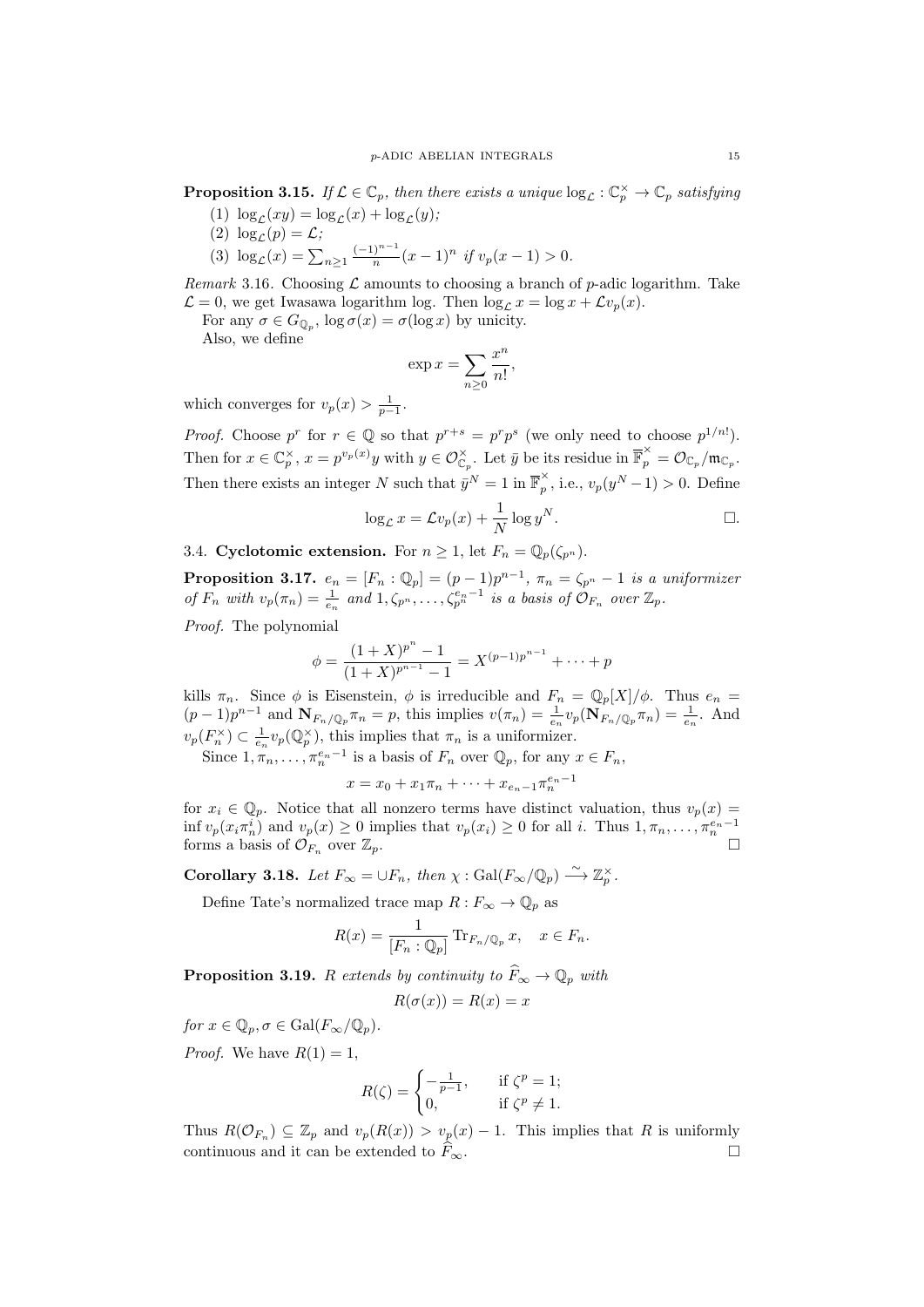**Theorem 3.20.** *For*  $k \in \mathbb{Z}$  *and*  $[K : \mathbb{Q}_p] < \infty$ *,* 

$$
\mathbb{C}_p(k)^{G_K} = \{x : \sigma(x) = \chi(\sigma)^k x, \forall \sigma \in G_K\} = \begin{cases} K, & \text{if } k = 0; \\ 0, & \text{if } k \neq 0. \end{cases}
$$

*Proof.* If  $k = 0$ , this follows Ax-Sen-Tate. If  $k \neq 0$ , assume  $0 \neq x \in \mathbb{C}_p(k)^{G_K}$ ,  $y = \log x$ ,  $\sigma(y) = y + k \log \chi(\sigma)$  for any  $\sigma$ . By Ax-Sen-Tate,  $y \in \widehat{F}_{\infty} = (\overline{\mathbb{Q}}_p^{\ker \chi})$  $\int_{p}^{\infty}$ Then  $R(\sigma(y)) = R(y) + k \log \chi(\sigma)$ . But  $R(y) \in \mathbb{Q}_p$ ,  $\sigma(R(y)) = R(y)$ , ridiculous!

4. Fontaine's rings and *p*-adic Galois representations

<span id="page-15-1"></span><span id="page-15-0"></span>4.1. *p***-rings.**

**Definition 4.1.** Let *A* be a ring and *I* be an ideal. Say *A* is *separated and complete for I-adic topology* if  $A \xrightarrow{\sim} \lim_{\epsilon \to 0} (A/I^n)$ . In this case, the *I*-adic topology on *A* and discrete topology on  $A/I^n$  turns this into an isomorphism of *I*-adic topology rings.

In this case,  $\sum x_n$  converges iff  $x_n \to 0$ , i.e., for any *N*, there exists  $n_0$  such that  $x_n \in I^N$  for  $n \geq n_0$ .

**Example 4.2.** If  $(K, v)$  is complete,  $v(\pi) > 0$ , then  $\mathcal{O}_K$  is separated and complete for  $\pi$ -adic topology.

**Lemma 4.3.** *Assume A is separated and complete for*  $\pi$ -adic topology,  $\pi$  *is not a zero divisor, S a system of representatives of*  $A/\pi$  *inside A. Then any*  $x \in A$  *can be written as*  $x = \sum_{i \geq 0} s_i \pi^i$  *with*  $s_i \in S$  *uniquely.* 

*Proof.* There is a unique  $s(x) \in S$  such that  $x - s(x) \in \pi A$ . Let  $x_0 = x, x_n =$  $\frac{1}{\pi}(x_{n-1} - s(x_{n-1}), \text{ then}$ 

$$
x = \sum_{i=0}^{n} s(x_i)\pi^i + \pi^{n+1}x_{n+1}.
$$

Take  $s_i = s(x_i)$ .

**Definition 4.4.** Let *R* be a ring of characteristic *p*. *R* is called *perfect* if  $x \mapsto x^p$ is an isomorphism. *I* is *perfect* if  $R/I$  is perfect, i.e.,  $x \mapsto x^p$  is bijective on *I*.

*A* is called a *p*-*ring* with residue ring *R* if there is  $\pi$  such that *A* is separated and complete for  $\pi$ -adic topology and  $A/\pi = R$ , in particular,  $p \in \pi A$ . *A* is *strict* if  $pA = \pi A$ . *A* is *perfect* if strict and *R* is perfect.

**Example 4.5.** (1)  $\mathbb{Z}_p$  is perfect.

(2) Let *J* be a set and  $W_J = \mathbb{Z}_p[X_j^{p^{-\infty}}, j \in J]$ , then

$$
\widehat{W}_J = \varprojlim W_J / p^n W_J
$$

is a perfect ring with residue ring  $\overline{W}_J = \mathbb{F}_p[X_j^{p^{-\infty}}, j \in J].$ 

If *A* is perfect, then *A/p* is perfect. If *R* is perfect, there is a unique perfect *A* with  $A/p = R$ .

<span id="page-15-2"></span>4.2. **Teichmüller representatives.** Let *A* be a *p*-ring and  $R = A/\pi$ .

**Lemma 4.6.** *If*  $x - y \in \pi A$ *, then*  $x^{p^n} - y^{p^n} \in \pi^{n+1}A$ *.* 

*Proof.* By induction. □

For any ring *S*, Denote

$$
\Re(S) = \{x = (x^{(n)})_{n \in \mathbb{N}} : x^{(n)} \in S, (x^{(n+1)})^p = x^{(n)}\}.
$$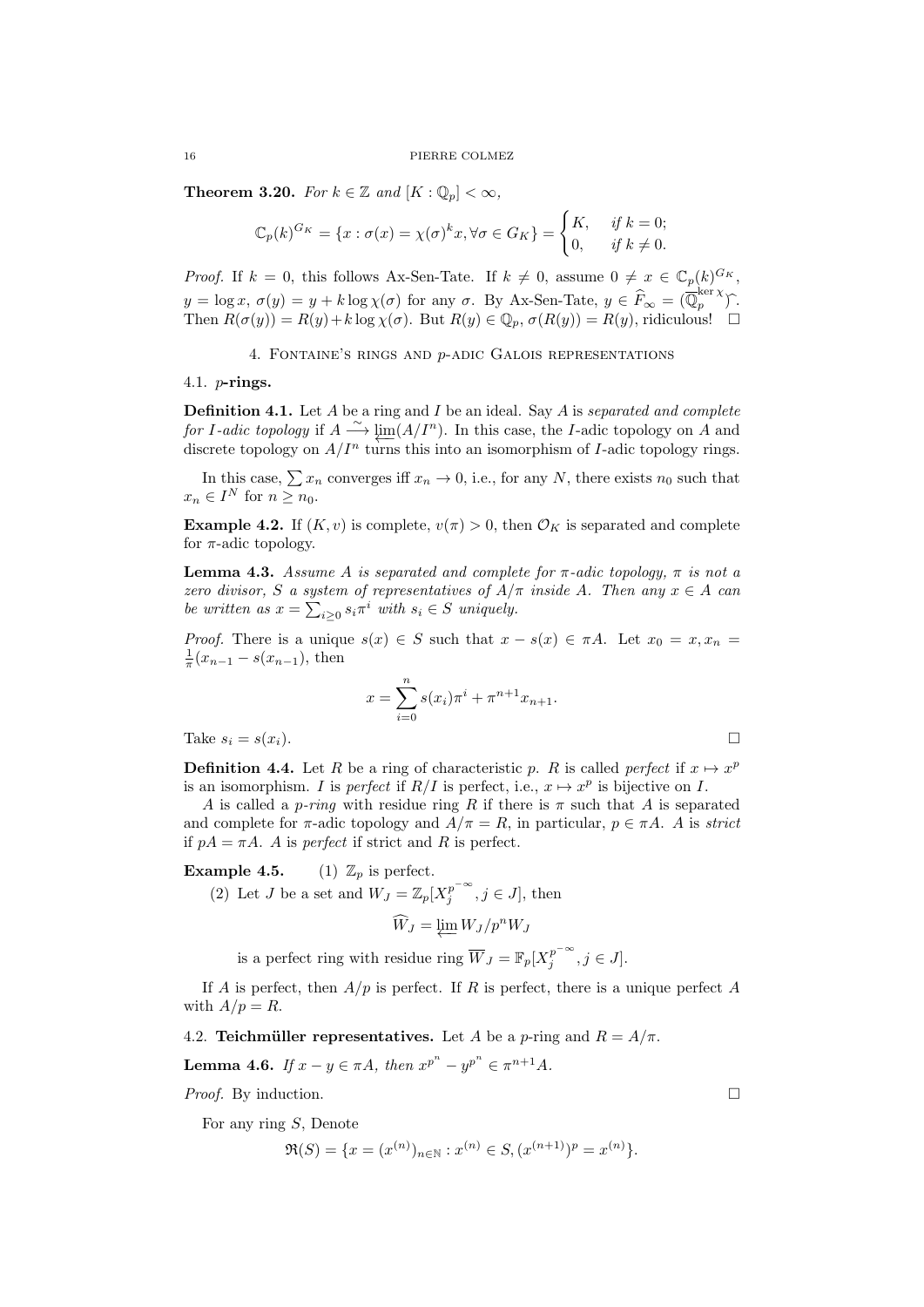**Proposition 4.7.** *We have*  $\Re(A) = \Re(R)$ *. If*  $x = (x^{(n)}) \in \Re(R)$ *, let*  $\hat{x}^{(n)} \in A$  *be* a lifting of  $x^{(n)}$ , then  $(\hat{x}^{(n+k)})^{p^k}$  tends to  $\tilde{x}^{(n)} \in A$  and  $\tilde{x} = (\tilde{x}^{(n)}) \in \Re(A)$ .

**Corollary 4.8.**  $\mathfrak{R}(A)$  *is a ring with ring structure as*  $\mathfrak{R}(R)$ *, which is a perfect ring of characteristic p.*

This is an old construction of Fontaine. Scholze calls it the *tilt A♭* of *A*.

**Example 4.9.**  $\mathbb{Z}_p^{\flat} = \Re(\mathbb{F}_p) = \mathbb{F}_p$ . More generally,  $A^{\flat} = A/p$  if *A* is perfect, because if *R* is perfect,  $\Re(R) = R$ .

*Remark* 4.10. (1) If  $x \in R$ , then  $x = (x, x^{1/p}, ...) \in \Re(R)$  gives  $\tilde{x} \in \Re(A)$ . Then  $[x] = \tilde{x}^{(0)}$  is called the *Teichmüller lifting* of *x*, it's the unique lift to *A* of *x* with *p <sup>n</sup>*-th root, for any n. We have

$$
[x] = \lim_{n \to +\infty} (\widehat{x^{1/p^n}})^{p^n}.
$$

and  $[xy] = [x][y]$ .

(2) If *A* is strict, any  $x \in A$  can be written as  $\sum_{x \geq 0} [x_i] p^i$  for  $x_i \in R$ .

A question is: can we write  $+$  and  $\times$  in A using this decomposition? The answer is yes, and the tool is Witt vector.

**Theorem 4.11.** *(1) Assume R is a perfect ring of characteristic p. There is a unique strict p-ring*  $W(R)$  *unique up to unique isomorphism such that*  $W(R)/p = R$ *.* (2) If A is a p-ring,  $A/\pi = R'$ ,  $\bar{\theta}: R \to R'$ ,  $\tilde{\theta}: R \to A$  with  $\tilde{\theta}(xy) = \tilde{\theta}(x)\tilde{\theta}(y)$ ,

*then there is a unique ring morphism*  $\theta : W(R) \to A$  *lifting*  $\bar{\theta}$  *such that*  $\theta([x]) = \bar{\theta}(x)$ *.* 

*Remark* 4.12. (1) The unicity in (2) is obvious, for  $x = \sum [x_i] p^i \in W(R)$ ,  $\theta(x) =$  $\sum p^{i} \tilde{\theta}(x_i)$ .  $W(R)$  is unique since there is a unique  $\theta : W(R) \to W(R)$  identity modulo *p* for  $\bar{\theta}(x) = x$  and  $\tilde{\theta}(x) = [x]$ . There is a unique lifting of *x* with  $p^n$ -th roots for any *n*, namely [*x*], thus  $\theta = id$ .

(2) If *R'* is perfect,  $\text{Hom}(W(R), W(R')) = \text{Hom}(R, R')$  for  $\tilde{\theta}(x) = [\bar{\theta}(x)].$ 

The Frobenius  $\varphi : W(R) \to W(R)$  is the lifting of  $x \mapsto x^p$ , i.e.,

$$
\varphi(\sum [x_i]p^i) = \sum [x_i^p]p^i.
$$

(3) If *A* is perfect, then  $W(A/p) = A$ . In particular,  $W(\mathbb{F}_p) = \mathbb{Z}_p$  and  $W(\overline{W}_J) =$  $\widehat{W}_I$ .

Now we prove that  $\widehat{W}_J$  satisfies (2). The map  $f: W_J \to A, f(x_j^{p^{-n}})$  $\hat{\theta}(x_j^{p^{-n}}) = \hat{\theta}(x_j^{p^{-n}})$  $\binom{p}{j}$ by continuity extends  $f$  to  $\hat{f}: \widehat{W}_J \to A$  (provides *A* is *p*-adically complete). We will show  $\hat{f}([x]) = \tilde{\theta}(x)$  for any  $x \in \overline{W}_J$ . Since  $\hat{f}$  modulo  $\pi$  is  $\bar{\theta}, \hat{f}([x]) - \tilde{\theta}(x) \in \pi A$ . thus

$$
\hat{f}([x^{p^{-n}}]) - \tilde{\theta}(x^{p^{-n}}) \in \pi A
$$

and then  $\hat{f}([x]) - \tilde{\theta}(x) \in \pi^{n+1}A$ . In general, R can be written as  $\overline{W}_J/I$  for some perfect ideal *I*. Let

$$
W(I) = \{ \sum p^i [x_i] : x_i \in I \} \subset \widehat{W}_J.
$$

<span id="page-16-0"></span>**Lemma 4.13.**  $W(I)$  is an ideal of  $\widehat{W}_J$  and we take  $W(R) = \widehat{W}_J/W(I)$ .

Let 
$$
U = \mathbb{N} \sqcup \mathbb{N} = \{1, 2\} \times \mathbb{N}
$$
 and  $\Sigma(X) = \sum [X_i]p^i, \Sigma(Y) = \sum [Y_i]p^i \in \widehat{W}_U$ , then  
\n
$$
\Sigma(X) + \Sigma(Y) = \sum [s_i(X, Y)]p^i
$$
\n
$$
\Sigma(X)\Sigma(Y) = \sum [p_i(X, Y)]p^i
$$

for  $s_i, p_i \in W_U$ .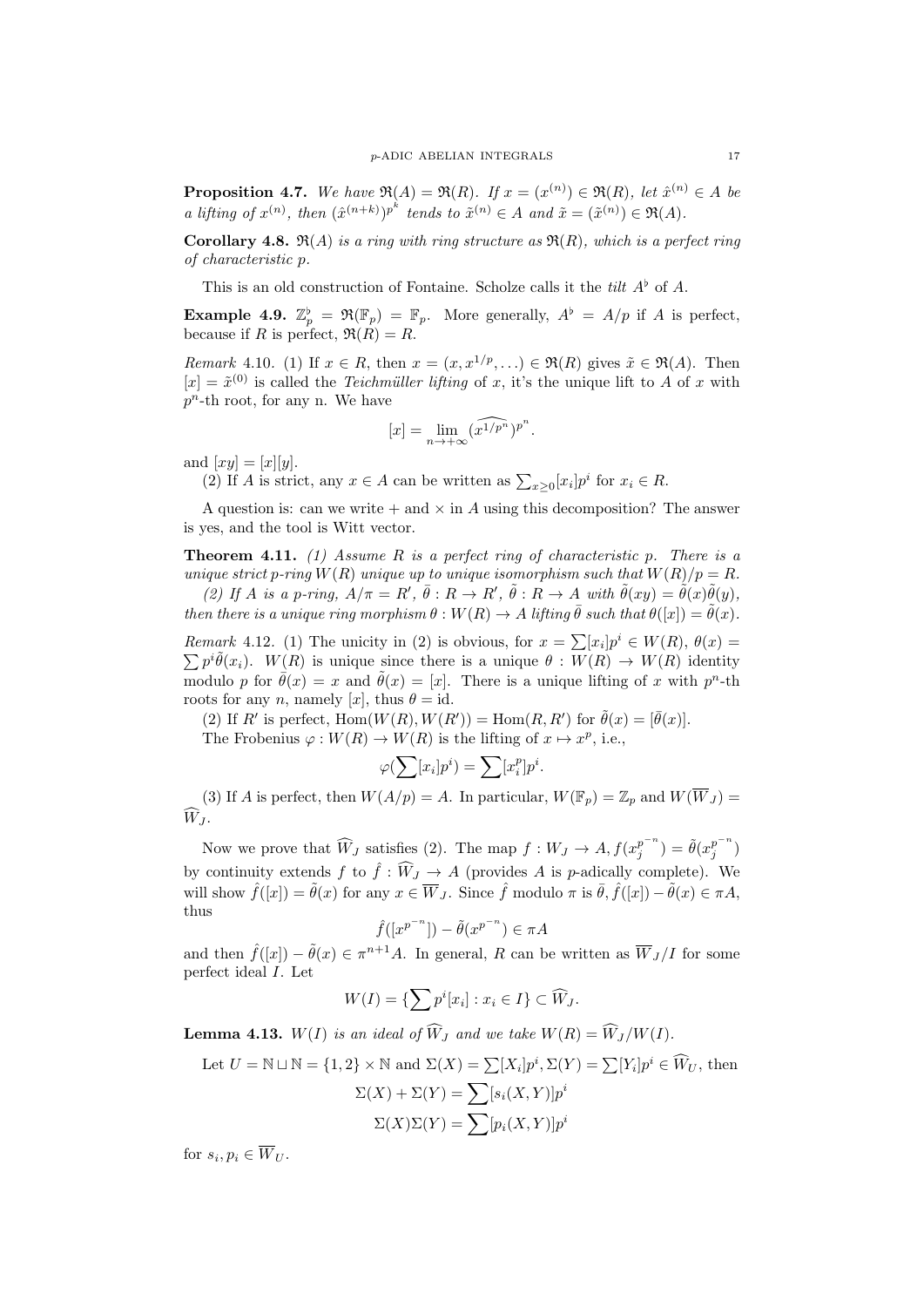**Proposition 4.14.** Let A be a perfect p-ring with  $A/p = R$ *. For*  $x = (x_i), x_i \in R$ ,  $let \Sigma(x) = \sum [x_i] p^i \in A$ *. Then* 

$$
\Sigma(x) + \Sigma(y) = \sum [s_i(x, y)]p^i
$$
  

$$
\Sigma(x)\Sigma(y) = \sum [p_i(x, y)]p^i.
$$

*Proof.* Let  $\bar{\theta}$ :  $\overline{W}_U \to R$ ,  $\bar{\theta}(X_i) = x_i$ ,  $\bar{\theta}(Y_i) = y_i$  and  $\tilde{\theta}$ :  $\overline{W}_U \to A$ ,  $\tilde{\theta}(x) = [\bar{\theta}(x)]$ , then there is a unique  $\theta : \widehat{W}_U \to A$  with  $\theta([x]) = [\overline{\theta}(x)]$ . Now

$$
\Sigma(x) + \Sigma(y) = \theta(\Sigma(x)) + \theta(\Sigma(y)) = \theta(\Sigma(x) + \Sigma(y))
$$

$$
= \theta(\sum [s_i(x, y)]pi) = \sum p^i [\bar{\theta}(s_i(x, y))] = \sum p^i [s_i(x, y)].
$$

Similar for product.

*Proof of Lemma 4.13.*  $\Sigma(0) = 0$  implies that  $S_i$  has no constant term and  $W(I)$  is stable under addition.  $\Sigma(x) = \Sigma(y) = 0$  if  $x = 0$  or  $y = 0$  implies  $p_i$  has no term of degree 0 in *X* or *Y*. This implies that  $W(I)$  is stable by multiplication by  $\widehat{W}_J$ .  $\Box$ 

4.3. **Th[e](#page-16-0) ring**  $\widetilde{E}^+$ ,  $\Re(A)$  is a perfect ring of characteristic *p*. Define  $\widetilde{E}^+$  =  $\mathfrak{R}(\mathcal{O}_{\mathbb{C}_p}) = \mathfrak{R}(\mathcal{O}_{\mathbb{C}_p}/p)$  (i.e., Fontaine's *R* or Scholze's  $\mathcal{O}_{\mathbb{C}_p^b}$ ). The Galois group  $G_{\mathbb{Q}_p}$ acts via the action on every component.

If  $x = (x^{(n)}) \in \tilde{E}^+$ , let  $x^{\sharp} = x^{(0)}$ , then  $(xy)^{\sharp} = x^{\sharp}y^{\sharp}$ . Let  $v_E(x) = v_p(x^{\sharp})$ .

- <span id="page-17-0"></span>**Theorem 4.15.** (1)  $\widetilde{E}^+$  *is a perfect ring of characteristic p, v<sub>E</sub> <i>is a valuation on*  $E^+$  *for which it is complete.* 
	- (2)  $G_{\mathbb{Q}_p}$  *acts continuously, compatible with ring structure, commutes with*  $x \mapsto$ *x p .*
	- (3)  $\widetilde{E} := \text{Fr}\widetilde{E}^+ = \widetilde{E}^+[\frac{1}{\varpi}]$  *for any*  $\varpi$  *with*  $v_E(\varpi) > 0$  *is algebraically closed.*

*Proof.* (1) One can check that  $v_E$  is a valuation directly. If  $v_E(x - y) \geq p^m$ , then  $v_E(x^{1/p^{m'}}-y^{1/p^m}) \ge 1$  and  $v_p(x^{(m)}-y^{(m)}) \ge 1$ , i.e.,  $x^{(m)}=y^{(m)}$  in  $\mathcal{O}_{\mathbb{C}_p}/p$ . Thus  $x^{(i)} = y^{(i)}$  in  $\mathcal{O}_{\mathbb{C}_p}/p$  for  $i \leq m$ . Since the topology of  $E^+$  is induced by the product topology of discrete topology on  $\mathcal{O}_{\mathbb{C}_p}/p$ ,  $\widetilde{E}^+$  is complete for  $v_E$ .

(2)  $G_{\mathbb{Q}_p}$  respects the ring structure obvious. Since  $v_E(\sigma(x)) = v_p(\sigma(x^{\sharp}))$  $v_p(x^{\sharp}) = v_E(x)$ ,  $G_{\mathbb{Q}_p}$  acts by isometries.

Let  $M \geq 0$ , choose  $p^n \geq M$ ,  $y \in \mathcal{O}_{\overline{\mathbb{Q}}_p}$  with  $v_p(y - x^{(n)}) \geq 1$ . There is a finite Galois extension  $K/\mathbb{Q}_p$  with  $y \in K$ . For  $\sigma \in G_{\mathbb{Q}_p}$  and  $\tau \in G_K$ ,

$$
\sigma \tau(x^{(n)}) - \sigma(x^{(n)}) = \sigma \tau(x^{(n)} - y) - \sigma(x^{(n)} - y)
$$

has valuation  $\geq 1$ , thus  $v_E(\sigma \tau(x) - \sigma(x)) \geq p^n \geq M$ , i.e.,  $\sigma \mapsto \sigma(x)$  is continuous.

(3) It's enough to prove that for any unitary *P* in  $\widetilde{E}^{+}[X]$  has a root in  $\widetilde{E}^{+}$ . Let  $P = Q^{p^k}$  with  $Q' \neq 0$ . We may assume  $(P, P') = 1$ , then there exist  $U, V \in \widetilde{E}^+[X]$ ,  $UP + VP' = \varpi$  for some  $\varpi \in \widetilde{E}^+$  with  $v_E(\varpi) > 0$ .

Write  $P(X) = X^d + a_{d-1}X^{d-1} + \cdots + a_0$  with  $a_i = (a_i^{(n)})$ . Choose  $p^N > 2v_E(\varpi)$ . Choose  $(x^{(n)}) \in \widetilde{E}^+$  such that  $P^{(i)}(x^{(N)}) = 0$  where  $P^{(i)}(X) = X^d + a_{d-1}^{(i)} X^{d-1} +$  $\cdots + a_0^{(i)} \in \mathcal{O}_{\mathbb{C}_p}[x]$ . Then  $P(x)^{(N)} = 0$  in  $\mathcal{O}_{\mathbb{C}_p}/p$ , thus

$$
v_E(P(x)) \ge p^N > 2v_E(\varpi) \ge 2v_E(P'(x)).
$$

By Hensel's lemma, *P* has a root *y* with  $v_E(y-x) \ge v_E(P(x)) - v_E(P'(x))$ .  $\Box$ 

Fix  $\varepsilon = (1, \varepsilon^{(1)}, \ldots) \in \tilde{E}^+$  with  $\varepsilon^{(1)} \neq 1$ . Then  $\varepsilon^{(n)}$  is a primitive  $p^n$ -th root of unity and

$$
v_E(\varepsilon - 1) = \lim_{n \to +\infty} p^n v_p(\varepsilon^{(n)} - 1) = \frac{p}{p - 1} > 0.
$$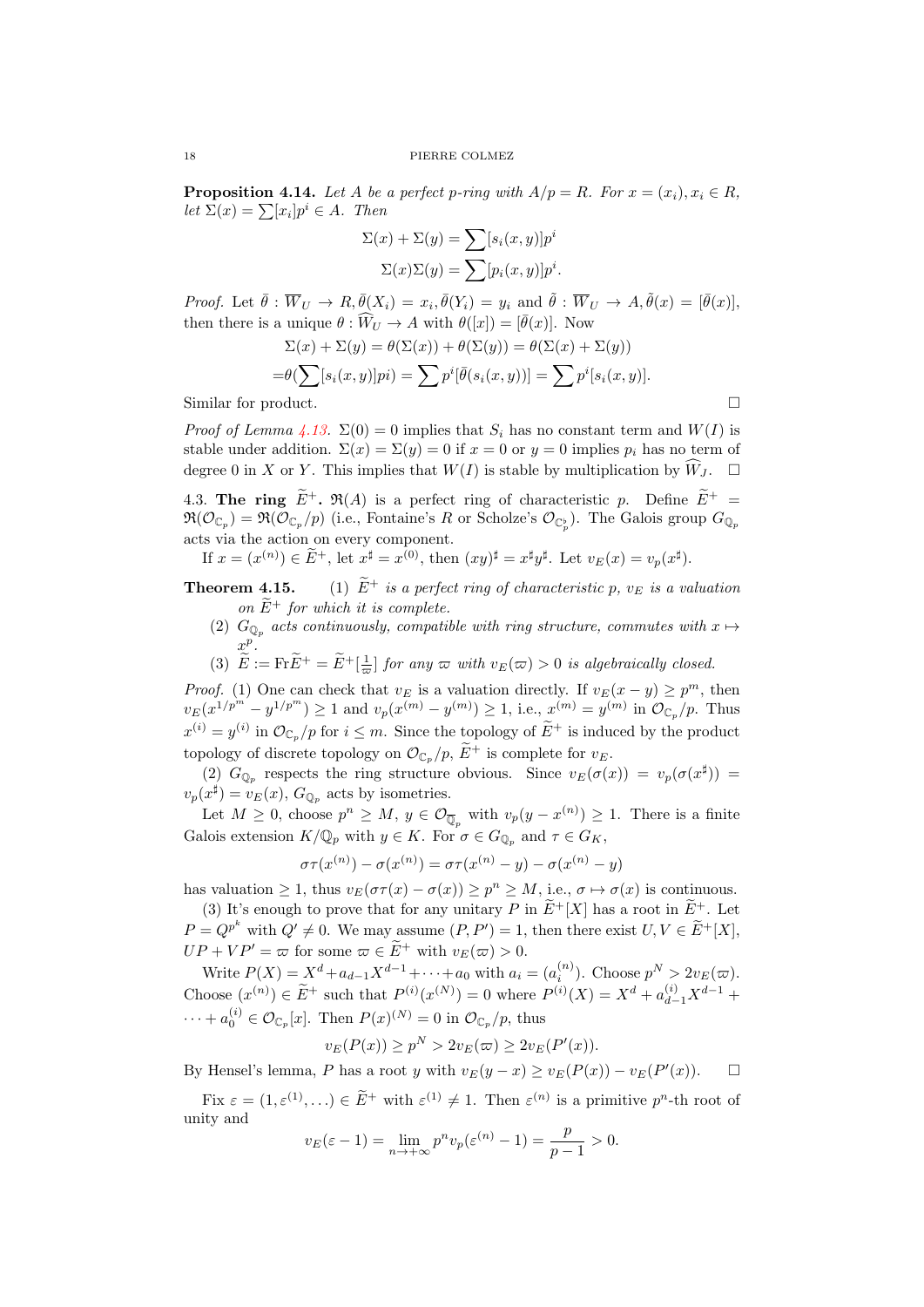**Proposition 4.16.** *If*  $\sigma \in G_{\mathbb{Q}_p}$ ,  $\sigma(\varepsilon) = \varepsilon^{\chi(\sigma)} = \sum_{i}^{\chi(\sigma)}(\varepsilon - 1)^i$ .

If  $x \in \mathcal{O}_{\mathbb{C}_p}$ , note by  $x^{\flat}$  any element of  $E^+$  with  $(x^{\flat})^{\sharp} = x$ . Note that  $x^{\flat}$  is only unique up to  $\varepsilon^{\mathbb{Z}_p}$ .

Since  $v_E(\varepsilon - 1) > 0$ ,  $E_{\mathbb{Q}_p} = \mathbb{F}_p((\varepsilon - 1)) \hookrightarrow \widetilde{E}$  implies  $E = E_{\mathbb{Q}_p}^{\text{sep}}$  $\mathbb{Q}_p^{\text{sep}} \hookrightarrow E.$ 

**Theorem 4.17** (Fontaine-Wintenberger). (1)  $\widetilde{E}$  *is the completion of*  $E$  *for*  $v_E$ *. If*  $\mathcal{H} = \ker \chi$ *, then*  $\mathcal{H}$  *acts trivially on*  $E_{\mathbb{Q}_p}$  *and*  $\mathcal{H} \hookrightarrow \text{Gal}(E/E_{\mathbb{Q}_p})$ *.*  $(2)$  *H*  $\simeq$  Gal $(E/E_{\mathbb{Q}_p})$ .

*Remark* 4.18*.* We get a déversage

$$
1 \to G_{\mathbb{F}_p((T))} \to G_{\mathbb{Q}_p} \xrightarrow{\chi} \mathbb{Z}_p^{\times} \to 1.
$$

This is very useful to study  $G_{\mathbb{Q}_p}$  and its representations.

<span id="page-18-0"></span>4.4. **The ring**  $\widetilde{A}^+ = W(\widetilde{E}^+)$ . Any  $x \in \widetilde{A}^+$  can be written uniquely as  $\sum [x_i]p^i$  for  $x_i \in E^+$ . It commutes with  $G_{\mathbb{Q}_p}$ -action and  $\varphi$ -action.

**Theorem 4.19.** (1)  $\theta : \widetilde{A}^+ \to \mathcal{O}_{\mathbb{C}_p}, \ \theta(\sum [x_i]p^i) = \sum p^i x_i^{\sharp}$  is a surjective ring *morphism commuting with*  $G_{\mathbb{Q}_p}$ -actions.

(2) ker *θ is principal and*  $x \in \text{ker } \theta$  *is a generator if and only if*  $v_E(x_0) = 1$ *.* 

*Proof.* (1)  $\bar{\theta}$  :  $\tilde{E}^+ \to \mathcal{O}_{\mathbb{C}_p}/p$  and  $\tilde{\theta}$  :  $\tilde{E}^+ \to \mathcal{O}_{\mathbb{C}_p}, \tilde{\theta}(x) = x^{\sharp}$  give the unique  $\theta$  with  $\theta([x]) = x^{\sharp}$ .

(2) Define  $\bar{x} = x_0$  if  $x = \sum [x_i] p^i$ . If  $\theta(x) = 0$ , then  $x_0^{\sharp} = -\sum_{i \geq 1} p^i x_i^{\sharp}$ , thus  $v_p(x_0^{\sharp}) \geq 1$  and  $v_E(x_0) \geq 1$ . If  $\theta(x) = \theta(y) = 0$  and  $v_E(\bar{x}) = 1$ ,  $v_E(\bar{y}) \geq 1$ , then there is  $a_0 \in \tilde{E}^+$  such that  $\bar{y} = \bar{x}a_0$ ,  $y = x[a_0] + py_1$  with  $\theta(y_1) = 0$ . Thus  $y = x(\sum a_i)p^i$ ).  $\Box$ 

For example,  $[p^{\flat}] - p$  and

$$
\omega=\frac{[\varepsilon]-1}{[\varepsilon^{1/p}]-1}
$$

are two different generators of ker *θ*.

The natural topology on  $\tilde{A}^+$  is  $(p, [p^b]) = (p, \ker \theta)$ -adic topology, and on  $\tilde{E}^+$ is  $v_E$  or  $p^b$ -adic topology. Then  $A^+ \to E^+$  is continuous for the natural topology and the natural topology turns the bijection  $(E^+)^N \to \tilde{A}^+$  into a homeomorphism. The basis for open sets are  $x + p^n A^+ + \omega^{k-1} A^+$  for  $n, k \in \mathbb{N}$ . The action of  $G_{\mathbb{Q}_p}$  is continuous under this topology (but not for the *p*-adic topology).

We have

$$
\sigma([\varepsilon]) = [\sigma(\varepsilon)] = [\varepsilon^{\chi(\sigma)}] = [\varepsilon]^{\chi(\sigma)} = \sum_{k=0}^{+\infty} {\chi(\sigma) \choose k} ([\varepsilon] - 1)^k.
$$

<span id="page-18-1"></span>4.5. **The ring**  $B_{\text{dR}}^+$  and the field  $B_{\text{dR}}$ . We extend  $\theta$  to  $\widetilde{A}^+[\frac{1}{p}] \to \mathbb{C}_p$ , it's still a ring morphism with kernel generated by  $\omega$ . Let  $B_{dR}^+$  be the completion of  $\widetilde{A}^+[\frac{1}{p}]$ for the  $(\ker \theta)$ -adic topology, i.e.,

$$
B_{\mathrm{dR}}^+ = \varprojlim \widetilde{A}^+[\frac{1}{p}]/(\ker \theta)^k.
$$

This is a complete discrete valued ring with residue field  $\mathbb{C}_p$ . The valuation  $v_H$  is normalized by  $v_H(\omega) = 1$ . Since  $\theta$  commutes with the action of  $G_{\mathbb{Q}_p}$ , ker  $\theta$  is stable by  $G_{\mathbb{Q}_p}$  and  $G_{\mathbb{Q}_p}$  acts on  $B^+_{\text{dR}}$ .

Then natural topology on  $B_{\text{dR}}^+$  is defined as follows: the basis of open sets are  $x + p^{n} \widetilde{A}^{+} + \omega^{k+1} B_{dR}^{+}$ . This is the projective limit topology, each  $B_{dR}^{+}/(\ker \theta)^{k}$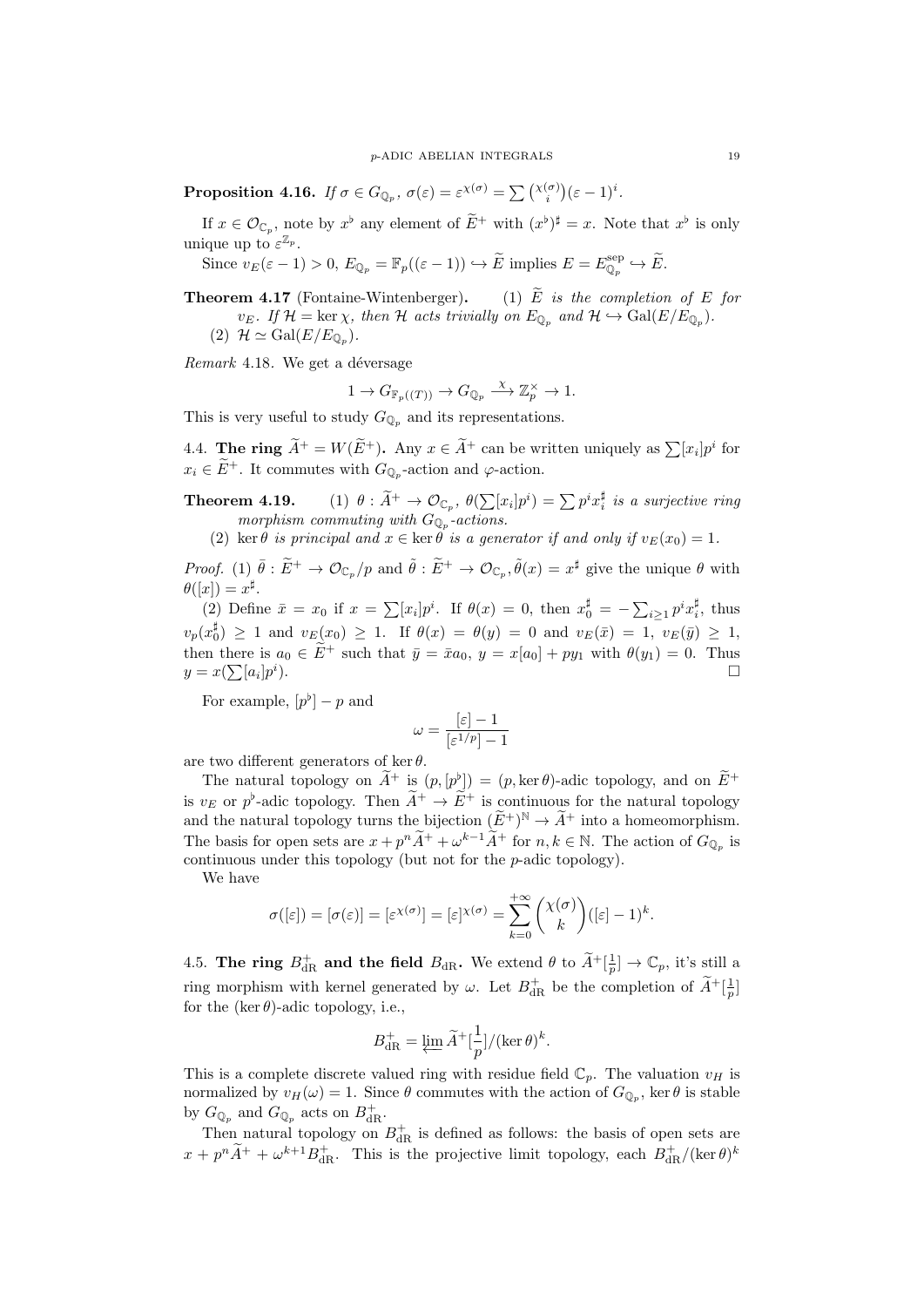endowed with the  $x + p^{n}\widetilde{A}^{+}$  as a basis of open sets.  $B_{dR}^{+}$  is a Fréchet space as a projective limit of Banach spaces. The  $G_{\mathbb{Q}_p}$ -action is continuous.

**Lemma 4.20.** *If*  $x \in B_{\text{dR}}^+$ ,  $v_p(\theta(x)) > 0$ , then

$$
\log(1+x) = \sum_{n=1}^{\infty} \frac{(-1)^{n-1}}{n} x^n
$$

*converges in*  $B_{\text{dR}}^{+}$  *and* 

$$
\log(1 + \sigma(x)) = \sigma(\log(1 + x)).
$$

*Proof.* Choose  $a \in \mathbb{N}$  with  $av_p(\theta(x)) \geq 1$ , then  $x^a \in p\widetilde{A}^+ + \omega B_{dR}^+$ . Write  $x^a =$  $pu + \omega v$  and  $n = aq + r$  with  $0 \le r < a - 1$ . Assume  $v \in p^{-N_k} \tilde{A}^+ + \omega^{k+1} B_{\mathrm{dR}}^+$ , then

$$
x^{n} = x^{r}(x^{a})^{q} = x^{r}(pu + \omega v)^{q} \in p^{q-kN_{k}}\tilde{A}^{+} + \omega^{k+1}B_{dR}^{+}.
$$

Since *q* is nearly  $n/a$ ,  $x^n/n$  tends to zero modulo ker  $\theta$ .

Now

$$
t = \log[\varepsilon] = \sum_{n=1}^{+\infty} \frac{(-1)^{n-1}}{n} ([\varepsilon] - 1)^n
$$

converges in  $B_{\text{dR}}^{+}$  since  $v_p(\theta([\varepsilon] - 1)) > 0$ . And

$$
\sigma(t) = \log \sigma([\varepsilon]) = \log[\varepsilon]^{\chi(\sigma)} = \chi(\sigma) \log[\varepsilon] = \chi(\sigma)t,
$$

that is to say, *t* is the *p*-adic analogy of  $2\pi i$ .

**Proposition 4.21.** *t is a generator of* ker  $\theta$ *, in particular,*  $t \neq 0$ *.* 

*Proof.* Since  $[\varepsilon] - 1 = \omega([\varepsilon^{1/p}] - 1),$ 

$$
\theta(\frac{t}{\omega})=\theta(\frac{t}{[\varepsilon]-1})\theta([\varepsilon^{1/p}]-1)\neq 0.\qquad \qquad \Box
$$

Let  $B_{\text{dR}} = B_{\text{dR}}^+ \left[ \frac{1}{t} \right]$  be the fraction field of  $B_{\text{dR}}^+$ . We extend the action of  $G_{\mathbb{Q}_p}$  by  $\sigma(\frac{1}{t}) = \frac{1}{\chi(\sigma)t}.$ 

**Theorem 4.22.** (1)  $\overline{\mathbb{Q}}_p$  *is a subfield of*  $B_{\text{dR}}^+$ . More precisely,  $\theta$  *induces an isomorphism for the separable closure of*  $\mathbb{Q}_p$  *inside*  $B_{\mathrm{dR}}^+$  *to*  $\overline{\mathbb{Q}}_p$ *.* 

 $(2)$  *If*  $[K : \mathbb{Q}_p] < \infty$ ,  $(B_{\rm dR})^{G_K} = K$ .

*Proof.* (1) Let  $P \in \mathbb{Q}_p[X]$  be the minimal polynomial of  $x \in \overline{\mathbb{Q}}_p$  with  $(P, P') = 1$ . Let  $\hat{x} \in B_{\text{dR}}^{+}$  satisfy  $\theta(\hat{x}) = x$ , then  $v_H(P(\hat{x})) \ge 1$  and  $v_H(P'(\hat{x})) = 0$ . By Hensel's lemma, *P* has a unique root in  $\hat{x} + \omega B_{\text{dR}}^+$ .

(2) If  $x \in B_{\text{dR}}^{G_K} - \{0\}$ , write  $x = t^k y$  with  $y \in B_{\text{dR}}^+$  and  $\theta(y) \neq 0$ . Then

$$
\sigma(\theta(y)) = \chi(\sigma)^{-k}\theta(y).
$$

by Tate's lemma,  $k = 0$  and  $\theta(y) \in K$ , and then  $x - \theta(x)$  is fixed by  $G_K$  with  $v_H > 0$ . Finally  $x = \theta(x) \in K$ .

*Remark* 4.23. (1) Can the inclusion  $\overline{\mathbb{Q}}_p \hookrightarrow B_{\text{dR}}^+$  extend to  $\mathbb{C}_p$  continuously? No, because  $\overline{\mathbb{Q}}_p$  is dense in  $B_{\text{dR}}^+$ .

(2) By Ax-Sen-Tate, *t* is not in the closure of  $\mathbb{Q}_p(\mu_{p^\infty})$  in  $B_{\mathrm{dR}}^+$ .

Define a sequence of sub-rings of  $\overline{\mathbb{Q}}_p$ ,

$$
\mathcal{O}^{(0)} = \mathcal{O}_{\bar{\mathbb{Q}}_p}, \quad \mathcal{O}^{(k+1)} = \ker(\mathcal{O}^{(k)} \to \mathcal{O}^{(k)} \otimes \Omega^1_{\mathcal{O}^{(k)}/\mathbb{Z}_p}).
$$

They have a basis of open subsets  $x + p^n \mathcal{O}^{(k)}$  and

$$
B_{\mathrm{dR}}^+=\varprojlim_k(\varprojlim_n(\mathcal{O}^{(k)}/p^n\mathcal{O}^{(k)})[\frac{1}{p}]).
$$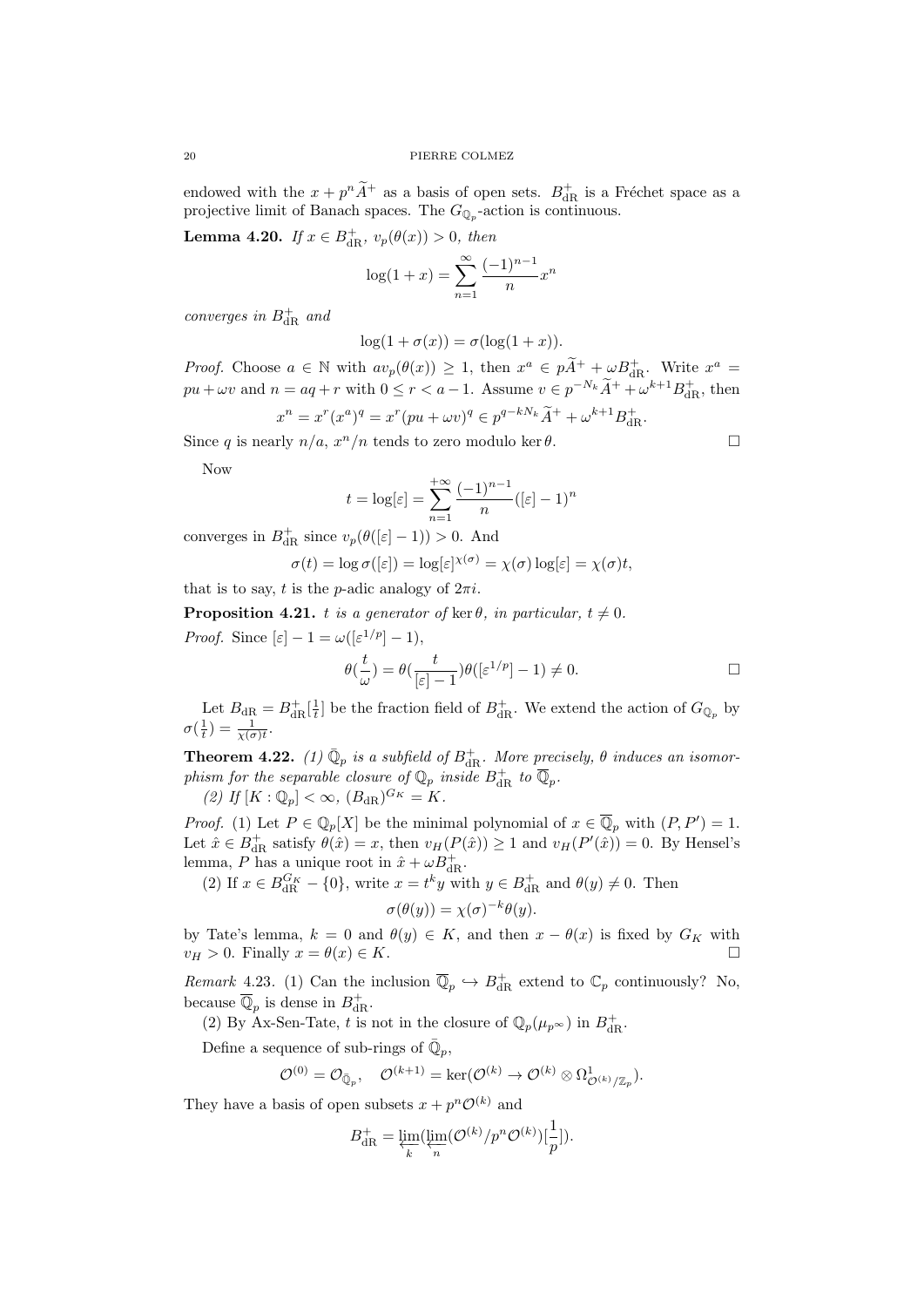<span id="page-20-0"></span>4.6. *p***-adic Galois representation.** Let *K* be a finite extension of  $\mathbb{Q}_p$  and  $G_K =$ Gal( $\overline{\mathbb{Q}}_n/K$ ). A  $\mathbb{Q}_p$ -representation of  $G_K$  is a finite dimensional  $\mathbb{Q}_p$ -vector space *V* endowed with a continuous linear action of  $G_K$ .

If dim  $V = d$  with basis  $e_1, \ldots, e_d$ , let  $U_{\sigma} = (a_{i,j})$  be the matrix of  $\sigma$ , then  $\sigma \mapsto U_{\sigma}$ is a continuous group homomorphism  $G_K \to \mathrm{GL}_d(\mathbb{Q}_p)$ , where  $1 + p^n M_d(\mathbb{Z}_p)$  is a basis of open subgroups of  $GL_d(\mathbb{Q}_p)$ .

**Example 4.24.** (1)  $k \in \mathbb{Z}$ ,  $V = \mathbb{Q}_p(k) = \mathbb{Q}_p(e(k))$ , where  $\sigma(e(k)) = \chi(\sigma)^k e(k)$ .

(2) Let  $E/K$  be an elliptic curve, then  $G_K$  acts on  $E(\overline{K})[p^n] \simeq (\mathbb{Z}/p^n\mathbb{Z})^2$  continuously. Let

$$
T_p(E) = \varprojlim_n E(ovK)[p^n]
$$

be the Tate module, then  $T_p(E)$  is a  $\mathbb{Z}_p$ -module of rank 2 with continuous  $G_K$ action. In fact,  $T_p(E) = \mathbb{Z}_p \otimes H_1(E(\mathbb{C}), \mathbb{Z})$ . Let  $V_p(E) = \mathbb{Q}_p \otimes T_p(E)$ , this is a  $\mathbb{Q}_p$ -representation of dimension 2.

(3) Let  $X/K$  be a curve of genus g with Jacobian J and  $V_p(J) = T_p(J) \otimes \mathbb{Q}_p$ , this is a Q*p*-representation of dimension 2*g*.

(4)  $H^1_{\text{\'et}}(X_{\overline{K}}, \mathbb{Q}(k))$  is a  $\mathbb{Q}_p$ -representation of  $G_K$  if X is an algebraic variety defined over *K*.

(5) Let *V* be a  $\mathbb{Q}_p$ -representation, then  $V^* = \text{Hom}(V, \mathbb{Q}_p)$  is also a  $\mathbb{Q}_p$ -representation under  $\sigma \ell(v) = \ell(\sigma^{-1} \cdot v)$  and the matrix is  ${}^tU_{\sigma}^{-1}$  under the dual basis.

To study  $\mathbb{Q}_p$ -representation of  $G_K$ , there is a very fruitful strategy of Fontaine.

- define rings *B* with an action of  $G_K$  with extra structures stable by  $G_K$ , e.g.,  $B = B_{\text{dR}}$  and  $\text{Fil}^i B_{\text{dR}} = t^i B_{\text{dR}}^+, i \in \mathbb{Z}$ .
- $D_B(V) = (B \otimes V)^{G_K}$  and  $D_B^* = \text{Hom}_{G_K}(V, B) = (B \otimes V^*)^{G_K}$  are  $B^{G_K}$ . modules  $(B^{G_K}$  is a ring) with extra structures.

The art is to construct interesting *B*'s, Fontaine is a master:  $B_{\text{dR}}^+$ ,  $B_{\text{dR}}$ ,  $B_{\text{cris}}$ ,  $B_{\text{st}}$ .

**Example 4.25.**  $D_{dR}(V) = (B_{dR} \otimes V)^{G_K}$  is a *K*-vector space with filtrations.

If  $e_1, \ldots, e_d$  is a basis of  $B \otimes V$  over  $B, U_{\sigma}$  is the matrix of  $\sigma$ , then  $U_{\sigma\tau} = U_{\sigma}\sigma(U_{\tau})$ . Say that *V* is *B*-admissible if there is a basis in which  $U_{\sigma} = 1$  for all  $\sigma$ . If you start from any  $U_{\sigma}$ , that's equivalent to say, there exists  $M \in GL_d(B)$  such that  $U_{\sigma}\sigma(M) = M$ .

**Proposition 4.26.** *If B is a field,*  $B^{G_K}$  *is a field and*  $\dim_{B^{G_K}} D_B(V) < \dim V$ *with equality iff V is B-admissible.*

*Proof.* Let  $x_1, \ldots, x_r \in D_B(V) \subset B \otimes V$  dependent over *B*. Assume  $\lambda_1 x_1 + \cdots +$  $\lambda_r x_r = 0$ , take a minimal one and  $\lambda_1 = 1$ . Then

$$
x_1 + \sigma(\lambda_2)x_2 + \cdots + \sigma(\lambda_r)x_r = 0
$$

and

$$
(\sigma(\lambda_2) - \lambda_2)x_2 + \cdots + (\sigma(\lambda_r) - \lambda_r)x_r = 0.
$$

By minimality,  $\sigma(\lambda_i) = \lambda_i$  and  $\lambda_i \in B^{G_K}$ . Thus

 $\dim_{B} G_K D_B(V) \leq \dim_B (B\text{-space generated by } D_B(V)) \leq \dim V.$ 

The equality holds iff there is a basis of  $B \otimes V$  with elements in  $D_B(V)$ , i.e., *V* is *B*-admissible. □

**Proposition 4.27.** *V is B-admissible iff V ∗ is also B-admissible.*

*Proof.* That's because if  $U_{\sigma}\sigma(M) = M$ , then  ${}^{t}U_{\sigma}^{-1}\sigma({}^{t}M^{-1}) = {}^{t}M^{-1}$  $\Box$ 

**Proposition 4.28.** *V is*  $\mathbb{Q}_p$ -admissible iff  $G_K$  acts through a finite quotient.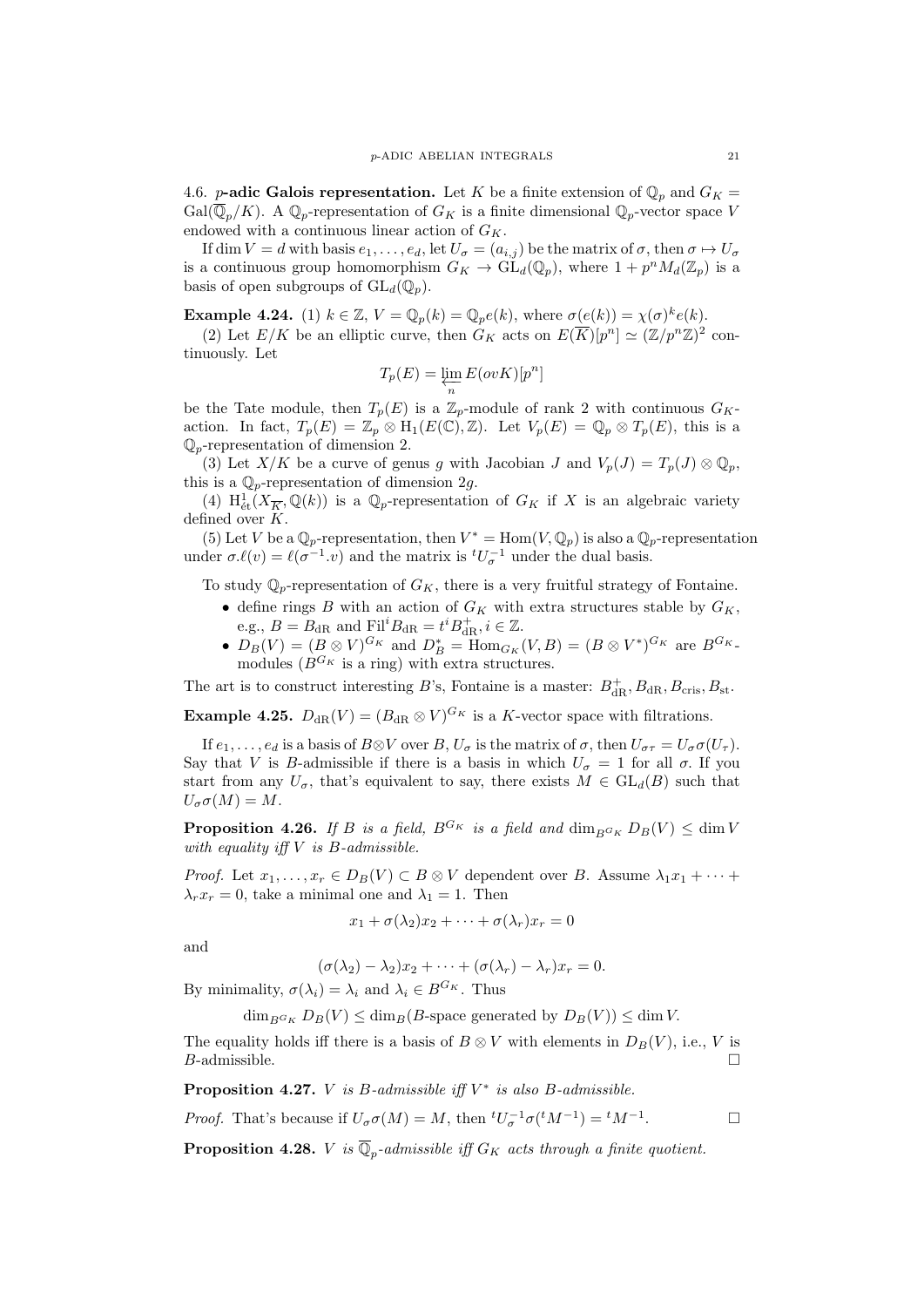*Proof.*  $\Rightarrow$ :  $U_{\sigma} = M\sigma(M)^{-1}$  for some  $M \in GL_d(L)$  with  $L/\mathbb{Q}_p$  finite Galois.  $\Leftarrow$ : Pick such *L* with  $H = \text{Gal}(L/\mathbb{Q}_p)$ , then for any  $\alpha \in L$ , let  $M = \sum_{\tau \in H} \tau(\alpha)U_\tau$ , then

$$
U_{\sigma}\sigma(M) = \sum_{\tau \in H} U_{\sigma}\sigma\tau(\alpha)V_{\tau} = \sum_{\tau \in H} \sigma\tau(\alpha)U_{\sigma\tau} = M.
$$

We want det  $M \neq 0$ . det $(\sum X_{\tau}U_{\tau}) = \sum X_{\tau}^{d} \det U_{\tau} + \cdots$ , it's nonzero because Arthur's independence of characters.

**Theorem 4.29.** *(1)*  $\mathbb{Q}_p(k)$  *is*  $\mathbb{C}_p$ *-admissible iff*  $k = 0$  *(Tate's theorem).* 

(2) V is 
$$
\mathbb{C}_p
$$
-admissible iff  $I_K$  acts through a finite quotient where

$$
0 \to I_K \to G_K \to \text{Gal}(\mathbb{F}_p/k_K) \to 1.
$$

*Remark* 4.30. (1)  $\mathbb{Q}_p(k)$  is  $B_{\text{dR}}$ -admissible (=de Rham), thanks to  $t^{-k}$ .

(2) Fontaine conjectures that  $H^1_{\text{\'et}}(X_{\bar K}, \mathbb{Q}_p(k))$  are de Rham.

(3) We are going to prove  $V_p(J)$  is de Rham if *J* is the Jacobian of curve  $X/K$ .

# 5. *p*-adic abelian integral

<span id="page-21-1"></span><span id="page-21-0"></span>5.1. **Lubin-Tate formal groups.** Assume  $h = [K : \mathbb{Q}_p] < \infty, k_K = \mathbb{F}_q, q = p^f, \pi$ is a uniformizer of *K*. Since  $x^q = x$  in  $\mathbb{F}_q$ ,  $x^q - x \in \pi \mathcal{O}_K$  for  $x \in \mathcal{O}_K$ . Then  $\mathcal{O}_K \supset$ *W*(*k<sub>K</sub>*) and  $\mathcal{O}_K = W(k_K)[x]/(\phi)$  for an Eisenstein polynomial  $\phi$ .  $K_0 = W(k_K)[\frac{1}{p}]$ is the maximal unramified subfield of  $K$ , and  $K/K_0$  is totally ramified of degree  $e = \deg \phi$  where  $h = ef$ . Let *P* be a polynomial with

$$
P \equiv \pi X + X^q \operatorname{mod} \pi X^2 \mathcal{O}_K[[X]].
$$

**Lemma 5.1.** *If*  $a_1, \ldots, a_d \in \mathcal{O}_K$  *and*  $\ell = a_1 X_1 + \cdots + a_d X_d$ , *then there is a unique*  $F_{\ell} \in \ell + I^2$  where  $I = (X_1, \ldots, X_d) \subset \Lambda = \mathcal{O}_K[[X_1, \ldots, X_d]],$  such that

$$
P(F_{\ell}(X_1,\ldots,X_d))=F_{\ell}(P(X_1),\ldots,P(X_d)).
$$

*Proof.* We will construct  $F_n \in \Lambda$  such that  $F_{n+1} - F_n \in I^{n+1}$  and  $P(F_n) - F_n(P) \in$  $\pi I^{n+1}$ , then we can take  $F_1 = \ell$  and  $F_\ell = \lim F_n$ . We have

$$
P(\ell) = \pi \ell + \ell^{q} \equiv \pi \ell + \sum_{i=1}^{d} a_i^q X_i^q \mod \pi I^2,
$$

$$
\ell(P) = \pi \ell + \sum_{i=1}^{d} a_i X_i^q,
$$

$$
P(\ell) - \ell(P) \equiv \sum_{i=1}^{d} (a_i^q - a_i) X_i^q \equiv 0 \mod \pi I^2.
$$

Assume  $F_{n+1} = F_n + R_n$  where  $R_n$  is homogeneous of degree  $n+1$ , then

$$
P(F_{n+1}) \equiv P(F_n) + \pi R_n + R_n^q \mod \pi I^{n+1}
$$
  

$$
F_{n+1}(P) \equiv F_n(P) + \pi^{n+1} R_n + R_n(X^q) \mod \pi I^{n+1}
$$

Take 
$$
R_n = \frac{(P(F_n) - F_n(P))^{n+1}}{\pi^{n+1} - \pi} \in \mathcal{O}_K[[X_1, \dots, X_d]],
$$
 then  
\n
$$
P(F_{n+1}) - F_{n+1}(P) \equiv R_n(X)^q - R_n(X^q) \equiv 0 \mod \pi I^{n+1}.
$$

Denote

$$
X \oplus Y = F_{X+Y} \in \mathcal{O}_K[[X,Y]],
$$

then

$$
P(X) \oplus P(Y) = P(X \oplus Y)
$$

and

$$
X \oplus Y \equiv X + Y \bmod I^2.
$$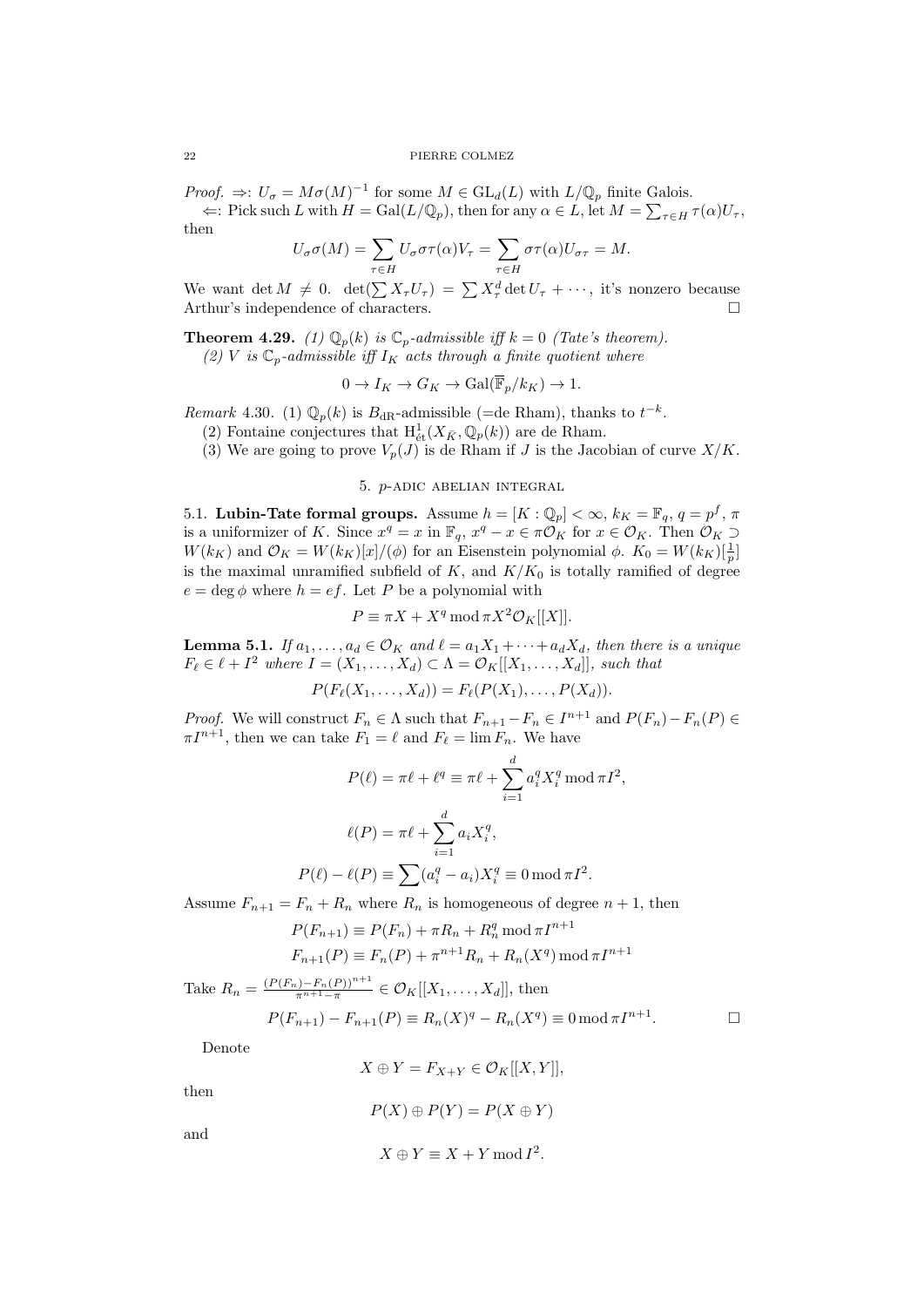For  $a \in \mathcal{O}_K$ ,  $[a].X = F_{aX} \in \mathcal{O}_K[[X]]$ , then

$$
P([a].X) = [a].P(X)
$$

and

$$
a[X] = aX \bmod I^2.
$$

In particular,  $[\pi] \cdot X = P$  by unicity.

**Theorem 5.2.**  $(1) \oplus$  *is a commutative formal group law*  $\Gamma$ *, i.e.,* 

$$
X \oplus Y = Y \oplus X, \quad (X \oplus Y) \oplus Z = X \oplus (Y \oplus Z), \quad ([-1].X) \oplus X = 0.
$$

 $(2)$   $a \mapsto [a]$ *.X is a ring homomorphism*  $\mathcal{O}_K \hookrightarrow$  End  $\Gamma$ *, i.e.*,

 $[a](X \oplus Y) = ([a], X) \oplus ([a], Y), \quad ([a], X) \oplus ([b], X) = [a+b], X, \quad [a], ([b], X) = [ab], X.$ *Proof.* Since

$$
(X \oplus Y) \oplus Z \equiv X + Y + Z \equiv X \oplus (Y \oplus Z) \bmod I^2,
$$

$$
P((X \oplus Y) \oplus Z) = P(X) \oplus P(Y) \oplus P(Z) = P(X \oplus (Y \oplus Z)),
$$

we have  $(X \oplus Y) \oplus Z = X \oplus (Y \oplus Z)$  by unicity. Similar for other results.  $\square$ 

 $(\Gamma, \oplus)$  is a Lubin-Tate formal group attached to  $(K, \pi)$ .

**Proposition 5.3.** *(1)* If  $P_1, P_2$  *as above, then there is a unique*  $G \in X + \pi^2 \mathcal{O}_K[[X]]$ *such that*  $G(P_1(X)) = P_2(G(X))$ .

 $(2) G(X \oplus_1 Y) = G(X) \oplus_2 G(Y), G([a]_1.X) = [a]_2.G(X),$  *i.e.*, *G is an isomor-* $\overrightarrow{phism}$   $(\Gamma_1, \oplus_1) \stackrel{\sim}{\longrightarrow} (\Gamma_2, \oplus_2)$ .

*Proof.* By unicity.

**Example 5.4.** 
$$
K = \mathbb{Q}_p
$$
,  $P = (1 + X)^p - 1$ , then

$$
X \oplus Y = (1 + X)(1 + Y) - 1, \quad [a].X = (1 + X)^{a} - 1,
$$

i.e., the multiplicative formal group  $\widehat{\mathbb{G}}_m$ .

*Remark* 5.5. A formal group law over  $\mathcal{O}_K$  turns  $\mathfrak{m}_{\mathbb{C}_p}$  into a group.

**Theorem 5.6.** *Let*  $(\Gamma, \oplus)$  *be the Lubin-Tate formal group attached to*  $(K, \pi)$ *, define the Tate module*

$$
T_{\pi}(\Gamma) = \{ (0, u_1, u_2, \ldots) : u_n \in \mathfrak{m}_{\mathbb{C}_p}, [\pi]u_{n+1} = u_n \}.
$$

*(1)*  $T_{\pi}(\Gamma)$  *is an*  $\mathcal{O}_K$ *-module of rank* 1*.* 

(2) If  $(0, u_1, \ldots)$  *is a generator* (*i.e.*,  $u_1 \neq 0$ ), then  $K_n = K(u_n)$  *is a totally ramified abelian extension of K with Galois group*  $(\mathcal{O}_K/\pi^n)^{\times}$ *, where*  $v_i(u_n)$  $\frac{1}{(q-1)q^{n-1}}v_p(\pi)$ .

(3) Let  $K_{\infty} = \bigcup K_n$ , then  $Gal(K_{\infty}/K) = \mathcal{O}_K^{\times}$ . Let  $\chi_L : G_K \to Gal(K_{\infty}/K) \to$  $\mathcal{O}_K^{\times}$  *be the Lubin-Tate character, then*  $\sigma(u_n) = [\chi_L(\sigma)].u_n$ .

*Remark* 5.7. (1) For  $(\mathbb{Q}_p, p)$ ,  $\Gamma = \widehat{\mathbb{G}}_m$ , this becomes the cyclotomic theory. (2) By local class field theory,

$$
1 \to \mathcal{O}_K^\times \to G_K^{\text{ab}} \to \text{Gal}(\bar{\mathbb{F}}_p/\mathbb{F}_q) \to 1,
$$

thus  $K^{ab} = \bigcup_{(N,p)=1} K_{\infty}(\mu_N)$ . Lubin-Tate makes LCF completely explained. If  $[K: \mathbb{Q}] < \infty$ , we have a description of  $G_K^{\text{ab}}$  but not of  $K^{\text{ab}}$  (Hilbert's 12th problem).

(3)  $T_p(\Gamma) \simeq T_\pi(\Gamma)$ ,  $p = \pi^e a, a \in \mathcal{O}_K^{\times}$ . If  $(u_n) \in T_\pi(\Gamma)$ , then  $(u_n = [a^{-n}] \cdot u_{en}) \in$  $T_p(\Gamma)$ .

$$
\qquad \qquad \Box
$$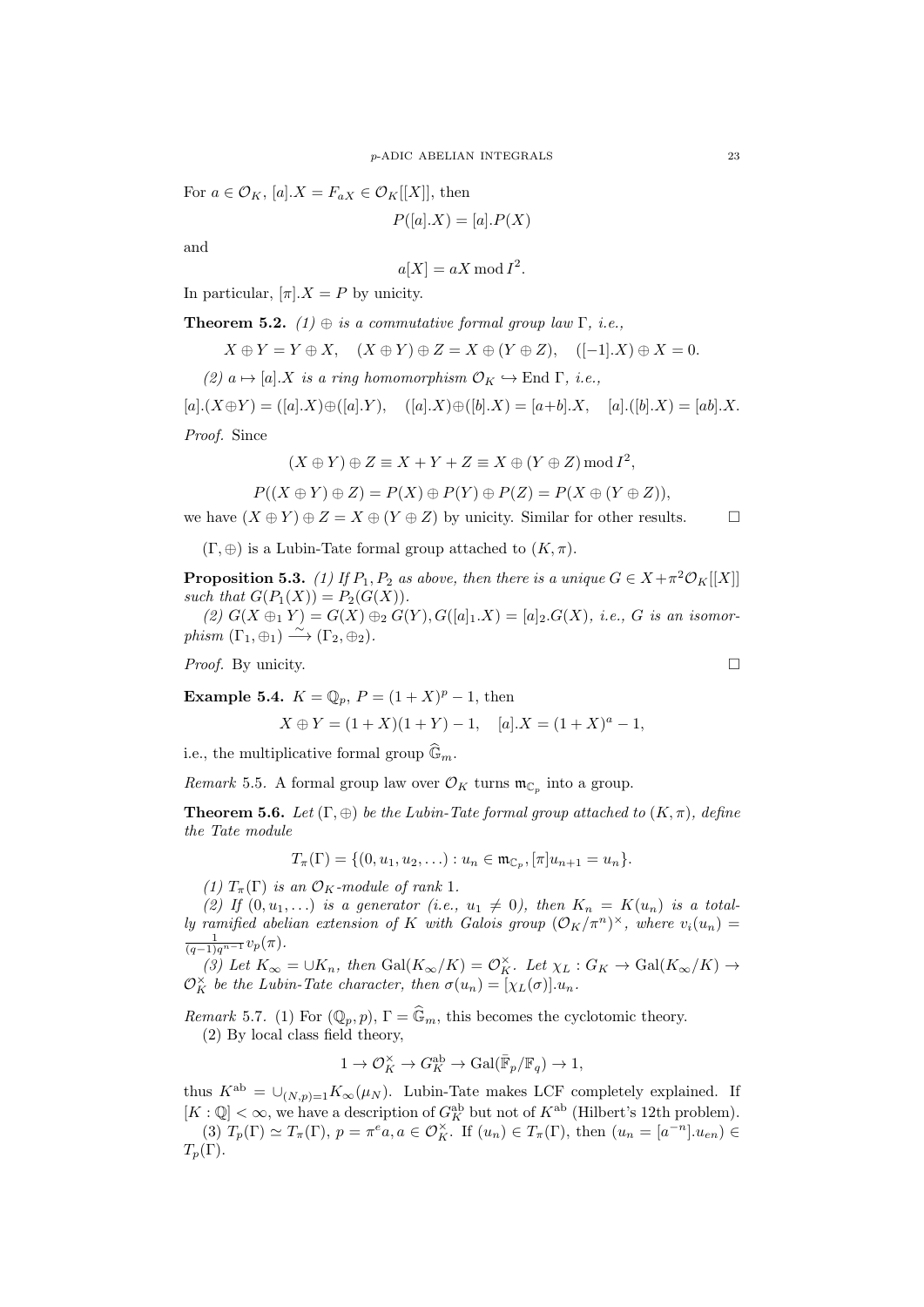*Proof.* For  $a \in \mathcal{O}_K$ ,  $(u_n) \in T_\pi(\Gamma)$ ,  $([a].u_n) \in T_\pi(\Gamma)$  makes  $T_\pi(\Gamma)$  a  $\mathcal{O}_K$ -module. We can assume  $[\pi] \cdot X = \pi X + X^q$ . Then  $T_\pi(\Gamma)$  has no  $\pi$ -torsion.  $u \in [\pi] \cdot T_\pi(\Gamma)$  iff  $u_1 = 0$ , thus  $u \mapsto u_1$  injects

$$
T_{\pi}(\Gamma)/\pi T_{\pi}(\Gamma) \hookrightarrow \Gamma[\pi] = \{x : \pi x + x^q = 0\}.
$$

Thus  $T_{\pi}(\Gamma)$  has rank  $\leq 1$  with equality if it is not 0.

If it is not 0, *u* is a generator iff  $u_1 \neq 0$ ,  $u_1$  is a solution of  $u_1^{q-1} + \pi = 0$  and  $u_{n+1}$  is a solution of  $u_{n+1}^q + \pi u_{n+1} = u_n$ , where  $X^q + \pi X - u_n$  is Eisenstein. By induction, we get  $K_n/K$  is totally ramified and  $\pi_n$  is a uniformizer.

$$
T_{\pi}(\Gamma)/\pi^n T_{\pi}(\Gamma) \simeq \Gamma[\pi^n] \simeq \mathcal{O}_K/\pi^n.
$$

Since  $u_n \in \Gamma[\pi^n] - \Gamma[\pi^{n+1}],$  for  $\sigma \in G_K$ ,  $\sigma([\pi] - x) = [\pi] \cdot \sigma(x), \sigma(u_n) \in \Gamma[\pi^n] \Gamma[\pi^{n+1}]$ , thus there is  $\chi_{L,n}(\sigma) \in (\mathcal{O}_K/\pi^n)^\times$  such that  $\sigma(u_n) = [\chi_{L,n}(\sigma)] \cdot u_n$ . Hence  $\text{Gal}(K_n/K) \longrightarrow (\mathcal{O}_K/\pi^n)^\times \text{ and } \chi_L = \underleftarrow{\lim}_{\mathcal{X} \to L,n} : \text{Gal}(K_\infty/K) \longrightarrow \mathcal{O}_K^\times.$ 

 $\chi_L$  :  $G_K \to \mathcal{O}_K^{\times}$  is a 1-dimensional representation of  $G_K$  over  $K$ , then it is a *h*dimensional representation of  $G_K$  over  $\mathbb{Q}_p$ . Going to prove that this representation if de Rham, denote  $V_{\pi}(\Gamma) = K \otimes_{\mathcal{O}_K} T_{\pi}(\Gamma)$ ,  $\text{Hom}_{G_K}(V_{\pi}(\Gamma), B^+_{dR})$  is of dimensional *h*. We are going to prove that using "periods" of Lubin-Tate formal groups.

Define the logarithm

$$
\partial f(X) = \frac{f(X \oplus Y) - f(X)}{Y}|_{Y=0},
$$

then if  $t_a^* f(X) := f(X \oplus a)$ ,  $t_a^* \circ \partial = \partial \circ t_a^*$ . We have  $\partial f(X) = u(X) \frac{df}{dX}(X)$  where  $u(X) = \left(\frac{X \oplus Y - X}{Y}\right)Y \in 1 + X\mathcal{O}_K[[X]]$ . Write

$$
\frac{1}{u(X)} = 1 + a_1 X + a_2 X^2 + \cdots,
$$

let

$$
\ell(X) = \int \frac{dX}{u(X)} = X + a_1 \frac{X^2}{2} + \cdots
$$

 $\ell(X) \notin \mathcal{O}_K[[X]]$  but it converges on  $\mathfrak{m}_{\mathbb{C}_p}$ . We have  $\ell(X \oplus Y) = \ell(X) + \ell(Y)$ .  $\ell$  is the logarithm of (Γ*, ⊕*) and

$$
X \oplus Y = \ell^{-1}(\ell(X) + \ell(Y)).
$$

**Example 5.8.** For  $\Gamma = \hat{\mathbb{G}}_m$ ,  $u(X) = 1 + X$  and  $\ell(X) = \log(1 + X)$ .

We have  $\ell([a].X) = a\ell(X)$  if  $a \in \mathcal{O}_K$ .

**Theorem 5.9** (Cartier-Harda).  $\ell(X) = \sum_{n\geq 1} \frac{X^{q^n}}{\pi^n}$  is the logarithm of a Lubin-*Tate attached to*  $(K, \pi)$ *.* 

Let  $P = X^q + \pi X$ ,  $Q_0 = X^{q-1} + \pi$ ,  $Q_{n+1} = Q_n \circ P$ .

 $\textbf{Proposition 5.10.} \ \ \ell(X) = X \prod_{n \geq 0} \frac{Q_n}{\pi}.$ 

*Proof.*  $Q_n = \pi + a_{n,1}X + \cdots$ , then

$$
Q_{n+1} = \pi + a_{n,1}(X^q + \pi X) + \cdots
$$

 $v_p(a_{n,q})$  tends to zero. Thus  $\pi^{-1}Q_n - 1$  tends to zero, and the product converges. Let  $F = X \prod_{n} \frac{Q_n}{\pi}$ , then  $F \circ P = \pi F$  and  $\ell \circ P = \pi \ell$ , thus

$$
(F - \ell)(P) = \pi(F - \ell)
$$

and  $F - \ell = a_2 X^2 + \cdots$ , and we have  $F = \ell$ .

We have that the zeroes of  $\ell$  are exactly  $\Gamma[\pi^{\infty}]$ .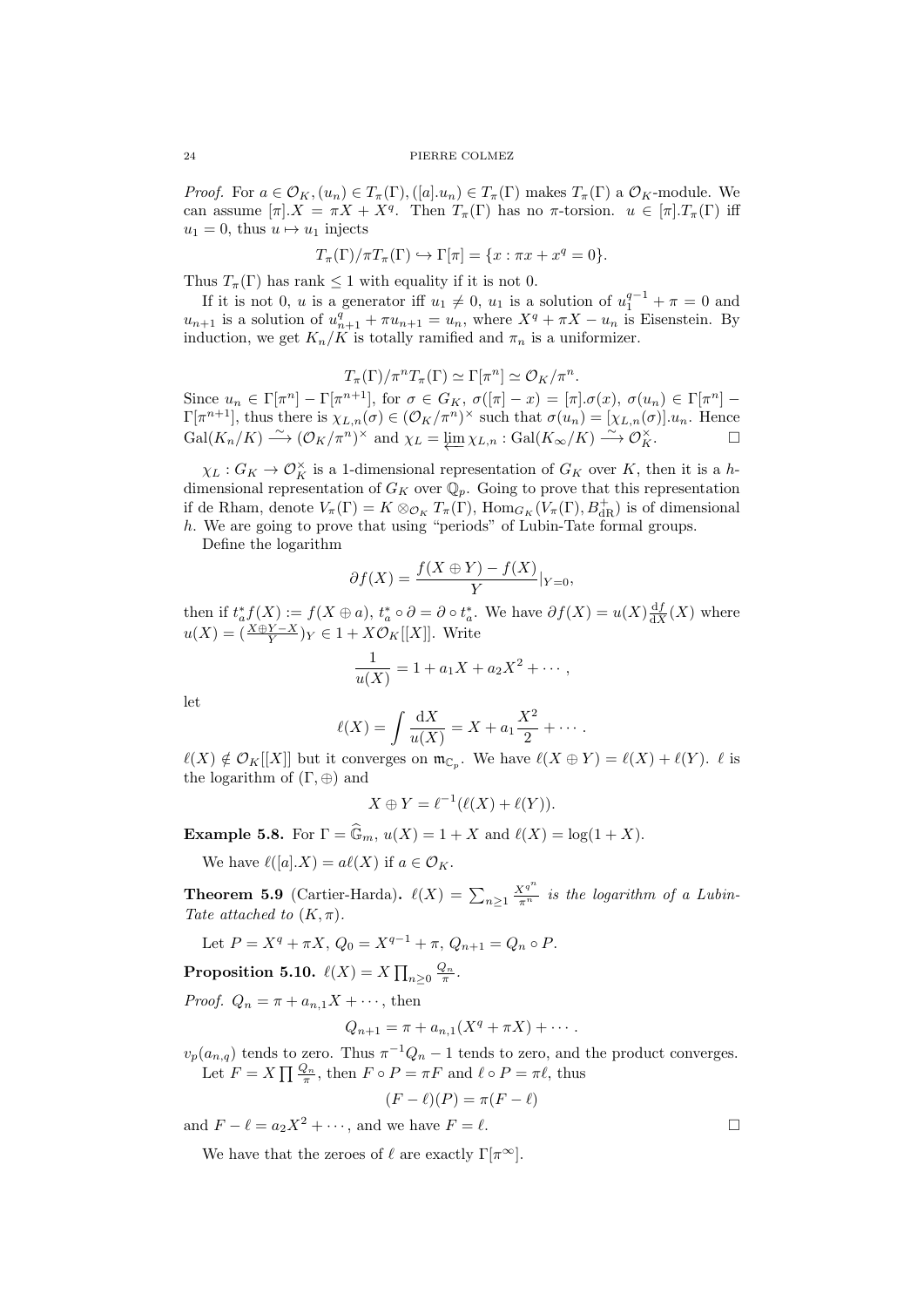5.2. **Periods of Lubin-Tate groups.** Assume  $K/\mathbb{Q}_p$  is Galois,  $g \in \text{Gal}(K/\mathbb{Q}_p)$ . There is a unique  $0 \le i \le f-1$  such that  $g(x) = x^{p^i}$  on  $k_K$ . Then  $\ell_g(X) = g(\ell(X^{p^i}))$ if

$$
\ell(X) = X + a_2 X^2 + \cdots,
$$
  

$$
\ell_g(X) = X^{p^i} + g(a_2) X^{2p^i} + \cdots.
$$

**Lemma 5.11.** (1)  $\ell_g(X \oplus Y) - \ell_g(X) - \ell_g(Y) \in \pi^{-N} \mathcal{O}_K[[X, Y]]$  (quasi-logarithm).  $(2)$   $\ell_g([a].X) - g(a)\ell_g(X) \in \pi^{-N} \mathcal{O}_K[[X]]$  for  $a \in \mathcal{O}_K$ .

*Proof.* (1) We have  $g(X^{p^i} \oplus Y^{p^i}) - (X \oplus Y)^{p^i} = \pi R$  for  $R \in \mathcal{O}_K[[X, Y]]$  because  $g(x) \equiv x^{p^i} \mod \pi$  and  $x \mapsto x^{p^i}$  is a ring homomorphism.

$$
\ell_g(X \oplus Y) = g(\ell((X \oplus Y)^{p^i})) = (g \circ \ell)(g(X^{p^i \oplus Y^{p^i}}) - \pi R).
$$

Now use the Taylor expansion. Let  $F = \ell' \in \mathcal{O}_K[[X]]$ , notice that  $g(\ell(X^{p^i} \oplus Y^{p^i})) =$  $\ell_q(X) + \ell_q(Y)$ , we have

$$
\ell_g(X \oplus Y) - \ell_g(X) - \ell_g(Y) = \sum_{n \ge 1} g(F^{[n-1]}(X^{p^i} \oplus Y^{p^i})) \frac{\pi^n}{n} R
$$

where  $F^{[k]} := \frac{1}{k!} F^{(k)}$ . Since  $(X^a)^{[k]} = {a \choose k} X^{a-k}$ ,  $F^{[k]}$  preserves integral coefficients. Thus there is  $\overline{N}$  such that  $\frac{\pi^n}{n}$  $\frac{\tau^n}{n} \in \pi^{-N} \mathcal{O}_K$  and then

(2) is similar to (1).  $\Box$ 

**Proposition 5.12.**  $u \in T_{\pi}(\Gamma)$ ,  $\hat{u}_n \in \tilde{A}^+$  with  $\theta(\hat{u}_n) = u_n$ , then  $g(\pi)^n \ell_g(\hat{u}_n)$  has *a limit*  $\int_u d\ell_g$  *in*  $B_{dR}^+$ *, which is nonzero for nonzero u. Moreover, for*  $\sigma \in G_K$ *,*  $\sigma(\int_u d\ell_g) = g(\chi_L(\sigma)) \int_u d\ell_g = \int_{\sigma(u)} d\ell_g$ . Thus  $\ell_g \in \text{Hom}_{G_K}(T_\pi(\Gamma), B^+_{dR})$  spans a *dimension*  $[K : \mathbb{Q}_p]$  *vector space, which implies that*  $T_\pi(\Gamma)$  *is de Rham.* 

*Proof.* Let  $K_0 = W(k_K)[\frac{1}{p}]$ . Consider

$$
\theta: \mathcal{O}_K \otimes_{\mathcal{O}_{K_0}} \widetilde{A}^+ \rightarrow \mathcal{O}_{\mathbb{C}_p} \\ \theta(\sum_{i \geq 0} [x_i] \pi^i) = \sum x_i^\sharp \pi^i
$$

*.*

Then ker  $\theta$  is generated by  $\varpi = [\pi^{\flat}] - \pi$ . Since

$$
\theta([\pi].\hat{u}_{n+1}) = [\pi].\theta(\hat{u}_{n+1}) = [\pi].u_{n+1} = u_n,
$$

we have  $[\pi] \cdot \hat{u}_{n+1} = u_n + x\varpi$  for some *x*.

$$
g(\pi)^{n+1}\ell_g(\hat{u}_{n+1}) - g(\pi)^n \ell_g(\hat{u}_n) = g(\pi)^n (g(\pi)\ell_g(\hat{u}_{n+1}) - \ell_g([\pi].\hat{u}_{n+1} - x\varpi)).
$$

By Lemma,

$$
g(\pi)\ell_g(\hat{u}_{n+1})-\ell_g([\pi].\hat{u}_{n+1})\in \pi^{-N}(\mathcal{O}_K\otimes \widetilde{A}^+).
$$

Now

$$
\ell_g([\pi].\hat{u}_{n+1} - x\varpi) - \ell_g([\pi].\hat{u}_{n+1}) \in \sum_{n\geq 1} \frac{\varpi^n}{n} (\mathcal{O}_K \otimes \widetilde{A}^+) \in \pi^{-N(k)}(\mathcal{O}_K \otimes \widetilde{A}^+) + \varpi^{k+1} B_{\mathrm{dR}}^+
$$

bounded mod  $\varpi^{k+1}$  for any *k*, thus bounded in  $B_{\text{dR}}^+$ . Hence  $\ell_g(\hat{u}_n)$  is bounded and  $g(\pi)^n \ell_g(\hat{u}_n)$  tends to zero.

By this, the limit is independent of the choice of  $\hat{u}_n$ . We may take  $\widehat{\sigma(u_n)} = \sigma(\hat{u}_n)$ and then

$$
\sigma(\int_u \mathrm{d}\ell_g) = g(\chi_L(\sigma)) \int_u \mathrm{d}\ell_g = \int_{\sigma(u)} \mathrm{d}\ell_g.
$$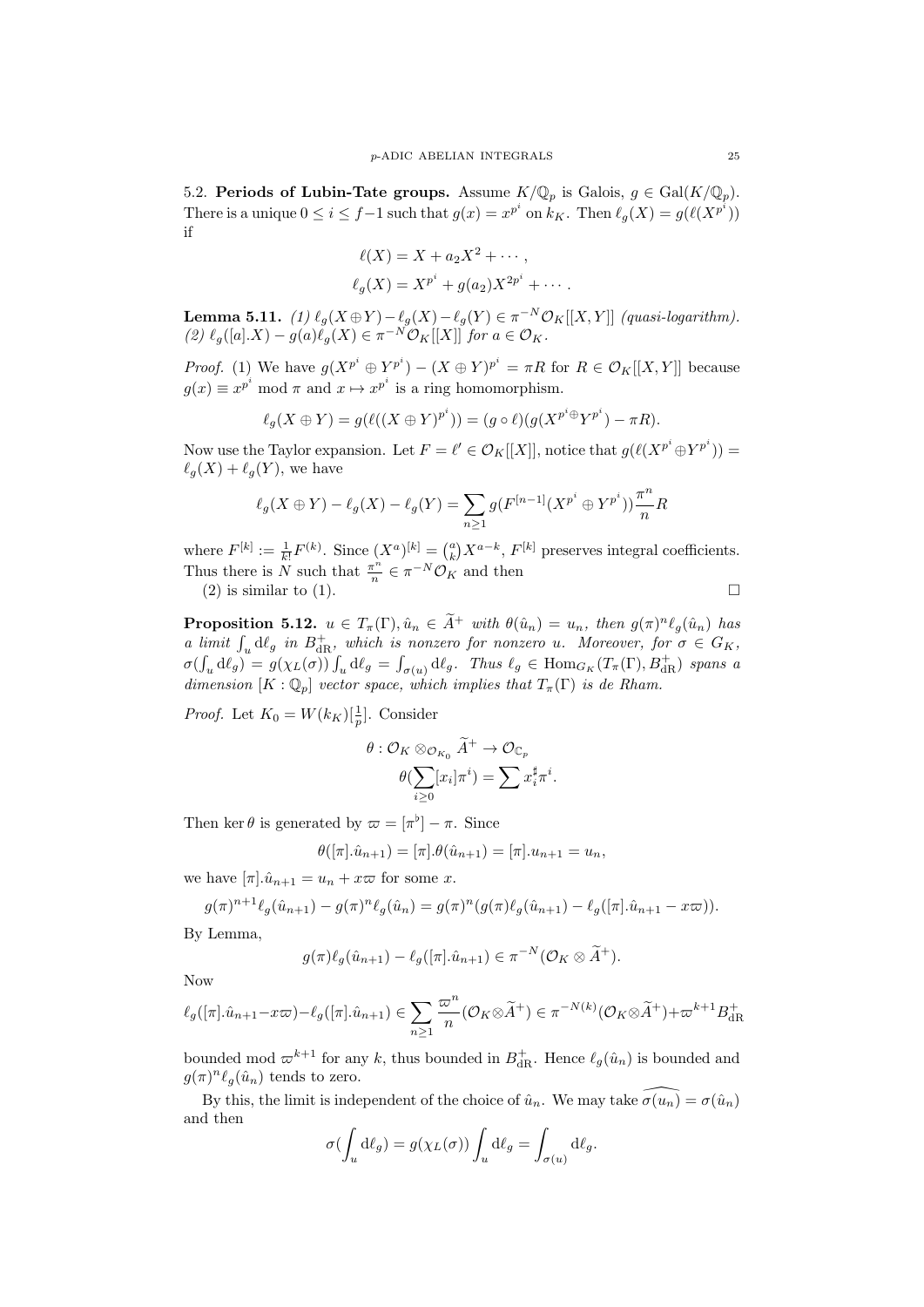Since  $[a] \cdot \hat{u}_n = \widehat{[a] \cdot u_n} + x \varpi$ , by Lemma,

$$
\ell_g([a].\hat{u}_n) - g(a)\ell_g(\hat{u}_n) \in \pi^{-N}\mathcal{O}_K \otimes \widetilde{A}^+.
$$

Then

$$
\ell_g([a].\hat{u}_n + x\varpi) - \ell_g([a].\hat{u}_n) \in \sum_{n \ge 1} \frac{\varpi^n}{n} (\mathcal{O}_K \otimes \widetilde{A}^+)
$$

is bounded. The rest part is similar.

For  $u = (0, u_1, \ldots) \in T_\pi(\Gamma)$  with  $u_1 \neq 0$ , i.e., *u* is a generator of  $T_\pi(\Gamma)$ , then

$$
v_p(u_n) = \frac{1}{(q-1)q^{n-1}} v_p(\pi).
$$

Since

$$
\ell(X) = \frac{\overbrace{P \circ P \circ \cdots \circ P}^{n-1} Q_n}{\pi^{n-1}} \prod_{k \geq n} \frac{Q \circ P^k}{\pi}.
$$

Since the Eisenstein polynomial  $Q_n$  is the minimal polynomial of  $u_n$  over  $K$ ,  $Q_n(\hat{u}_n) \in \ker \theta$  is a generator. Thus

$$
v_p(\theta(\frac{Q_n(\hat{u}_n)}{\varpi})) = 0.
$$

Since

$$
\frac{\theta(Q \circ P^k(\hat{u}_n))}{\pi} = \frac{Q \circ P^k(u_n)}{\pi} = Q(0)/\pi = 1.
$$
  

$$
v_p(P \circ \cdots \circ P(u_n)) = v_p([pi^{n-1}].u_n) = v_p(u_1) = \frac{v_p(\pi)}{q-1}.
$$

Since the valuation of  $\theta(\pi^{n} \frac{\ell(\hat{u}_n)}{\varpi})$  is  $v_p(\pi) + \frac{1}{p-1}v_p(\pi)$  is independent of *n*,

$$
\theta(\pi^n \frac{\ell(\hat{u}_n)}{\varpi}) \to \theta(\frac{\int_u \mathrm{d} \ell}{\varpi})
$$

is nonzero.  $\Box$ 

Let  $K/\mathbb{Q}_p$  be a finite Galois extension,  $(\Gamma, \oplus)$  be a dimension *d* commutative formal group, that is, for  $X = (X_1, ..., X_d), Y = (Y_1, ..., Y_d)$ ,

$$
X \oplus Y = ((X \oplus Y)_1, \ldots, (X \oplus Y)_d)
$$

with  $(X \oplus Y)_d \in \mathcal{O}_K[[X, Y]]$  and  $(X + Y)_i \equiv X_i + Y_i \mod \deg 2$ , such that

$$
X \oplus Y = Y \oplus X,
$$
  

$$
(X \oplus Y) \oplus Z = X \oplus (Y \oplus Z).
$$

We can get a true group on  $(\mathfrak{m}_{\mathbb{C}_p})^d = B_d(0,1^-)$ . We have a rank k Galois  $\mathbb{Z}_p$ -module  $T_p(\Gamma)$ .

Let

$$
\mathrm{H}^{1}_{\mathrm{dR}}(\Gamma) = \frac{\{\omega \in (\Omega^{1}_{\mathcal{O}_{K}[[X]]})^{d=0} : F_{\omega}(X \oplus Y) - F_{\omega}(X) - F_{\omega}(Y) \in K \otimes \mathcal{O}_{K}[[X]] \text{ for d} F_{\omega} = \omega\}}{\{dF : F \in K \otimes \mathcal{O}_{K}[[X]]\}}.
$$

We can write  $\omega = f_1 \, dx_1 + \cdots + f_d \, dx_d$  for  $f_i \in \mathcal{O}_K[[X]]$ .

**Theorem 5.13.** *(1)* dim<sub>*K*</sub> H<sub>dR</sub>(Γ) =  $k = \dim_{\mathbb{Z}_p} T_p(\Gamma)$ *.* 

For  $\omega$  quasi-log,  $(u_n) \in T_p(\Gamma)$ ,  $\hat{u}_n \in (\tilde{A}^+)^d$ ,  $\theta(\hat{u}_n) = u_n$ , the limit of  $p^n F_{\omega}(\hat{u}_n)$ *exists and does not depend on*  $\hat{u}_n$ *, which is called the period*  $\int_u \omega \in B_{dR}^+$  *of*  $\omega$ *. It's zero for*  $\omega = dF$  *for some*  $F \in K \otimes \mathcal{O}_K[[X]]$ .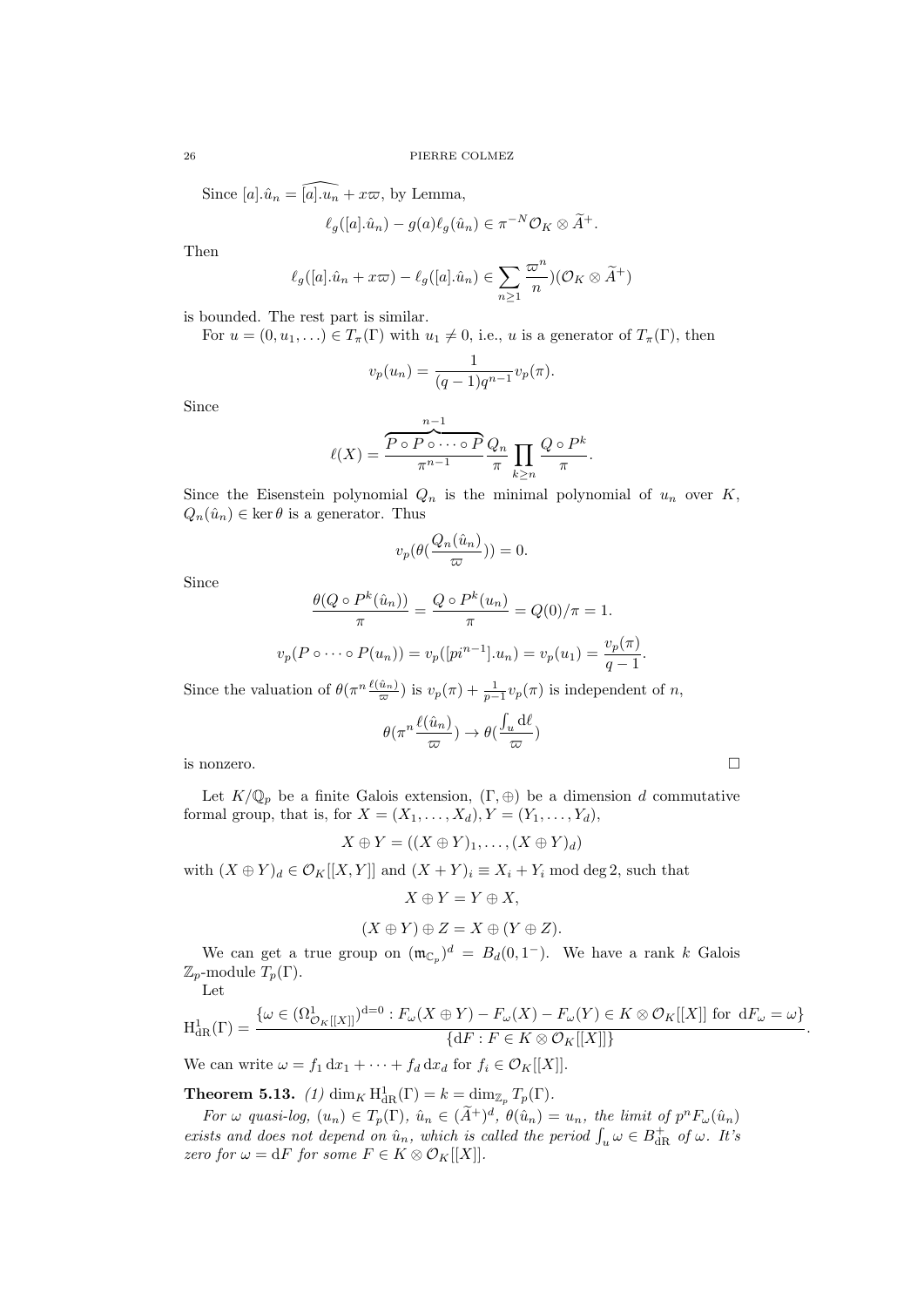*(2)*

$$
H^1_{\rm dR}(\Gamma) \times T_p(\Gamma) \longrightarrow B^+_{\rm dR} \\
(\omega, u) \longmapsto \int_u \omega
$$

*is linear, commutes with*  $G_K$ -*action. It respects filtrations if*  $\omega \in \Omega^1_{inv}(\Gamma)$ , then  $\int_u \omega \in tB_{\mathrm{dR}}^+$ .

$$
H^1_{\rm dR}(\Gamma) \hookrightarrow \text{Hom}_{\mathcal{O}_K}(T_p(\Gamma), B^+_{\rm dR})
$$

*implies*  $T_p(\Gamma)$  *is de Rham.* 

5.3. *p***-adic integration.** Assume  $[K: \mathbb{Q}_p] < +\infty$ ,  $X/K$  a smooth projective curve with Jacobian *J*. Fix  $\iota : X \to J$ . For  $\omega \in \Omega^1_{K(X)}$ , we want to define  $F_{\omega} = \int \omega$ , which satisfies

- (1)  $F_\omega$  locally analytic outside the poles of  $\omega$ ;
- (2)  $dF_\omega = \omega$ .

In the complex case,  $F_\omega$  will be multivalued. But in the *p*-adic world,  $F_\omega$  can be defined around each point, but no analytic continuation because balls are disjoint. There will be two many  $F_\omega$  because of the locally constant functions. On abelian varieties, the group structure will help figure out the  $F_\omega$  we want. So, for general varieties, we will define the p-adic integral theory using their Albanese varieties.

For  $\log = \int \frac{dx}{x}$ , choices made smaller by requiring

$$
\log xy = \log x + \log y,
$$

and

$$
d \log = id : \mathbb{G}_a \to \mathbb{G}_a.
$$

If furthermore fix  $\log p = \mathcal{L}$ , we will get a unique  $\log \text{denote by } \log \rho$ .

Let  $Z = X$  or *J*. There is an exact sequence

$$
0 \longrightarrow H^{0}(Z, \Omega^{1}) \longrightarrow \text{DSK}(Z) \oplus (K \otimes \text{DTK}(Z)) \longrightarrow (\Omega^{1}_{K(Z)})^{d=0} \longrightarrow 0
$$

We want  $\int df = f$  and  $\int \frac{df}{f} = \log_{\mathcal{L}} f$  up to global constants. Recall that there is a bijection of sets:

$$
\iota^*: (\Omega^1_{K(J)})^{{\rm d}=0}/\{\text{exact}\} \stackrel{\sim}{\longrightarrow} \Omega^1_{K(X)}/\{\text{exact}\}
$$

and there are three maps  $m, \text{pr}_1, \text{pr}_2$  from  $J \times J$  to  $J$ .

**Theorem 5.14** (Theorem of square). *For*  $\omega \in (\Omega^1_{K(J)})^{d=0}$ ,

$$
m^*\omega - \mathrm{pr}_1^*\omega - \mathrm{pr}_2^*\omega
$$

*is exact on*  $J \times J$ *, and can be written as*  $dF_{\omega}^{(2)}(x, y)$ *, where* 

$$
F_{\omega}^{(2)}(x,y) = F_0(x,y) + \sum \lambda_i \log_{\mathcal{L}} F_i(x,y)
$$

*up to constant with*  $F_0(x, y) \in K(J \times J)$  *and*  $F_i(x, y) \in K(J \times J)^*$ .

**Theorem 5.15** (Main theorem of integration). *If*  $\omega \in (\Omega^1_{K(J)})^{d=0}$ , then there exists *a unique*  $F_\omega$  *locally analytic on*  $J(\mathbb{C}_p)$  *with*  $dF_\omega = \omega$  *and* 

$$
F_{\omega}(X \oplus Y) - F_{\omega}(X) - F_{\omega}(Y) = F_{\omega}^{(2)}(X, Y).
$$

Main step of the proof:

(A)  $J(\mathbb{C}_p)$  contains a basis  $\{U_i\}$  of neighborhood of 0 consists of open subgroups. Furthermore,  $J(\mathbb{C}_p)/U_i$  is a torsion group for any *i* (proved by formal groups).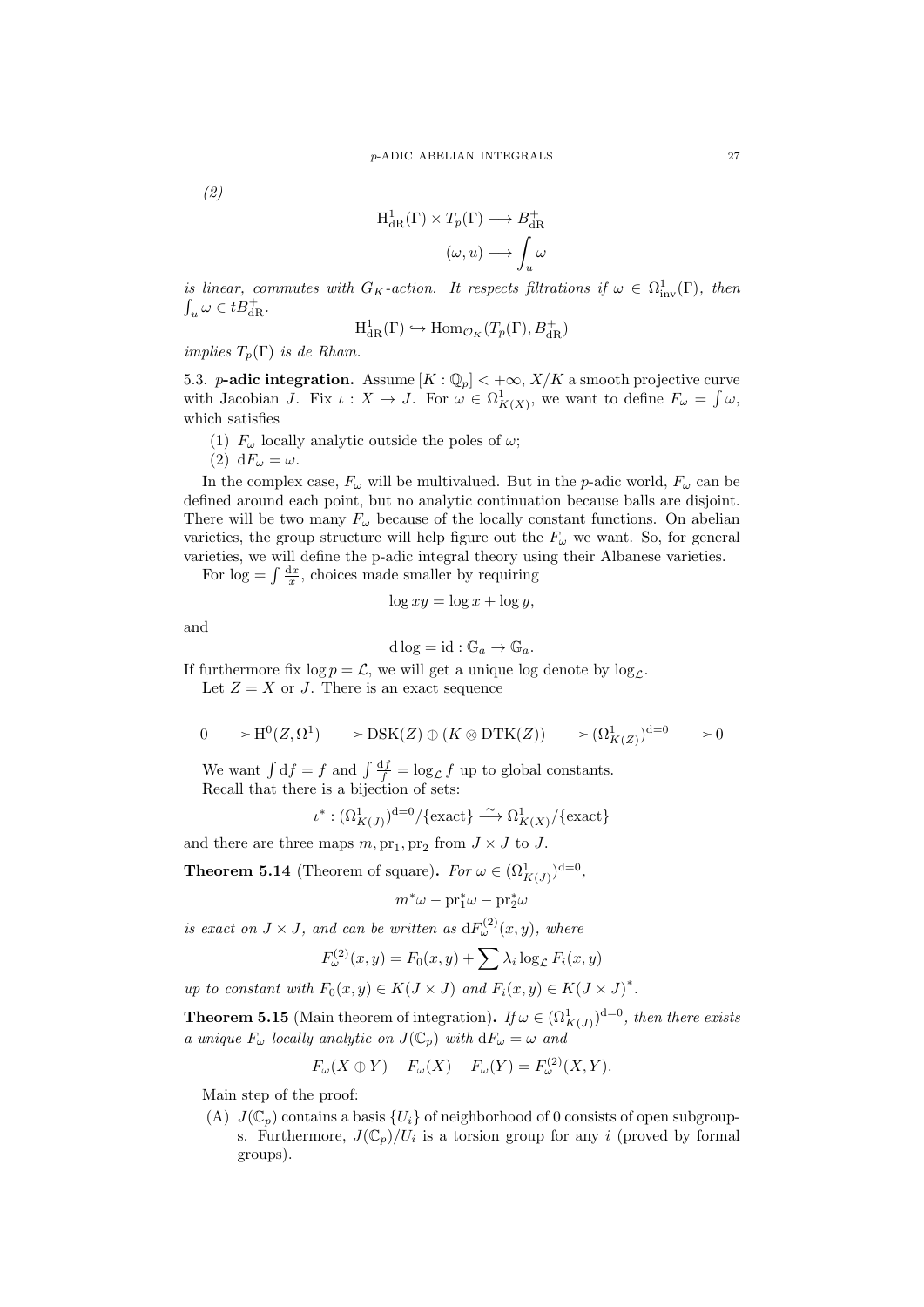#### 28 PIERRE COLMEZ

(B) Formal integral  $\omega$  to get an analytic function  $F_{\omega}$  on a small enough open subgroup *U* of *J*. Then using the function  $F_{\omega}^{(2)}$  which is constructed by square theorem to continuous  $F_\omega$  to *J* and satisfy the relation in the theorem.

By theorem of square,  $\exists F_{\omega}^{(2)}(x, y) = F_0(x, y) + \sum_{i} \lambda_i \log_{\mathcal{L}} F_i(x, y)$  such that  $dF_{\omega}^{(2)} = m^* \omega - \text{pr}_1^* \omega - \text{pr}_2^* \omega$ .

*Proof.* (1)By the Theorem below.

(2)For a closed form  $\omega \in (\Omega^1_{K(J)})^{d=0}$ , let  $F^{(2)}_{\omega}$  be the function on  $J \times J$  as in the Theorem of square. By formally integrality, we get  $F_\omega$  analytic globally on some neighborhood *U* of zero,

$$
F_{\omega} = F_0 + \sum \lambda_i \log_{\mathcal{L}} F_i.
$$

We can take *U* to be a subgroup.

If  $\omega \in H^0(J, \Omega^1)$ , we can take  $F^{(2)}_{\omega} = 0$ . We want  $F_{\omega}([a].x) = aF_{\omega}(x)$ . For  $x \in J(\mathbb{C}_p)$ , there is *m* such that  $[m].x \in U$ , we take  $F_\omega(x) = \frac{1}{m} F_\omega([m].x)$ . Since  $F_{\omega}$  is analytic on *U*,

$$
F_{\omega}(x\oplus y) - F_{\omega}(x) - F_{\omega}(y)
$$

is analytic on  $U \times U$  and  $d = 0$ , thus it is zero on  $U \times U$  and we get the formula. In general case, let  $f_2(x) = F_\omega^{(2)}(x, y) = F_\omega([2].x) - 2F_\omega(x)$  on *U*. Let

$$
f_n(x) = f_{n-1}(x) + F_{\omega}^{(2)}([n-1].x, x) = F_{\omega}([n].x) - nF_{\omega}(x)
$$

on *U*, then

$$
f_{n,m}(x) = f_n([m].x) + n f_m(x) = F_{\omega}([nm].x) - n m F_{\omega}(x).
$$

Define

$$
F_{\omega}(x) = \frac{1}{n}(F_{\omega}([n].x) - f_n(x))
$$

with *n* such that  $[n]$ .  $x \in U$ , then it does not depend on *n*. This finishes the  $\Box$ 

*Remark* 5.16. For 
$$
\omega \in H^0(J, \Omega^1)
$$
,  $m^*\omega = pr_1^*\omega + pr_2^*\omega$ , we can take  $F_{\omega}^{(2)} = 0$  and  

$$
F_{\omega}(X \oplus Y) = F_{\omega}(X) + F_{\omega}(Y).
$$

It's called the logarithm of *J*.

**Theorem 5.17.** *(1)*  $J(\mathbb{C}_p)$  *contains a basis of neighborhood of* 0 *of open subgroups. (2)* If U is one of these open subgroups,  $J(\mathbb{C}_p)/U$  is a torsion group.

*Proof.* Let  $x_1, \ldots, x_g \in K(J)$ ,  $dx_i - \omega_i$  vanishes at  $0, z \mapsto (x_1(z), \ldots, x_g(z))$  is an analytic isomorphism between some neighborhood of 0 and  $B_d(0, \delta)^- = \{x \in \mathbb{C}^d \mid$  $v_p(x_i) > \delta$ . Then

$$
x_i(z_1 \oplus z_2) = x_i(z_1) + x_i(z_2) + F_i(x(z_1), x(z_2))
$$

for  $F_i \in (x(z_1), x(z_2))^2 K[[x(z_1), x(z_2)]]$  converges in  $B_{2d}(0, \delta^-)$  for  $\delta^- > \delta$ . Let  $M = \inf_i v_p(F_i(x, y)), (x, y) \in B_{2d}(0, \delta^-),$  then

$$
v_p(p^kx, p^ky) \ge 2k + M
$$

if  $(x, y) \in B_{2d}(0, \delta^{-})$ . If  $k + M \geq \delta^{-}$ ,  $v_p(F_i(p^k x, p^k y)) \geq k + \delta^{-}$ , thus  $B_{2d}(0, k + \delta')$ is stable by *⊕*, and neighborhood is a group. For any *k* big enough, the inverse image of  $B_{2d}(0, k + \delta^-)$  is an open subgroup of  $J(\mathbb{C}_p)$ .

Since  $\mathbb{Q}_p$  is dense in  $\mathbb{C}_p$ ,

$$
J(\overline{\mathbb{Q}}_p)/(U \cap J(\overline{\mathbb{Q}}_p)) \simeq J(\mathbb{C}_p)/U,
$$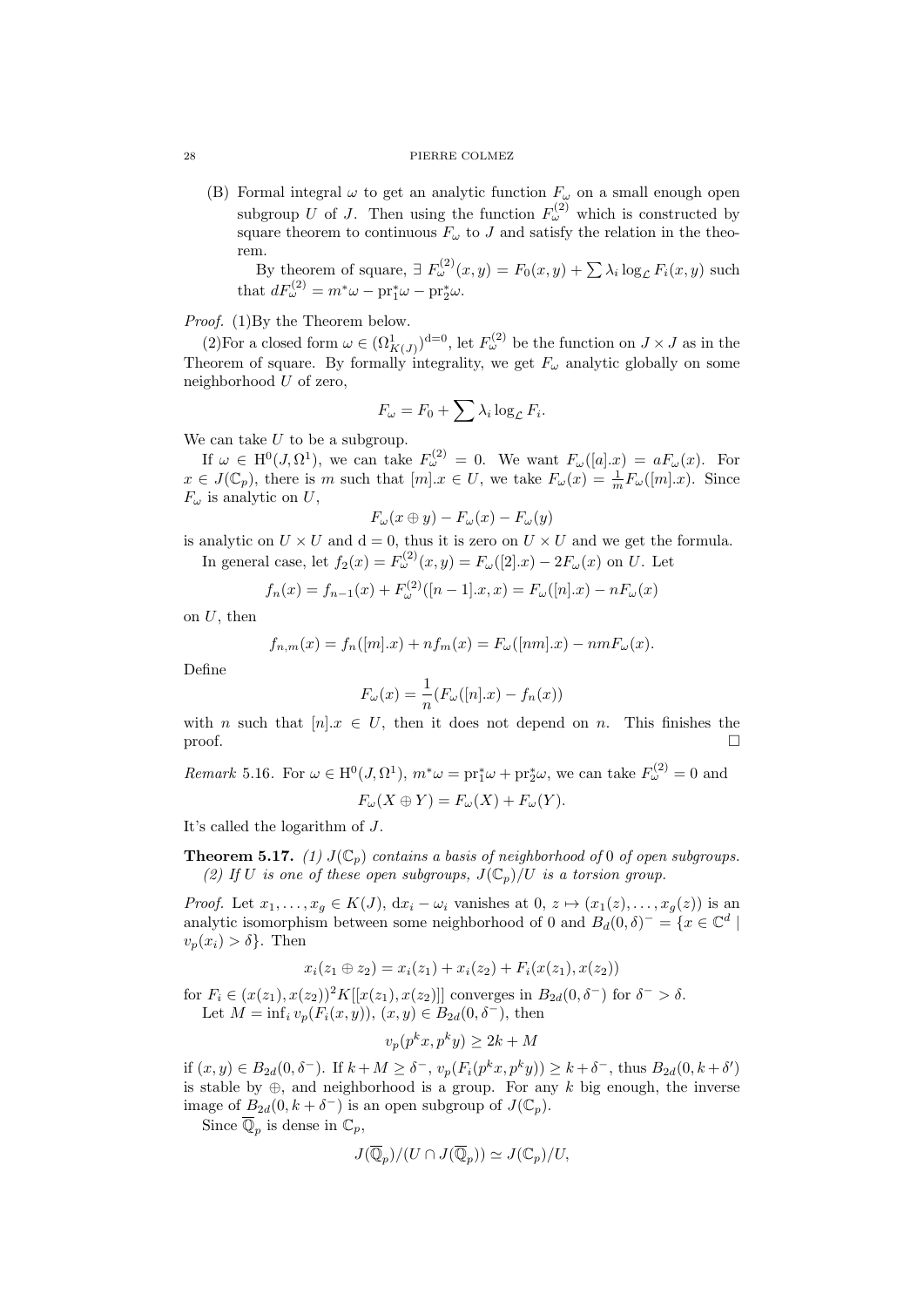where  $J(\overline{\mathbb{Q}}_p) = \bigcup$ [*L*:*K*]*<∞*  $J(L)$ . Since  $J(L)$  is a compact group, the image of  $J(L)$  in

 $J(\mathbb{C}_p)/U$  is finite, thus it is torsion and then so  $J(\mathbb{C}_p)/U$  is.

The compactness of  $J \subset \mathbb{P}^d$  follows from that  $\mathbb{P}^d(L)$  is compact since it is a union of some

$$
\bigcup_{i=0}^d \mathcal{O}_L \times \cdots \times \mathcal{O}_L \times 1 \times \mathcal{O}_L \times \cdots \times \mathcal{O}_L,
$$

and  $\mathcal{O}_L$  is compact because  $[L:\mathbb{Q}_p] < \infty$ .

*Remark* 5.18. If *X* has a good model over  $\mathcal{O}_K$ , then *J* also has a good model  $\mathfrak{J}$ . Moreover,

$$
0 \to U \to \mathfrak{J}(\mathcal{O}_{\mathbb{C}_p}) \to \mathfrak{J}(\overline{\mathbb{F}}_p) \to 0,
$$

where *U* is analytically the unit open ball  $B_g(0, 0^-)$ .  $\oplus$  on *J* gives an addition law on  $B_g(0,0^-)$  and  $(x \oplus y)_i \in \mathcal{O}_K[[x,y]]$  gives a formal group law defined over  $\mathcal{O}_K$ .

<span id="page-28-0"></span>5.4. *p***-adic periods of abelian integrals.** Recall  $H_{dR}^1 = \frac{DSK(Z)}{\{df\}}$  $\frac{\text{SN}(Z)}{\{df\}}$  and the pairing  $H^1_{\mathrm{dR}}(Z) \times H_1(Z(\mathbb{C}), \mathbb{Z}) \longrightarrow \mathbb{C}$ 

$$
(\omega, u) \longmapsto \int_u \omega.
$$

For  $\omega \in \text{DSK}(J)$ ,  $U \subset J$  affine open on which  $\omega$  is holomorphic. Write  $U =$  $Spec(K[x_1, \ldots, x_n]/I) \hookrightarrow \mathbb{A}^n$ . Say  $A \subset U(B_{dR}^+)$  is bounded if its projection on each  $\mathbb{A}^1$  is bounded in  $B_{dR}^+$ , i.e, for any  $k$ ,  $\exists N(k)$  such that  $x_i(A) \subset p^{-N(k)}(\widetilde{A}^+ \otimes$  $\mathcal{O}_K$ ) + (ker  $\theta$ )<sup>k+1</sup>.

Define the Tate module

$$
T_p(J) := \{ (0, u_1, \ldots) : u_n \in J(\mathbb{C}_p), [p] \cdot u_{n+1} = u_n \}.
$$

**Theorem 5.19** (*p*-adic periods). (1) We can find bounded sequences  $(a_n)$ ,  $(b_n)$  in  $U(B_{\text{dR}}^+)$  *with*  $\theta(b_n) \ominus \theta(a_n) = u_n$ .

 $(2)$   $p^{n}(F_{\omega}(b_{n}) - F_{\omega}(a_{n}))$  *has a limit*  $\int_{u} \omega \in B_{dR}^{+}$ *, which depends only on u and the image of*  $\omega$  *in*  $H^1_{dR}(J)$ *. Thus we have a pairing* 

$$
H_{\mathrm{dR}}^1(J) \times T_p(J) \longrightarrow B_{\mathrm{dR}}^+
$$

$$
(\omega, u) \longmapsto \int_u \omega.
$$

*It is GK-equivariant,*

$$
\int_{\sigma(u)} \omega = \sigma(\int_u \omega),
$$

*respects filtration. For*  $\omega \in H^0(J, \Omega^1)$ ,  $\int_u \omega \in tB_{dR}^+$ . *(3)*

$$
H^1_{\mathrm{dR}}(J) \longrightarrow \mathrm{Hom}_{G_K}(T_p(J), B^+_{\mathrm{dR}})
$$

*is injective and therefore*  $\mathbb{Q}_p \otimes T_p(J)$  *is de Rham.* 

*Proof.* The non-degenerate is a consequence of Riemann relation. □

Idea behind the construction of *p*-adic periods  $\int_u \omega = \lim p^n F_\omega(\hat{u}_n)$ : We say a function natural if it's bounded outside their poles, that is, *f* holomorphic on  $U = \text{Spec}(K[x_1, \ldots, x_n]/T)$ , *f* is bounded on any bounded set in *U*. For example,  $\frac{1}{1+x}$  is bounded on  $v_p(x) \ge 0$  and  $v_p(1+x) \ge 0$ , but  $\log(1+x)$  is not bounded on  $v_p(x) > 0.$ 

If 
$$
\omega \in \text{DSK}
$$
,  $F_{\omega}([p].x) - pF_{\omega}(x)$  is natural.  
\n
$$
p^{n+1}F_{\omega}(\hat{u}_{n+1}) - p^n F_{\omega}(\hat{u}_n) = p^n (pF_{\omega}(\hat{u}_{n+1}) - F_{\omega}([p].\hat{u}_{n+1}) + F_{\omega}([p].\hat{u}_{n+1}) - F_{\omega}(\hat{u}_n)).
$$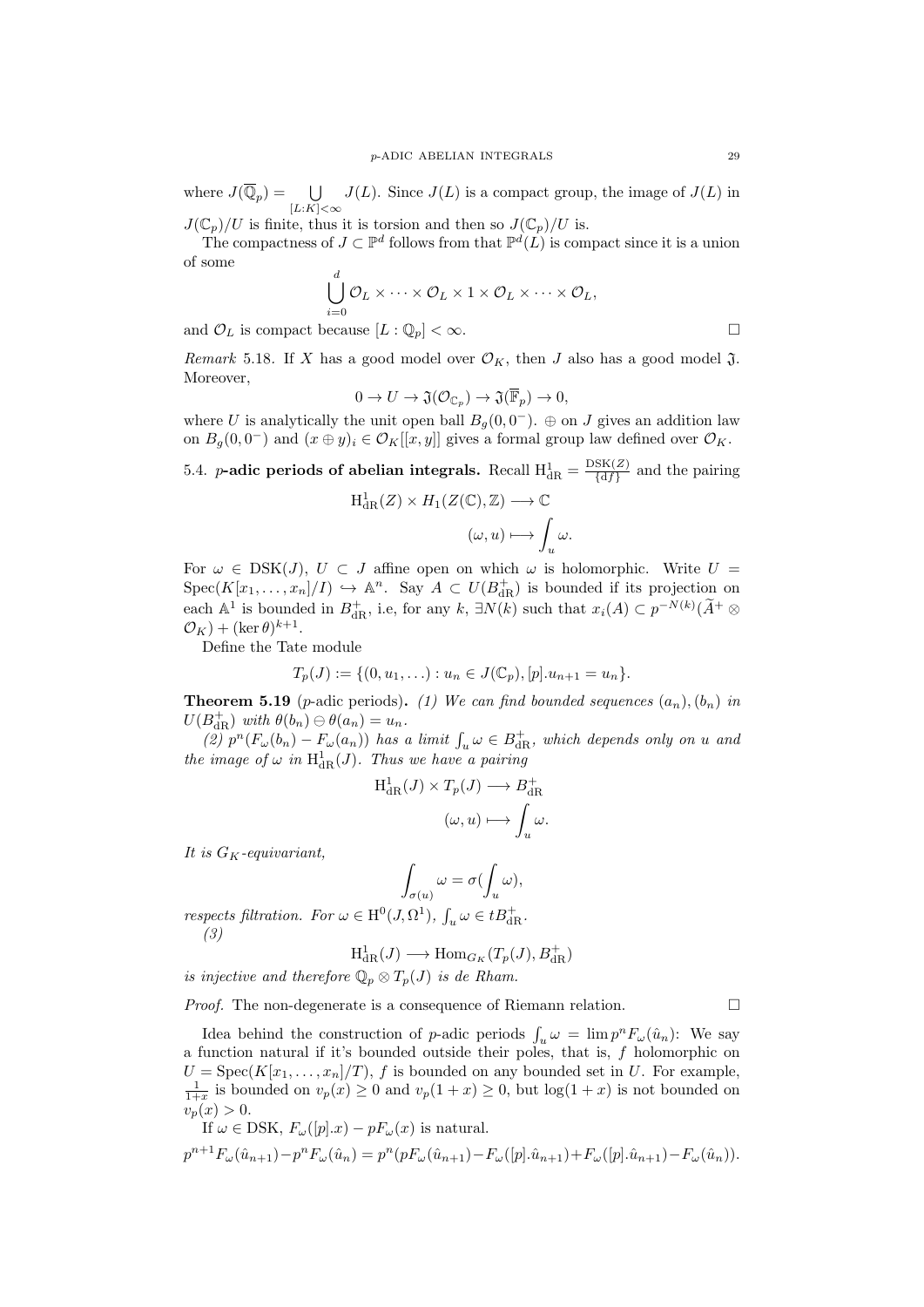Use Taylor expansion, we get the naturality.

More conception construction.

(1) Recall the universal extension

$$
0 \to \mathrm{H}^0(J, \Omega^1) \to \widetilde{J} \xrightarrow{\pi} J \to 0.
$$

For  $\omega \in \text{DSK}(J)$ , there exists a unique  $\eta(\omega) \in H^0(\overline{J}, \Omega^1)$  invariant by translation, such that  $\pi^*\omega - \eta(\omega) = df$  for some  $f \in K(\tilde{J})$ . We can define  $F_{\eta(\omega)}$  by  $\frac{1}{n}F_{\eta(\omega)}([n].x)$ , then we get a formula for  $F_{\omega}$ .  $(2)$  Let

$$
\hat{J}(\mathbb{C}_p) = \{u = (u_0, u_1, \dots, u_n, \dots) : u_n \in J(\mathbb{C}_p), [p].u_{n+1} = u_n\},\
$$

then

$$
0 \to T_p J \to \hat{J}(\mathbb{C}_p) \xrightarrow{u \to u_0} J(\mathbb{C}_p) \to 0.
$$
  

$$
0 \to H_1(J(\mathbb{C}), \mathbb{Z}) \to \mathbb{C}^g \to J(\mathbb{C}) \to 0.
$$

 $u \in \hat{J}(\mathbb{C}_p)$ ,  $\hat{u}_n \in \tilde{J}(B_{\text{dR}}^+)$  bounded with  $\pi(\theta(\hat{u}_n)) = u_n$ . then  $[p^n] \cdot \hat{u}_n$  converges to  $\iota_{\text{dR}}(u)$  in  $\widetilde{J}(B_{\text{dR}}^{+})$ . For  $u \in T_p J$ ,  $\int_u \omega = F_{\eta(\omega)}(\iota_{\text{dR}}(u))$ .

<span id="page-29-0"></span>5.5. *p***-adic Riemann relations.** Let  $\omega_1, \ldots, \omega_g$  be a basis of  $H^0(J, \Omega^1), \pi : \mathbb{C}^g \to$  $J(\mathbb{C})$  the projection. Then

$$
\mathrm{d}f = \sum_{i=1}^{g} \partial_i f \omega_i,
$$

where  $\partial_i$  are translate invariant differential operators. For the theta function  $\theta$ on  $\mathbb{C}^g$ ,  $\widetilde{\eta}_i = d\left(\frac{\partial_i \theta}{\theta}\right)$  comes from a differential form  $\eta_i$  on *J*, i.e.,  $\pi^* \eta_i = \widetilde{\eta}_i$  for  $\eta_i \in \text{DSK}(J)$ . Then  $\omega_1, \ldots, \omega_g, \eta_1, \ldots, \eta_g$  is a basis of  $H^1_{dR}(J)$ . Moreover

$$
\sum_{i=1}^{g} \int_{u} \eta_i \int_{v} \omega_i - \int_{v} \eta_i \int_{u} \omega_i = 2\pi i (u \# v).
$$

The theorem of the cube says

$$
\frac{\theta(z_1+z_2+z_3)\theta(z_1)\theta(z_2)\theta(z_3)}{\theta(z_1+z_2)\theta(z_2+z_3)\theta(z_3+z_1)} = \pi^* f_x(x_1,x_2,x_3), \quad f_x \in \mathbb{C}(J \times J \times J)^{\times}.
$$

In *p*-adic case, we can define  $\log_{\mathcal{L}} \theta$  with  $d \log_{\mathcal{L}} \theta = \sum_{i=1}^{g} F_{\eta_i} \omega_i$  by Green function.

**Theorem 5.20.** *There exits a Green function G unique up to a polynomial of degree* 2 *in the logarithm of J, such that*

$$
\sum_{\emptyset \neq S \subseteq \{1,2,3\}} (-1)^{\#S} G(\bigoplus_{i \in S} x_i) = \log_{\mathcal{L}} f_x(x_1, x_2, x_3).
$$

The Weil pairing

$$
\langle -, -\rangle_{\text{Weil}} : T_p(J) \times T_p(J) \to T_p(\mu_{p^{\infty}}) = \mathbb{Z}_p t,
$$

where  $T_p(J) = \mathbb{Z}_p \otimes H_1(J(\mathbb{C}), \mathbb{Z}), \langle u, v \rangle_{\text{Weil}} = (u \# v)t$ . It is a big theorem that Weil pairing is non-degenerate.

**Theorem 5.21.**

$$
\sum_{i=1}^{d} \int_{u} \eta_i \int_{v} \omega_i - \int_{v} \eta_i \int_{v} \omega_i = \langle u, v \rangle_{\text{Weil}}.
$$

Since  $\langle -, -\rangle_{\text{Weil}}$  is non-degenerate,  $H^1_{\text{dR}}(J) \hookrightarrow \text{Hom}_{G_K}(T_p(J), B^+_{\text{dR}})$ .